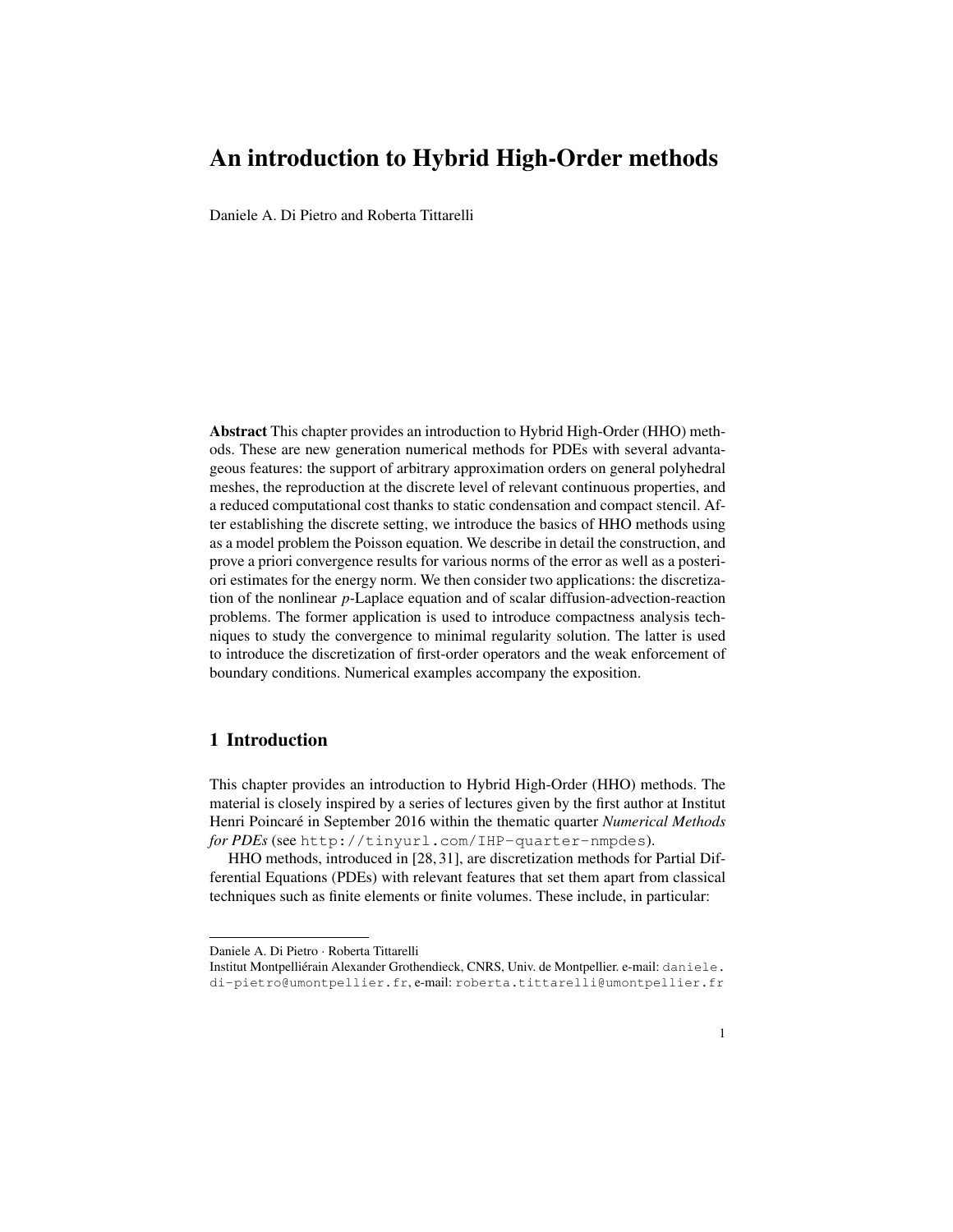- (i) The support of general polytopal meshes in arbitrary space dimension, paving the way to a seamless treatment of complex geometric features and unified 1d-2d-3d implementations;
- (ii) The possibility to select the approximation order which, possibly combined with adaptivity, leads to a reduction of the simulation cost for a given precision or better precision for a given cost;
- (iii) The compliance with the physics, including robustness with respect to the variations of physical coefficients and reproduction at the discrete level of key continuous properties such as local balances and flux continuity;
- (iv) A reduced computational cost thanks to their compact stencil along with the possibility to perform static condensation.

As of today, HHO methods have been successfully applied to the discretization of several linear and nonlinear problems of engineering interest including: variable diffusion [\[29,](#page-48-2) [31,](#page-48-1) [32\]](#page-48-3), quasi incompressible linear elasticity [\[27,](#page-48-4) [28\]](#page-48-0), locally degenerate diffusion-advection-reaction [\[24\]](#page-47-0), poroelasticity [\[8\]](#page-47-1), creeping flows [\[1\]](#page-46-0) possibly driven by volumetric forces with large irrotational part [\[33\]](#page-48-5), electrostatics [\[36\]](#page-48-6), phase separation problems governed by the Cahn–Hilliard equation [\[14\]](#page-47-2), Leray– Lions type elliptic problems [\[22,](#page-47-3) [23\]](#page-47-4). More recent applications also include steady incompressible flows governed by the Navier–Stokes equations [\[34\]](#page-48-7) and nonlinear elasticity [\[11\]](#page-47-5). Generalizations of HHO methods and comparisons with other (new generation or classical) discretization methods for PDEs can be found in [\[9,](#page-47-6)[16\]](#page-47-7). Implementation tools based on advanced programming techniques have been recently discussed in [\[15\]](#page-47-8).

Discretization methods that support polytopal meshes and, possibly, arbitrary approximation orders have experienced a vigorous development over the last decade. Novel approaches to the analysis and the design have been developed borrowing ideas from other branches of mathematics (such as topology and geometry), or expanding past their initial limits the original ideas underlying finite element or finite volume methods. A brief state-of-the-art is provided in what follows.

Several lowest-order methods for diffusive problems have been proposed to circumvent the strict conditions of mesh-data compliance required for the consistency of classical (two-points) finite volume schemes; see [\[37\]](#page-48-8) for a comprehensive review. We mention here, in particular, the Mixed and Hybrid Finite Volume methods of [\[38](#page-48-9)[,43\]](#page-48-10). These methods possess local conservation properties on the primal mesh, and enable an explicit identification of equilibrated numerical fluxes. Their relation with the lowest-order version of HHO methods has been studied in [\[31,](#page-48-1) Section 2.5] for pure diffusion and in [\[24,](#page-47-0) Section 5.4] for advection-diffusion-reaction. Other families of lowest-order methods have been obtained by reproducing at the discrete level salient features of the continuous problem. Mimetic Finite Difference methods are derived by emulating the Stokes theorems to formulate counterparts of differential operators and of  $L^2$ -products; cf. [\[12\]](#page-47-9) and [\[40\]](#page-48-11) for a study of their relation with Mixed and Hybrid Finite Volume methods. In the Discrete Geometric Approach of [\[19\]](#page-47-10) as well as in Compatible Discrete Operators [\[10\]](#page-47-11), formal links with the continuous operators are expressed in terms of Tonti diagrams. To different extents, the aforementioned methods owe to the seminal ideas of Whitney on geometric integra-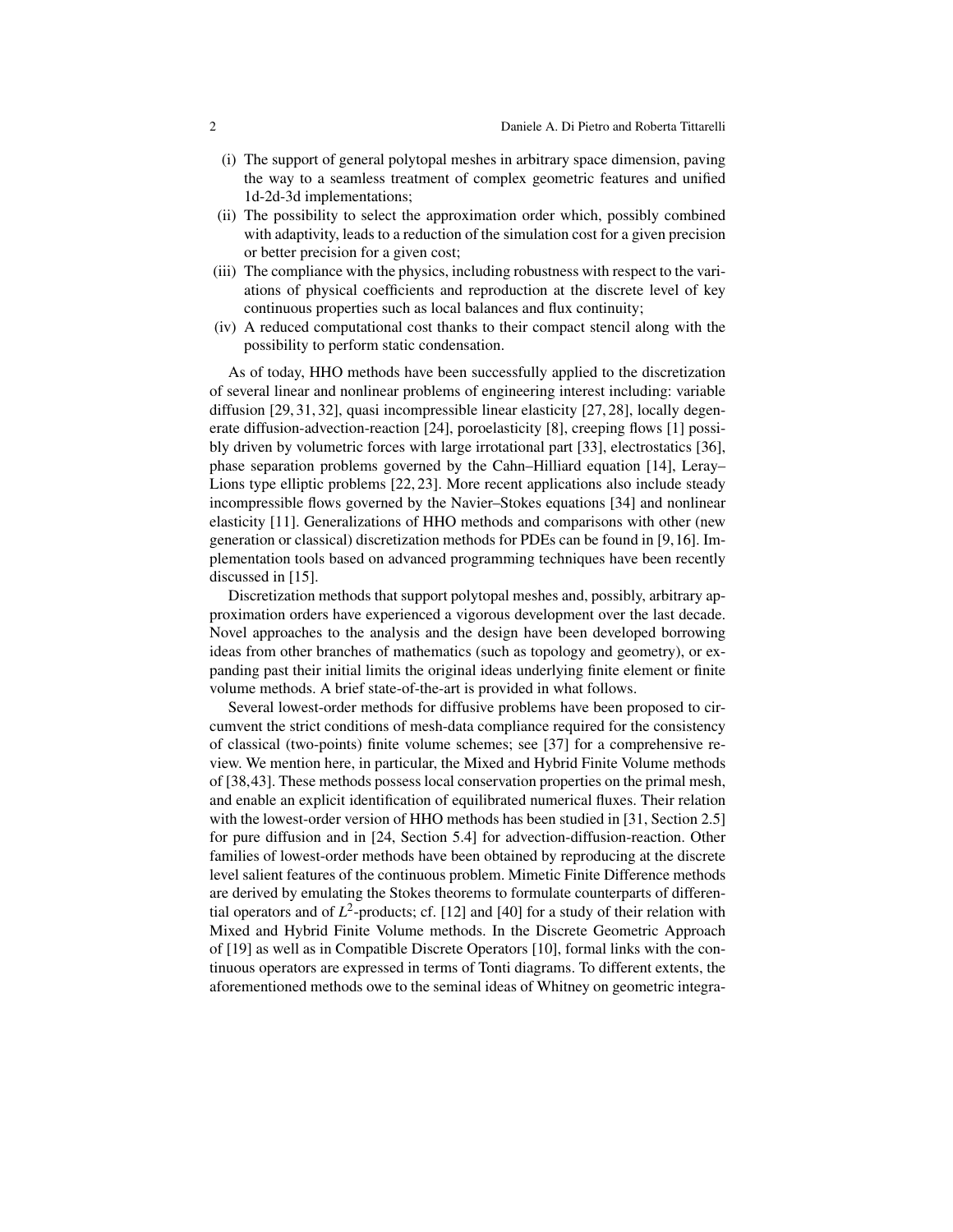tion [\[54\]](#page-49-0). A different approach to lowest-order schemes on general meshes consists in extending classical properties of nonconforming and penalized finite elements as in the Cell Centered Galerkin [\[21\]](#page-47-12) and generalized Crouzeix–Raviart [\[35\]](#page-48-12) methods. We also cite here [\[53\]](#page-49-1) concerning the use of classical mixed finite elements on polyhedral meshes (see, in particular, Section 7 therein). Further investigations have recently lead to unifying frameworks that encompass the above (and other) methods. We mention, in particular, the Gradient Schemes discretizations of [\[41\]](#page-48-13). Finally, the methods discussed here can often be regarded as lowest-order versions of more recent technologies.

Methods that support the possibility to increase the approximation order have received a considerable amount of attention over the last few years. High-order discretizations on general meshes that are possibly physics-compliant can be obtained by the discontinuous Galerkin approach; cf., e.g., [\[2](#page-46-1)[,26\]](#page-48-14) and also [\[3\]](#page-47-13). Discontinuous Galerkin methods, however, have some practical limitations. For problems in incompressible fluid mechanics, e.g., a key ingredient for inf-sup stability is a reduction map that can play the role of a Fortin interpolator. Unfortunately, such an interpolator is not available for discontinuous Galerkin methods on non-standard elements. Additionally, in particular for modal implementations on general meshes, the number of unknowns can become unbearably large. This has motivated the introduction of Hybridizable Discontinuous Galerkin methods [\[13,](#page-47-14) [18\]](#page-47-15), which mainly focus on standard meshes (the extension to general meshes is possible in some cases); see also the very recent *M*-decomposition techniques [\[17\]](#page-47-16). High-order discretization methods that support general meshes also include Virtual Element methods; cf. [\[6\]](#page-47-17) for an introduction. In short, Virtual Element methods are finite element methods where explicit expressions for the basis functions are not available at each point, and computable approximations thereof are used instead. This provides the extra flexibility required, e.g., to handle polyhedral elements. Links between HHO and the nonconforming Virtual Element method have been pointed out in [\[16,](#page-47-7) Section 2.4]; see also [\[9\]](#page-47-6) concerning HHO and mixed Virtual Element methods.

We next describe in detail the content of this chapter. We start in Section [2](#page-4-0) by presenting the discrete setting: we introduce the notion of polytopal mesh (Section [2.1\)](#page-4-1), formulate assumptions on the way meshes are refined that are suitable to carry out a *h*-convergence analysis (Section [2.2\)](#page-5-0), introduce the local polynomial spaces (Section [2.3\)](#page-6-0) and projectors (Section [2.4\)](#page-7-0) that lie at the heart of the HHO construction.

In Section [3](#page-9-0) we present the basic principles of HHO methods using as a model problem the Poisson equation. While the material in this section is mainly adapted from [\[31\]](#page-48-1), some results are new and the arguments have been shortened or made more elegant. In Section [3.1](#page-9-1) we introduce the local space of degrees of freedom (DOFs) and discuss the main ingredients upon which HHO methods rely, namely:

- (i) Reconstructions of relevant quantities obtained by solving small, embarassingly parallel problems on each element;
- (ii) High-order stabilization terms obtained by penalizing cleverly designed residuals.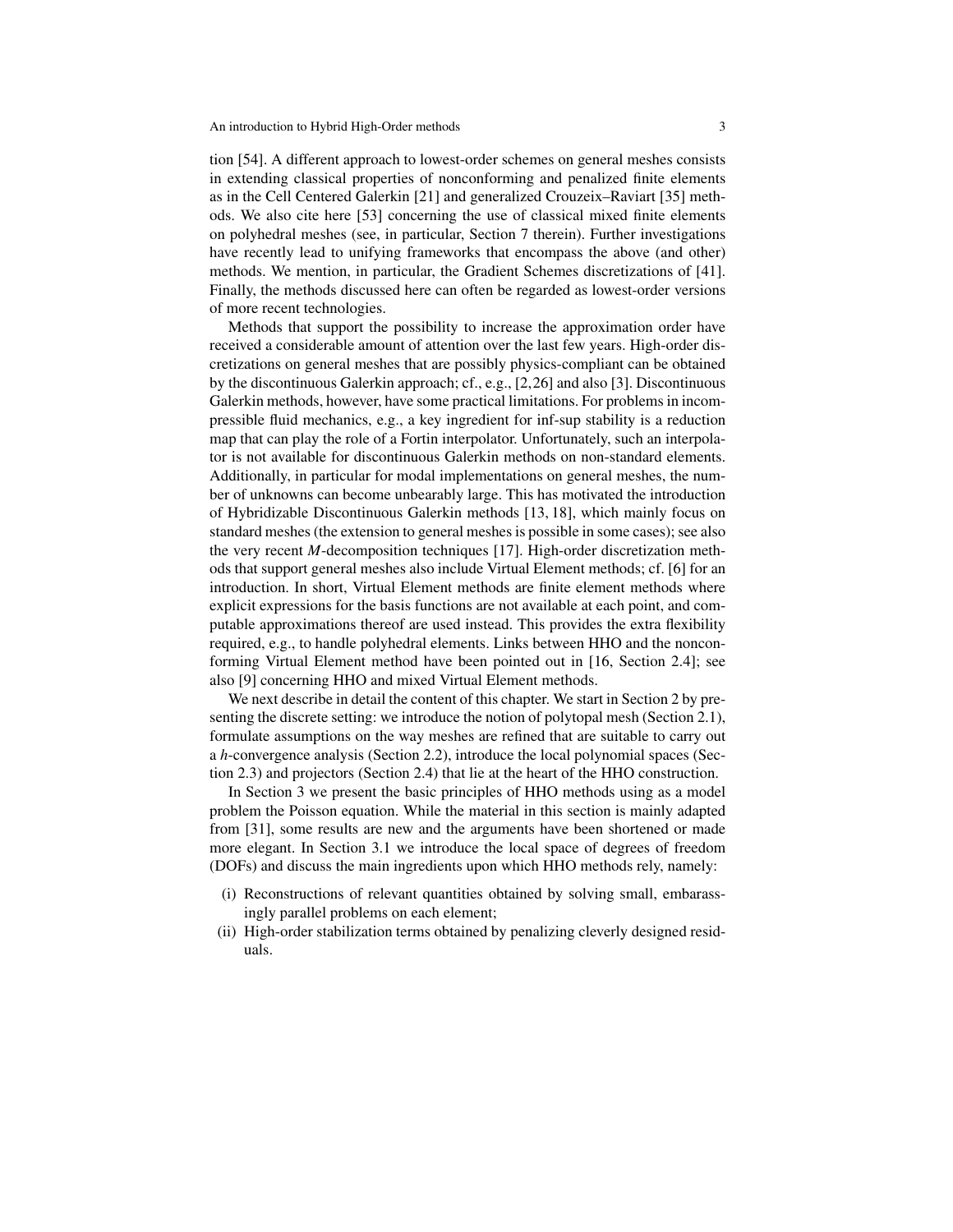In Section [3.2](#page-14-0) we show how to combine these ingredients to formulate local contributions, which are then assembled element-by-element as in standard finite elements. The construction is conceived so that only face-based DOFs are globally coupled, which paves the way to efficient practical implementations where elementbased DOFs are statically condensed in a preliminary step. In Sections [3.3](#page-20-0) and [3.4](#page-23-0) we discuss, respectively, optimal a priori estimates for various norms and seminorms of the error, and residual-based a posteriori estimates for the energy-norm of the error. Finally, some numerical examples are provided in Section [3.5](#page-30-0) to demonstrate the theoretical results.

In Section [4](#page-33-0) we consider the HHO discretization of the *p*-Laplace equation. The material is inspired by [\[22,](#page-47-3) [23\]](#page-47-4), where more general Leray–Lions operators are considered. When dealing with nonlinear problems, regularity for the exact solution is often difficult to prove and can entail stringent assumptions on the data. For this reason, the *h*-convergence analysis can be carried out in two steps: in a first step, convergence to minimal regularity solutions is proved by a compactness argument; in a second step, convergence rates are estimated for smooth solutions (and smooth data). Convergence by compactness typically requires discrete counterparts of functional analysis results relevant for the study of the continuous problem. In our case, two sets of discrete functional analysis results are needed: discrete Sobolev embeddings (Section [4.1\)](#page-34-0) and compactness for sequences of HHO functions uniformly bounded in a  $W^{1,p}$ -like seminorm (Section [4.2\)](#page-35-0). The interest of both results goes beyond the specific method and problem considered here. As an example, in [\[34\]](#page-48-7) they are used for the analysis of a HHO discretization of the steady incompressible Navier–Stokes equations. The HHO method for the *p*-Laplacian stated in Section [4.3](#page-36-0) is designed according to similar principles as for the Poisson problem. Convergence results are stated in Section [4.4,](#page-37-0) and numerical examples are provided in Section [4.5.](#page-38-0)

Following [\[24\]](#page-47-0), in Section [5](#page-39-0) we extend the HHO method to diffusion-advectionreaction problems. In this context, a crucial property from the numerical point of view is robustness in the advection-dominated regime. In Section [5.1](#page-41-0) we modify the diffusive bilinear form introduced in Section [3.2](#page-14-0) to incorporate weakly enforced boundary conditions. The weak enforcement of boundary conditions typically improves the behaviour of the method in the presence of boundary layers, since the discrete solution is not constrained to a fixed value on the boundary. In Section [5.2](#page-41-1) we introduce the HHO discretization of first-order terms based on two novel ingredients: a local advective derivative reconstruction and an upwind penalty term. The former is used to formulate the consistency terms, while the role of the latter is to confer suitable stability properties to the advective-reactive bilinear form. The HHO discretization is finally obtained in Section [5.3](#page-44-0) combining the diffusive and advective-reactive contributions, and its stability with respect to an energy-like norm including an advective derivative contribution is studied. In Section [5.4](#page-45-0) we state an energy-norm error estimate which accounts for the dependence of the error contribution of each mesh element on a local Péclet number. A numerical illustration is provided in Section [5.5.](#page-46-2)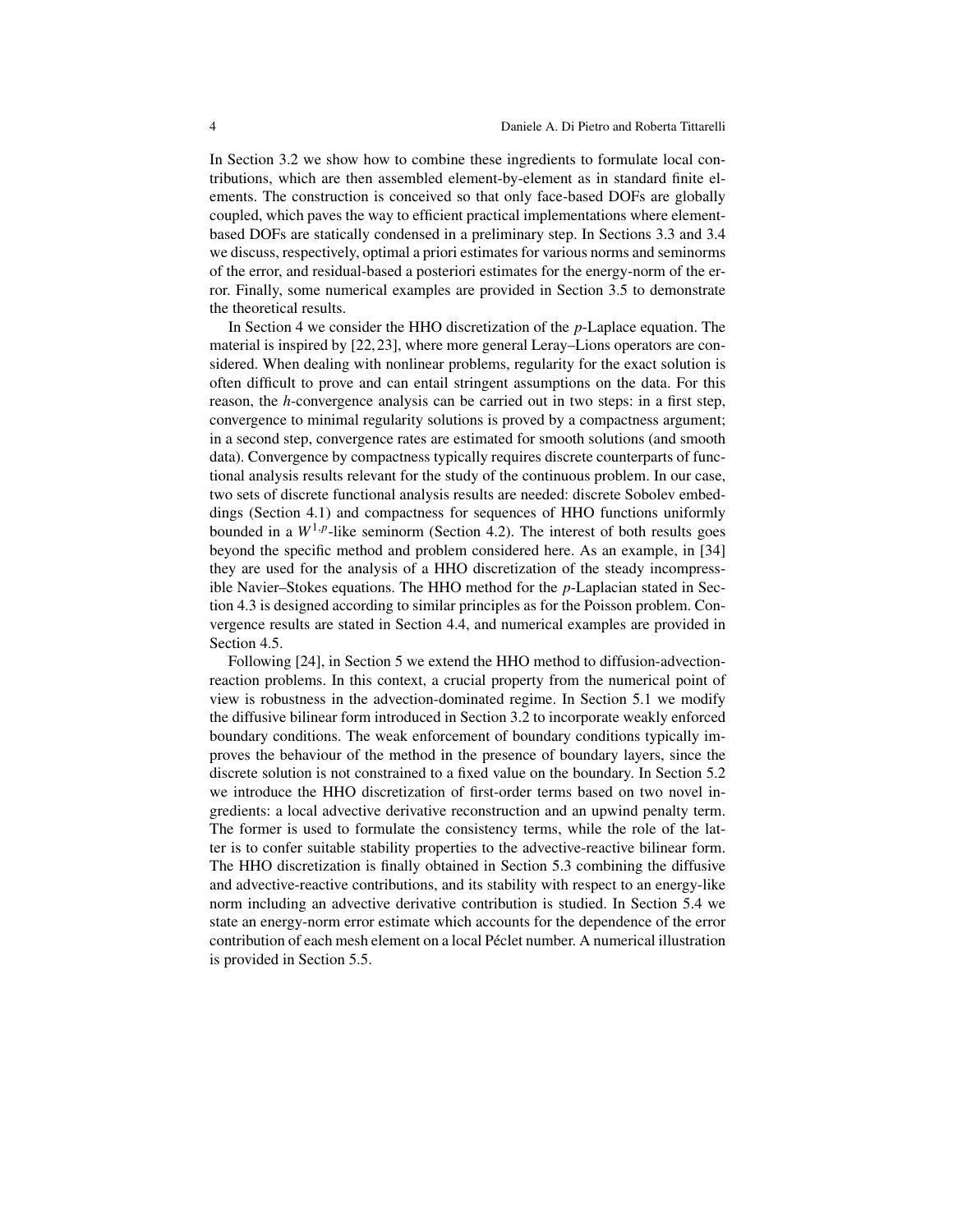## <span id="page-4-0"></span>2 Discrete setting

Let  $\Omega \subset \mathbb{R}^d$ ,  $d \in \mathbb{N}^*$ , denote a bounded connected open polyhedral domain with Lipschitz boundary and outward normal **n**. We assume that  $\Omega$  does not have cracks, i.e., it lies on one side of its boundary. In what follows, we introduce the notion of polyhedral mesh of  $\Omega$ , formulate assumptions on the way meshes are refined that enable to prove useful geometric and functional results, and introduce functional spaces and projectors that will be used in the construction and analysis of HHO methods.

# <span id="page-4-1"></span>*2.1 Polytopal mesh*

The following definition enables the treatment of meshes as general as the ones depicted in Fig. [1.](#page-4-2)

<span id="page-4-2"></span>

Fig. 1: Examples of polytopal meshes in two and three space dimensions. The triangular and nonconforming meshes are taken from the FVCA5 benchmark [\[46\]](#page-48-15), the polygonal mesh family from [\[35,](#page-48-12) Section 4.2.3], and the agglomerated polyhedral mesh from [\[36\]](#page-48-6).

**Definition 1 (Polytopal mesh).** A polytopal mesh of  $\Omega$  is a couple  $\mathcal{M}_h = (\mathcal{I}_h, \mathcal{F}_h)$ where:

(i) The set of *mesh elements*  $\mathcal{T}_h$  is a finite collection of nonempty disjoint open polytopes *T* with boundary  $\partial T$  and diameter  $h_T$  such that the *meshsize h* satisfies  $h = \max_{T \in \mathcal{T}_h} h_T$  and it holds that  $\Omega = \bigcup_{T \in \mathcal{T}_h} \overline{T}$ .

(ii) The set of *mesh faces*  $\mathcal{F}_h$  is a finite collection of disjoint subsets of  $\overline{\Omega}$ such that, for any  $F \in \mathscr{F}_h$ , *F* is an open subset of a hyperplane of  $\mathbb{R}^d$ , the (*d*−1)-dimensional Hausdorff measure of *F* is strictly positive, and the (*d* − 1) dimensional Hausdorff measure of its relative interior  $\overline{F} \backslash F$  is zero. Moreover, (a) for each  $F \in \mathscr{F}_h$ , either there exist two distinct mesh elements  $T_1, T_2 \in \mathscr{T}_h$  such that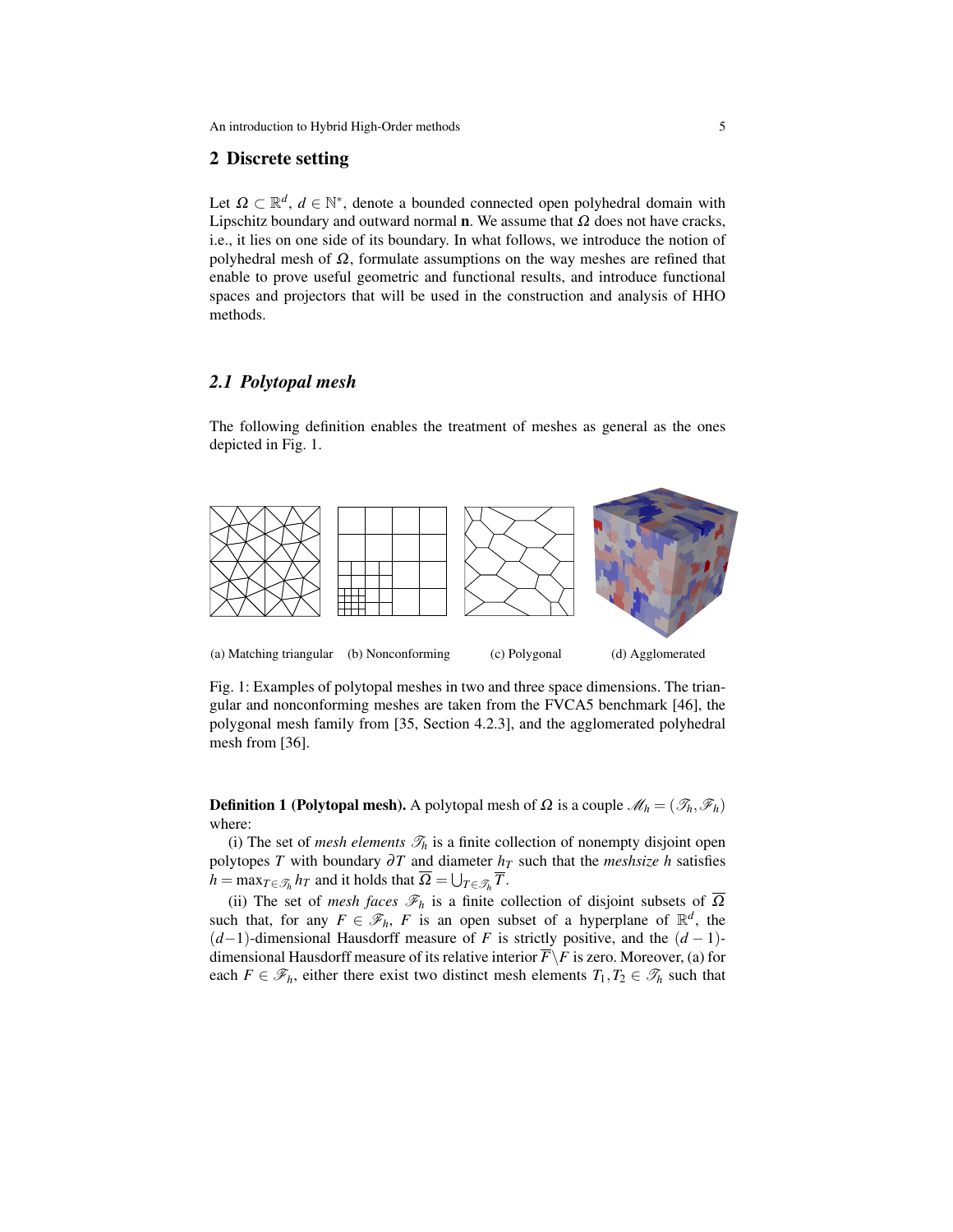$F \subset \partial T_1 \cap \partial T_2$  and *F* is called an *interface* or there exists one mesh element  $T \in \mathcal{T}_h$ such that  $F \subset \partial T \cap \partial \Omega$  and *F* is called a *boundary face*; (b) the set of faces is a partition of the mesh skeleton, i.e.,  $\bigcup_{T \in \mathcal{T}_h} \partial T = \bigcup_{F \in \mathcal{F}_h} \overline{F}$ .

Interfaces are collected in the set  $\mathcal{F}_h^i$  and boundary faces in  $\mathcal{F}_h^b$ , so that  $\mathcal{F}_h$  =  $\mathscr{F}_h^i$ ∪ $\mathscr{F}_h^b$ . For any mesh element  $T \in \mathscr{T}_h$ ,

$$
\mathscr{F}_T:=\{F\in\mathscr{F}_h\mid F\subset\partial T\}
$$

denotes the set of faces contained in  $\partial T$ . Similarly, for any mesh face  $F \in \mathcal{F}_h$ ,

$$
\mathscr{T}_F := \{ T \in \mathscr{T}_h \mid F \subset \partial T \}
$$

<span id="page-5-1"></span>is the set of mesh elements sharing *F*. Finally, for all  $F \in \mathscr{F}_T$ ,  $\mathbf{n}_{TF}$  is the unit normal vector to *F* pointing out of *T*.



Fig. 2: Treatment of a nonconforming junction (red) as multiple coplanar faces. Gray elements are pentagons with two coplanar faces, white elements are squares.

*Remark 1 (Nonconforming junctions).* Meshes including nonconforming junctions such as the one depicted in Fig. [2](#page-5-1) are naturally supported provided that each face containing hanging nodes is treated as multiple coplanar faces.

# <span id="page-5-0"></span>*2.2 Regular mesh sequences*

When studying the convergence of HHO methods with respect to the meshsize *h*, one needs to make assumptions on how the mesh is refined. The ones provided here are closely inspired by [\[26,](#page-48-14) Chapter 1], and refer to the case of isotropic meshes with non-degenerate faces. Isotropic means here that we do not consider the case of elements that become more and more stretched when refining. Non-degenerate faces means, on the other hand, that the diameter of each mesh face is uniformly comparable to that of the element(s) it belongs to; see [\(2\)](#page-6-1) below.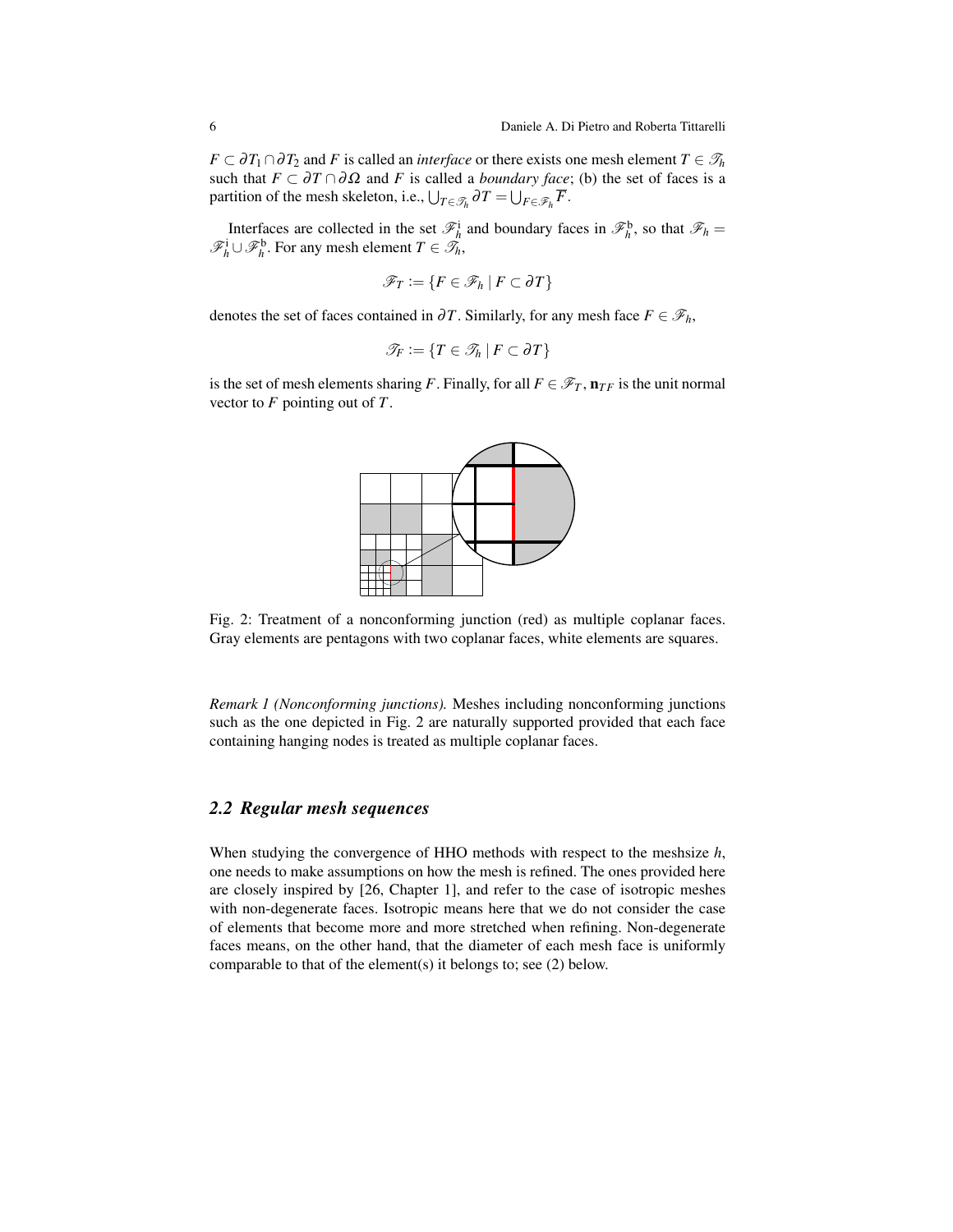**Definition 2** (Matching simplicial submesh). Let  $\mathcal{M}_h = (\mathcal{T}_h, \mathcal{F}_h)$  be a polytopal mesh of  $\Omega$ . We say that  $\mathfrak{T}_h$  is a matching simplicial submesh of  $\mathcal{M}_h$  if (i)  $\mathfrak{T}_h$  is a matching simplicial mesh of  $\Omega$ ; (ii) for all simplices  $\tau \in \mathfrak{T}_h$ , there is only one mesh element  $T \in \mathcal{T}_h$  such that  $\tau \subset T$ ; (iii) for all  $\sigma \in \mathfrak{F}_h$ , the set collecting the simplicial faces of  $\mathfrak{T}_h$ , there is at most one face  $F \in \mathscr{F}_h$  such that  $\sigma \subset F$ .

<span id="page-6-2"></span>If  $\mathcal{T}_h$  itself is matching simplicial and  $\mathcal{F}_h$  collects the corresponding simplicial faces, we can simply take  $\mathfrak{T}_h = \mathfrak{T}_h$ , so that  $\mathfrak{F}_h = \mathfrak{F}_h$ . The notion of regularity for refined mesh sequences is made precise by the following

**Definition 3 (Regular mesh sequence).** Denote by  $\mathscr{H} \subset \mathbb{R}_*^+$  a countable set of  $\mathcal{L}_{\text{m}}$  and  $\mathcal{L}_{\text{m}}$  is the mesh sizes having 0 as its unique accumulation point. A sequence of refined meshes  $(\mathcal{M}_h)_{h \in \mathcal{H}}$  is said to be *regular* if there exists a real number  $\rho \in (0,1)$  such that, for all  $h \in \mathcal{H}$ , there exists a matching simplicial submesh  $\mathcal{T}_h$  of  $\mathcal{M}_h$  and (i) for all simplices  $\tau \in \mathfrak{T}_h$  of diameter  $h_{\tau}$  and inradius  $r_{\tau}$ ,  $\rho h_{\tau} \leq r_{\tau}$ ; (ii) for all mesh elements *T*  $\in \mathcal{T}_h$  and all simplices  $\tau \in \mathcal{T}_h$  such that  $\tau \subset T$ ,  $\rho h_T \leq h_{\tau}$ .

*Remark 2 (Role of the simplicial submesh).* The simplicial submesh introduced in Definition [3](#page-6-2) is merely a theoretical tool, and needs not be constructed in practice.

Geometric bounds on regular mesh sequences can be proved as in [\[26,](#page-48-14) Section 1.4.2] (the definition of mesh face is slightly different therein since planarity is not required, but the proofs are based on the matching simplicial submesh and one can check that they carry out unchanged). We recall here, in particular, that the number of faces of one mesh element is uniformly bounded: There is  $N_{\partial} \geq d+1$  such that

<span id="page-6-3"></span>
$$
\max_{h \in \mathcal{H}} \max_{T \in \mathcal{F}_h} \text{card}(\mathcal{F}_T) \le N_\partial. \tag{1}
$$

Morevover, according to [\[26,](#page-48-14) Lemma 1.42], for all  $h \in \mathcal{H}$ , all  $T \in \mathcal{T}_h$ , and all  $F \in \mathscr{F}_T$ 

<span id="page-6-1"></span>
$$
\rho^2 h_T \le h_F \le h_T. \tag{2}
$$

Discrete functional analysis results for arbitrary-order methods on regular mesh sequences can be found in [\[26,](#page-48-14) Chapter 1] and [\[22,](#page-47-3)[23\]](#page-47-4). We also refer the reader to [\[42\]](#page-48-16) for a first theorization of discrete functional analysis in the context of lowest-order finite volume methods, as well as to the subsequent extensions of [\[39,](#page-48-17) [43\]](#page-48-10).

Throughout the rest of this work, it is tacitly understood that we work on regular mesh sequences.

### <span id="page-6-0"></span>*2.3 Local and broken spaces*

Throughout the rest of this chapter, for any *X*  $\subset \overline{\Omega}$ , we denote by  $(\cdot, \cdot)_X$  and  $\|\cdot\|_X$  the standard  $L^2(X)$ -product and norm, with the convention that the subscript is omitted whenever  $X = \Omega$ . The same notation is used for the vector-valued space  $L^2(X)^d$ .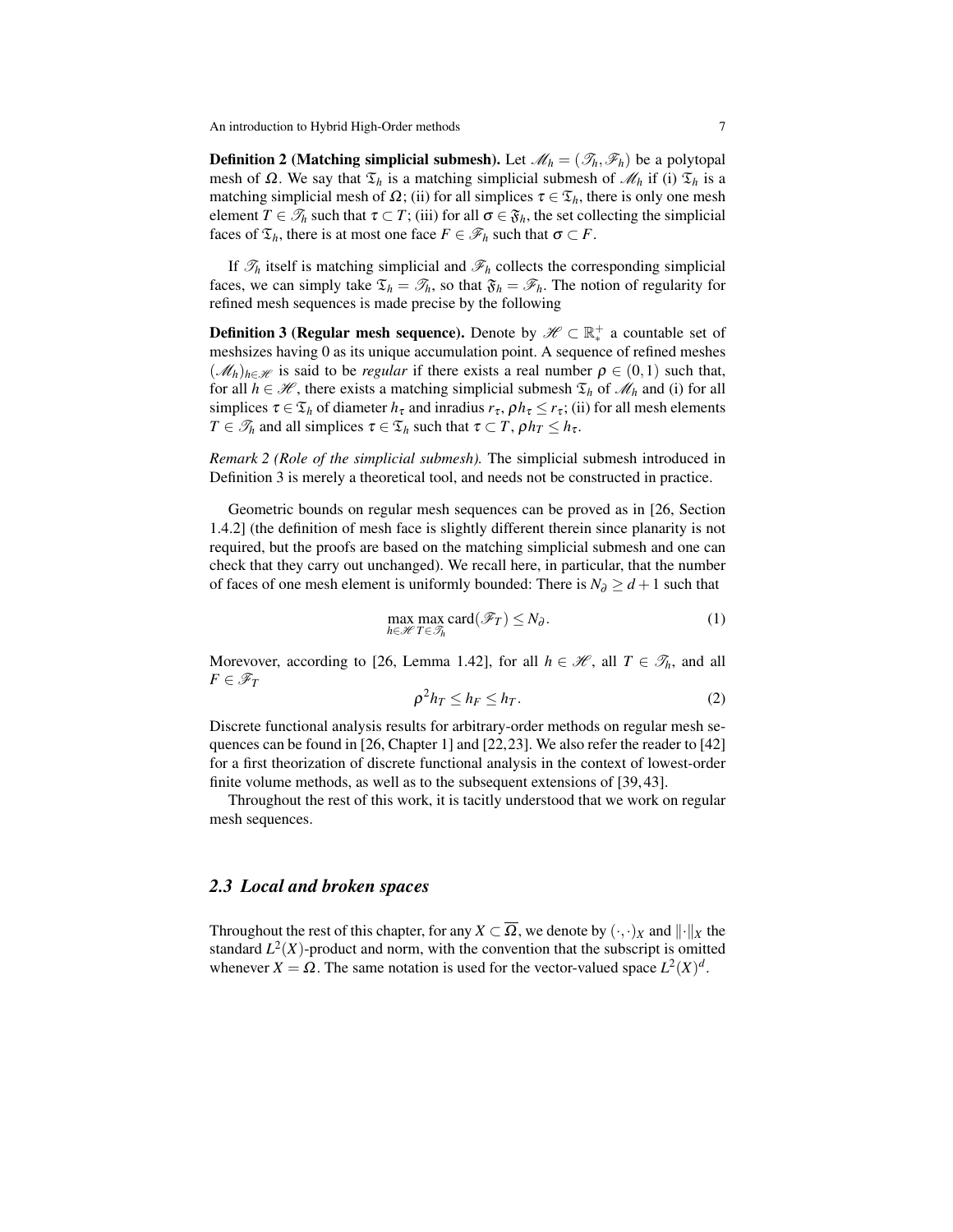Let now the set *X* be a mesh element or face. For an integer  $l > 0$ , we denote by  $\mathbb{P}^l(X)$  the space spanned by the restriction to *X* of scalar-valued, *d*-variate polynomials of total degree *l*. We note the following trace inequality (see [\[26,](#page-48-14) Lemma 1.46]): There is a real number  $C > 0$  only depending on *d*,  $\rho$ , and *l* such that, for all  $h \in \mathcal{H}$ , all  $T \in \mathcal{S}_h$ , all  $v \in \mathbb{P}^l(T)$ , and all  $F \in \mathcal{F}_T$ ,

$$
||v||_F \leq Ch_T^{-1/2}||v||_T.
$$
\n(3)

At the global level, we define the broken polynomial space

$$
\mathbb{P}^l(\mathcal{S}_h) := \left\{ v_h \in L^2(\Omega) \mid v_{h|T} \in \mathbb{P}^l(T) \quad \forall T \in \mathcal{S}_h \right\}.
$$

Functions in  $\mathbb{P}^l(\mathscr{T}_h)$  belong to the broken Sobolev space

$$
W^{1,1}(\mathscr{T}_h) := \left\{ v \in L^1(\Omega) \mid v_{|T} \in W^{1,1}(T) \quad \forall T \in \mathscr{T}_h \right\}.
$$

We denote by  $\nabla_h : W^{1,1}(\mathcal{F}_h) \to L^1(\Omega)^d$  the usual broken gradient operator such that, for all  $v \in W^{1,1}(\mathscr{T}_h)$ ,

$$
(\nabla_h v)_{|T} = \nabla v_{|T} \qquad \forall T \in \mathscr{T}_h.
$$

### <span id="page-7-0"></span>*2.4 Projectors on local polynomial spaces*

Projectors on local polynomial spaces play a key role in the design and analysis of HHO methods.

# 2.4.1 *L* 2 -orthogonal projector

Let *X* denote a mesh element or face. The  $L^2$ -orthogonal projector (in short,  $L^2$ projector)  $\pi_X^{0,l}: L^1(X) \to \mathbb{P}^l(X)$  is defined as follows: For all  $v \in L^1(X)$ ,  $\pi_X^{0,l}$  is the unique polynomial in  $\mathbb{P}^l(X)$  that satisfies

<span id="page-7-1"></span>
$$
(\pi_X^{0,l}v - v, w)_X = 0 \qquad \forall w \in \mathbb{P}^l(X). \tag{4}
$$

Existence and uniqueness of  $\pi_X^{0,l}$  follow from the Riesz representation theorem in  $\mathbb{P}^l(X)$  for the standard  $L^2(X)$ -inner product. Moreover, we have the following characterization:

$$
\pi_X^{0,l} v = \underset{w \in \mathbb{P}^l(X)}{\arg \min} ||w - v||_X^2.
$$

In what follows, we will also need the vector-valued  $L^2$ -projector denoted by  $\pi_X^{0,l}$ and obtained by applying  $\pi_X^{0,l}$  component-wise. The following  $H^s$ -boundedness re-sult is a special case of [\[22,](#page-47-3) Corollary 3.7]: For any  $s \in \{0, \ldots, l+1\}$ , there exists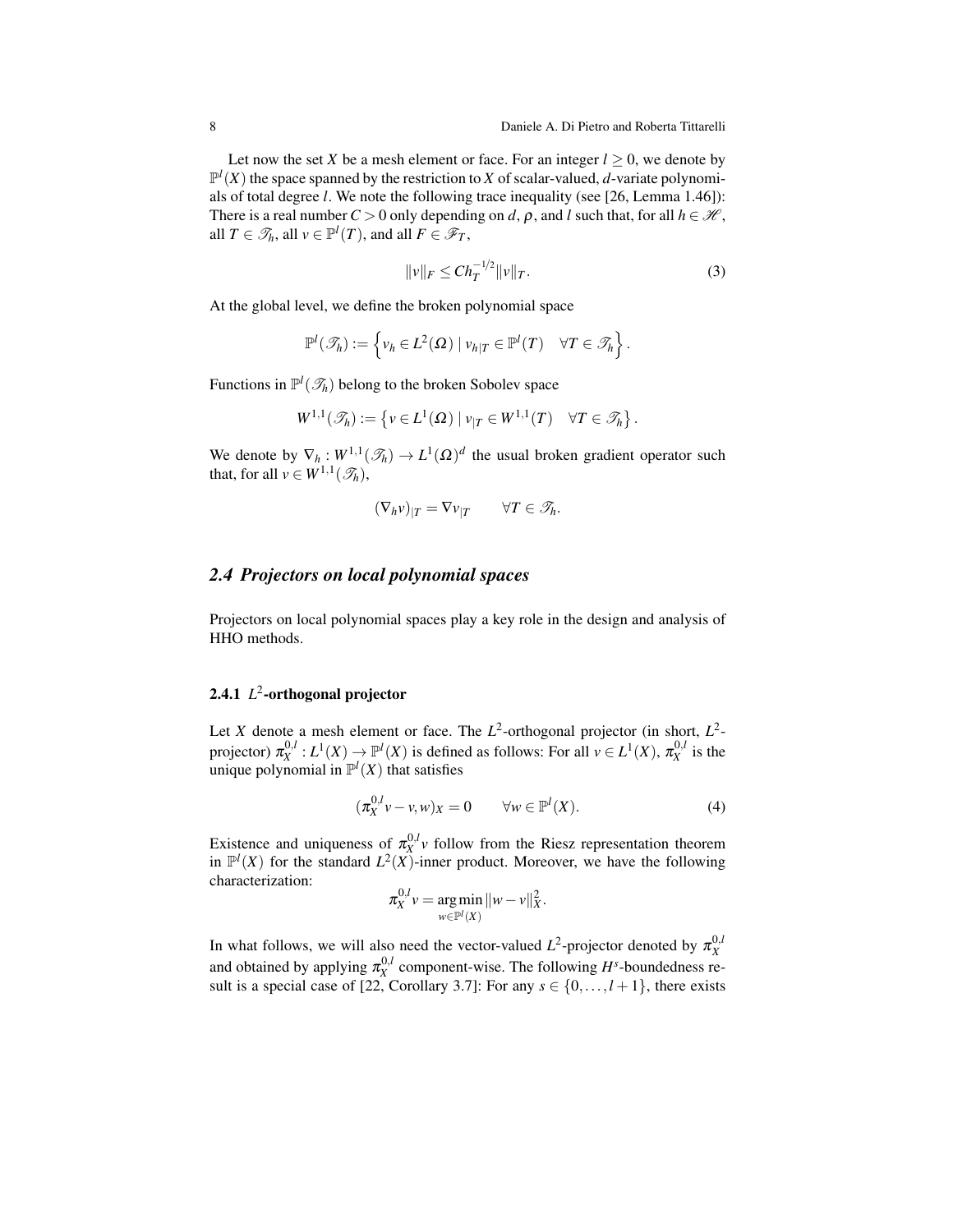a real number  $C > 0$  depending only on *d*,  $\rho$ , *l*, and *s* such that, for all  $h \in \mathcal{H}$ , all  $T \in \mathcal{T}_h$ , and all  $v \in H^s(T)$ ,

<span id="page-8-4"></span>
$$
|\pi_T^{0,l} v|_{H^s(T)} \le C|v|_{H^s(T)}.
$$
\n(5)

At the global level, we denote by  $\pi_h^{0,l}$  $h_h^{0,l}: L^1(\Omega) \to \mathbb{P}^l(\mathscr{T}_h)$  the *L*<sup>2</sup>-projector on the broken polynomial space  $\mathbb{P}^l(\mathcal{I}_h)$  such that, for all  $v \in L^1(\Omega)$ ,

<span id="page-8-2"></span>
$$
(\pi_h^{0,l} v)_{|T} := \pi_T^{0,l} v_{|T}.
$$

### 2.4.2 Elliptic projector

For any mesh element  $T \in \mathcal{T}_h$ , we also define the elliptic projector  $\pi_T^{1,l}: W^{1,1}(T) \to$  $\mathbb{P}^l(T)$  as follows: For all  $v \in W^{1,1}(T)$ ,  $\pi_T^{1,l}v$  is a polynomial in  $\mathbb{P}^l(T)$  that satisfies

<span id="page-8-0"></span>
$$
(\nabla(\pi_T^{1,l}v-v),\nabla w)_T=0 \qquad \forall w \in \mathbb{P}^l(T). \tag{6a}
$$

By the Riesz representation theorem in  $\nabla \mathbb{P}^l(T)$  for the  $L^2(T)^d$ -inner product, this relation defines a unique element  $\nabla \pi_T^{1,l}$  *v*, and thus a polynomial  $\pi_T^{1,l}$  *v* up to an additive constant. This constant is fixed by writing

<span id="page-8-1"></span>
$$
(\pi_T^{1,l} v - v, 1)_T = 0.
$$
 (6b)

Observing that [\(6a\)](#page-8-0) is trivially verified when  $l = 0$ , it follows from [\(6b\)](#page-8-1) that  $\pi_T^{1,0} =$  $\pi_T^{0,0}$ . Finally, the following characterization holds:

$$
\pi_T^{1,l} v = \underset{w \in \mathbb{P}^l(T), (w-v, 1)_T = 0}{\arg \min} ||\nabla(w-v)||_{L^2(T)^d}^2.
$$

#### 2.4.3 Approximation properties

On regular mesh sequences, both  $\pi_T^{0,l}$  and  $\pi_T^{1,l}$  have optimal approximation properties in  $\mathbb{P}^l(T)$ , as summarized by the following result (for a proof, see Theorem 1, Theorem 2, and Lemma 13 in [\[22\]](#page-47-3)): For any  $\alpha \in \{0,1\}$  and  $s \in \{\alpha, \ldots, l+1\}$ , there exists a real number  $C > 0$  depending only on *d*,  $\rho$ , *l*,  $\alpha$ , and *s* such that, for all  $h \in \mathcal{H}$ , all  $T \in \mathcal{I}_h$ , and all  $v \in H^s(T)$ ,

<span id="page-8-5"></span><span id="page-8-3"></span>
$$
|v - \pi_T^{\alpha, l} v|_{H^m(T)} \le C h_T^{s-m} |v|_{H^s(T)} \qquad \forall m \in \{0, \dots, s\},
$$
 (7a)

and, if  $s \geq 1$ ,

<span id="page-8-6"></span>
$$
|v - \pi_T^{\alpha, l} v|_{H^m(\mathscr{F}_T)} \leq C h_T^{s-m-\frac{1}{2}} |v|_{H^s(T)} \qquad \forall m \in \{0, \dots, s-1\},\tag{7b}
$$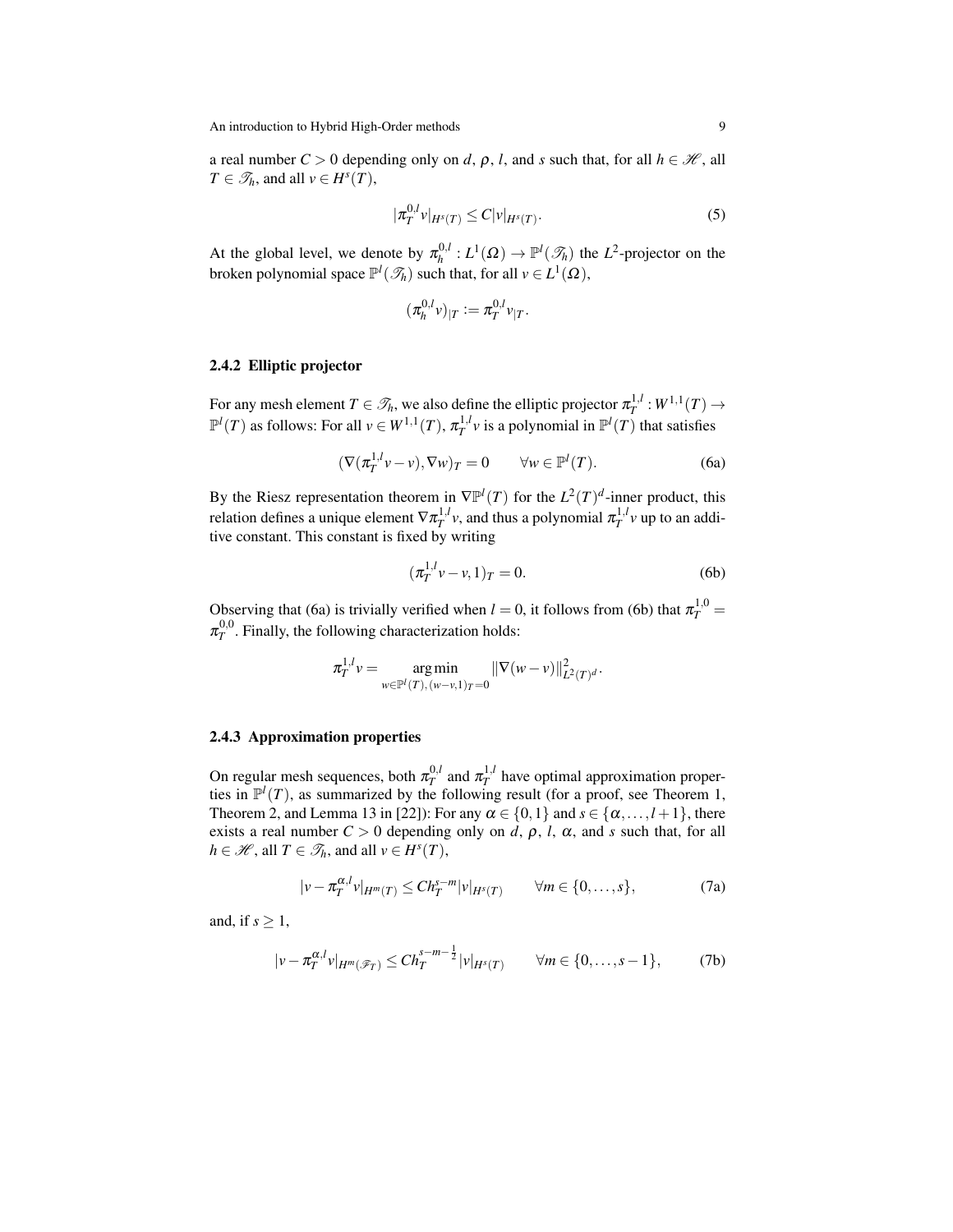where  $H^m(\mathscr{F}_T) := \{ v \in L^2(\partial T) \mid v_{|F} \in H^m(F) \quad \forall F \in \mathscr{F}_T \}.$ 

## <span id="page-9-0"></span>3 Basic principles of Hybrid High-Order methods

To fix the main ideas and notation, we study in this section the HHO discretization of the Poisson problem: Find  $u : \Omega \to \mathbb{R}$  such that

$$
-\triangle u = f \qquad \text{in } \Omega, \tag{8a}
$$

<span id="page-9-3"></span><span id="page-9-2"></span>
$$
u = 0 \qquad \text{on } \partial \Omega, \tag{8b}
$$

where  $f \in L^2(\Omega)$  is a given volumetric source term. More general boundary conditions can replace [\(8b\)](#page-9-2), but we restrict the discussion to the homogeneous Dirichlet case for the sake of simplicity. A detailed treatment of more general boundary conditions including also variable diffusion coefficients can be found in [\[32\]](#page-48-3).

The starting point to devise a HHO discretization is the following weak formula-tion of problem [\(8\)](#page-9-3): Find  $u \in H_0^1(\Omega)$  such that

<span id="page-9-6"></span>
$$
a(u,v) = (f,v) \qquad \forall v \in H_0^1(\Omega), \tag{9}
$$

where the bilinear form  $a: H^1(\Omega) \times H^1(\Omega) \to \mathbb{R}$  is such that

<span id="page-9-4"></span>
$$
a(u, v) := (\nabla u, \nabla v). \tag{10}
$$

In what follows, the quantities *u* and  $-\nabla u$  will be referred to, respectively, as the potential and the flux.

### <span id="page-9-1"></span>*3.1 Local construction*

Throughout this section, we fix a polynomial degree  $k \geq 0$  and a mesh element  $T \in$  $\mathcal{T}_h$ . We introduce the local ingredients underlying the HHO construction: the DOFs, the potential reconstruction operator, and the discrete counterpart of the restriction to *T* of the global bilinear form *a* defined by [\(10\)](#page-9-4).

# <span id="page-9-7"></span>3.1.1 Computing the local elliptic projection from *L* 2 -projections

Consider a function  $v \in H^1(T)$ . We note the following integration by parts formula, valid for all  $w \in C^{\infty}(\overline{T})$ :

<span id="page-9-5"></span>
$$
(\nabla v, \nabla w)_T = - (v, \triangle w)_T + \sum_{F \in \mathscr{F}_T} (v, \nabla w \cdot \mathbf{n}_{TF})_F.
$$
 (11)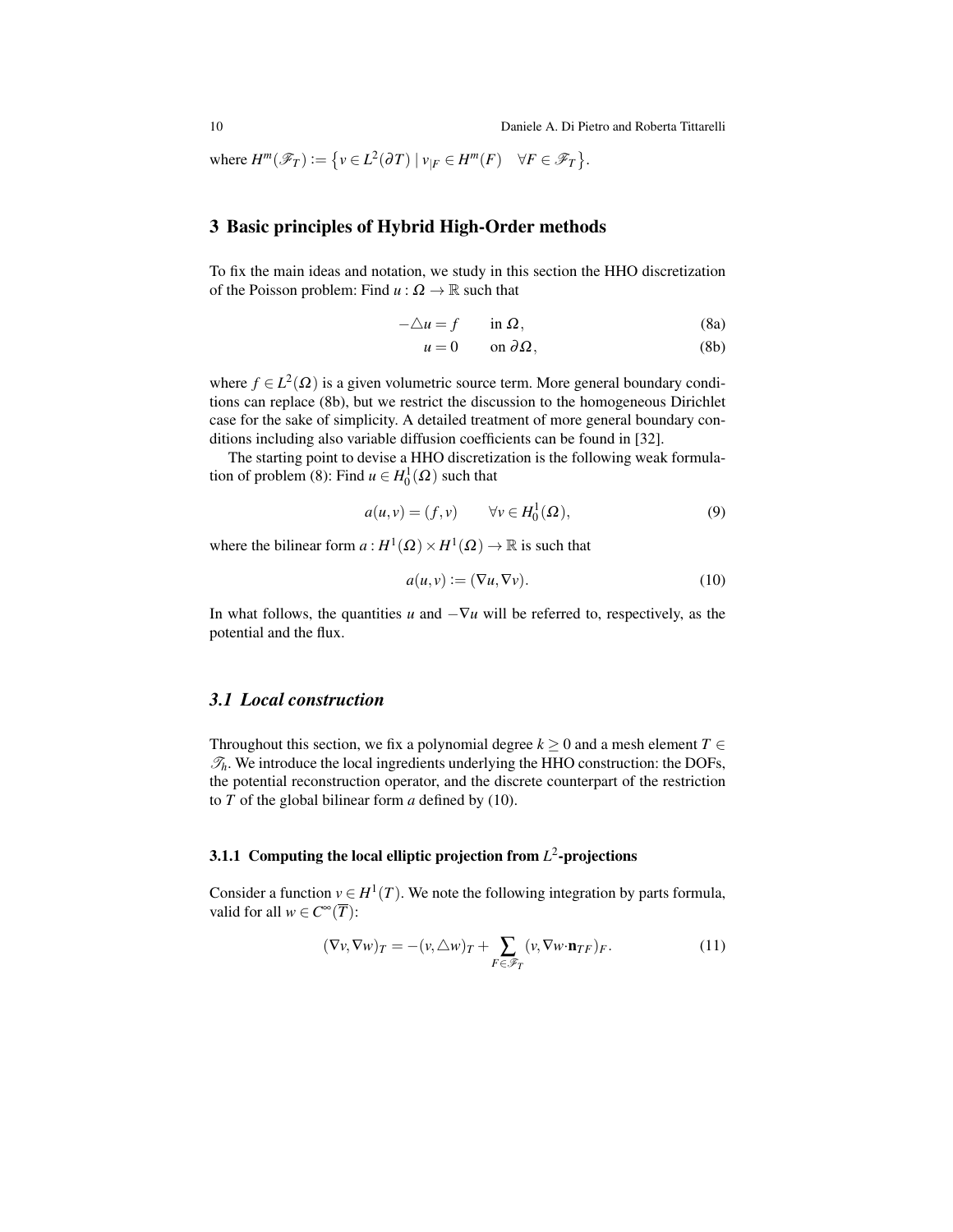Specializing [\(11\)](#page-9-5) to  $w \in \mathbb{P}^{k+1}(T)$ , we obtain

<span id="page-10-0"></span>
$$
(\nabla \pi_T^{1,k+1} \nu, \nabla w)_T = -(\pi_T^{0,k-1} \nu, \triangle w)_T + \sum_{F \in \mathscr{F}_T} (\pi_F^{0,k} \nu, \nabla w \cdot \mathbf{n}_{TF})_F, \tag{12a}
$$

where we have used [\(6\)](#page-8-2) to insert  $\pi_T^{1,k+1}$  into the left-hand side and [\(4\)](#page-7-1) to insert *T*  $\pi_T^{0,k-1}$  and  $\pi_F^{0,k}$  into the right-hand side after observing that  $\triangle w \in \mathbb{P}^{k-1}(T) \subset \mathbb{P}^k(T)$ and  $(\nabla w)_{|F} \cdot \mathbf{n}_{TF} \in \mathbb{P}^k(F)$  for all  $F \in \mathcal{F}_T$ . Moreover, recalling [\(6b\)](#page-8-1) and using the definition [\(4\)](#page-7-1) of the  $L^2$ -projector, we infer that

$$
(\nu - \pi_T^{0,0}\nu, 1)_T = (\pi_T^{1,k+1}\nu - \pi_T^{0,\max(0,k-1)}\nu, 1)_T = 0.
$$
 (12b)

The relations [\(12\)](#page-10-0) show that computing the elliptic projection  $\pi_T^{1,k+1}$  *v* does not require a full knowledge of the function *v*. All that is required is

- (i)  $\pi_T^{0,\max(0,k-1)}$ , the *L*<sup>2</sup>-projection of *v* on the polynomial space  $\mathbb{P}^{\max(0,k-1)}(T)$ . Clearly, one could also choose  $\pi_T^{0,k}$  *v* instead, which has the advantage of not requiring a special treatment of the case  $k = 0$ ;
- (ii) for all  $F \in \mathcal{F}_T$ ,  $\pi_F^{0,k} v_{|F}$ , the *L*<sup>2</sup>-projection of the trace of *v* on *F* on the polynomial space  $\mathbb{P}^k(F)$ .

#### 3.1.2 Local space of degrees of freedom

The remark at the end of the previous section motivates the introduction of the following space of DOFs (see Fig. [3\)](#page-10-1):

$$
\underline{U}_T^k := \mathbb{P}^k(T) \times \left(\bigtimes_{F \in \mathscr{F}_T} \mathbb{P}^k(F)\right). \tag{13}
$$

<span id="page-10-1"></span>

Fig. 3: DOFs in  $\underline{U}_T^k$  for  $k \in \{0, 1, 2\}$ .

Observe that naming  $U_T^k$  space of DOFs involves a shortcut: the actual DOFs can be chosen in several equivalent ways (polynomial moments, point values, etc.), and the specific choice does not affect the following discussion. For a generic vector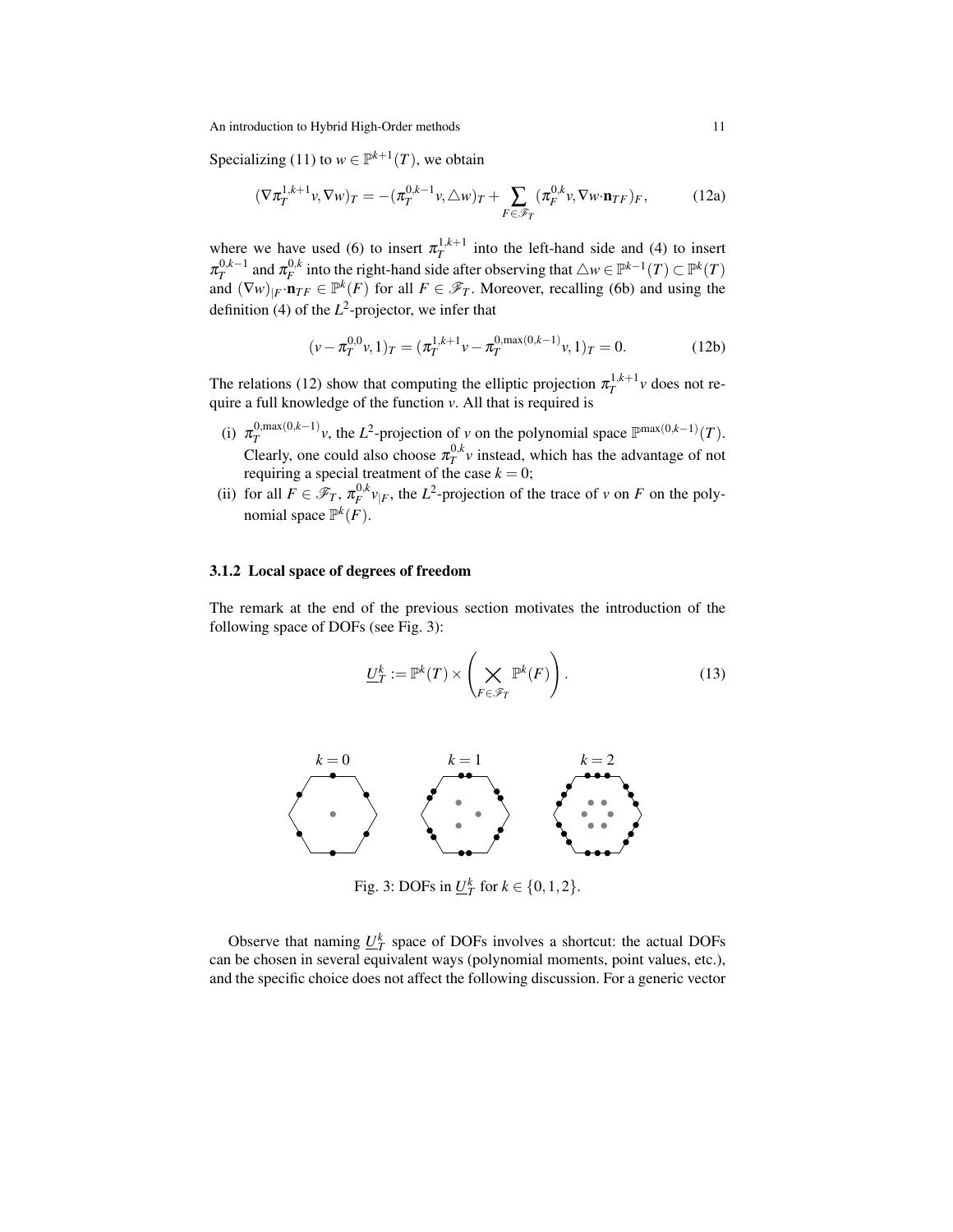of DOFs in  $U_f^k$ , we use the underlined notation  $v_T = (v_T, (v_F)_{F \in \mathscr{F}_T})$ . On  $U_T^k$ , we define the *H*<sup>1</sup>-like seminorm  $\|\cdot\|_{1,T}$  such that, for all  $\underline{v}_T \in \underline{U}_T^k$ ,

<span id="page-11-1"></span>
$$
\|\underline{v}_T\|_{1,T}^2 := \|\nabla v_T\|_T^2 + |\underline{v}_T|_{1,\partial T}^2, \qquad |\underline{v}_T|_{1,\partial T}^2 := \sum_{F \in \mathscr{F}_T} h_F^{-1} \|v_F - v_T\|_F^2, \qquad (14)
$$

where  $h_F$  denotes the diameter of *F*. The negative power of  $h_F$  in the second term ensures that both contributions have the same scaling. The DOFs corresponding to a smooth function  $v \in W^{1,1}(T)$  are obtained via the reduction map  $\underline{I}_T^k : W^{1,1}(T) \to \underline{U}_T^k$ such that

$$
\underline{I}_T^k v := (\pi_T^{0,k} v, (\pi_F^{0,k} v_{|F})_{F \in \mathscr{F}_T}). \tag{15}
$$

#### 3.1.3 Potential reconstruction operator

Inspired by formula [\(12\)](#page-10-0), we introduce the potential reconstruction operator  $p_T^{k+1}$ :  $\underline{U}_T^k \to \mathbb{P}^{k+1}(T)$  such that, for all  $\underline{v}_T \in \underline{U}_T^k$ ,

<span id="page-11-4"></span>
$$
(\nabla p_T^{k+1} \underline{v}_T, \nabla w)_T = -(\nu_T, \triangle w)_T + \sum_{F \in \mathscr{F}_T} (\nu_F, \nabla w \cdot \mathbf{n}_{TF})_F \quad \forall w \in \mathbb{P}^{k+1}(T) \quad (16a)
$$

and

<span id="page-11-3"></span>
$$
p_T^{k+1} \underline{v}_T - v_T, 1)_T = 0.
$$
 (16b)

Notice that  $p_T^{k+1} \underline{v}_T$  is a polynomial function on *T* one degree higher than the element-based DOFs  $v_T$ . By definition, for all  $v \in W^{1,1}(T)$  it holds that

(*p*

<span id="page-11-0"></span>
$$
(p_T^{k+1} \circ \underline{I}_T^k) v = \pi_T^{1,k+1} v,\tag{17}
$$

i.e., the composition of the potential reconstruction operator with the reduction map gives the elliptic projector on  $\mathbb{P}^{k+1}(T)$ . An immediate consequence of [\(17\)](#page-11-0) together with [\(7\)](#page-8-3) is that  $p_T^{k+1} \circ I_T^k$  has optimal approximation properties in  $\mathbb{P}^{k+1}(T)$ .

### 3.1.4 Local contribution

We approximate the restriction  $a_{|T}: H^1(T) \times H^1(T) \to \mathbb{R}$  to *T* of the continuous bilinear form *a* defined by [\(10\)](#page-9-4) by the discrete bilinear form  $a_T : L_f^k \times L_f^k \to \mathbb{R}$ such that

<span id="page-11-2"></span>
$$
\mathbf{a}_T(\underline{u}_T, \underline{v}_T) := (\nabla p_T^{k+1} \underline{u}_T, \nabla p_T^{k+1} \underline{v}_T)_T + \mathbf{s}_T(\underline{u}_T, \underline{v}_T),\tag{18}
$$

where the first term in the right-hand side is the usual Galerkin contribution, while the second is a stabilization contribution for which we consider the following design conditions, originally proposed in [\[9\]](#page-47-6):

<span id="page-11-5"></span>Assumption 1 (Local stabilization bilinear form s*<sup>T</sup>* ) *The local stabilization bilinear form*  $s_T : \underline{U}_T^k \times \underline{U}_T^k \to \mathbb{R}$  *satisfies the following properties:*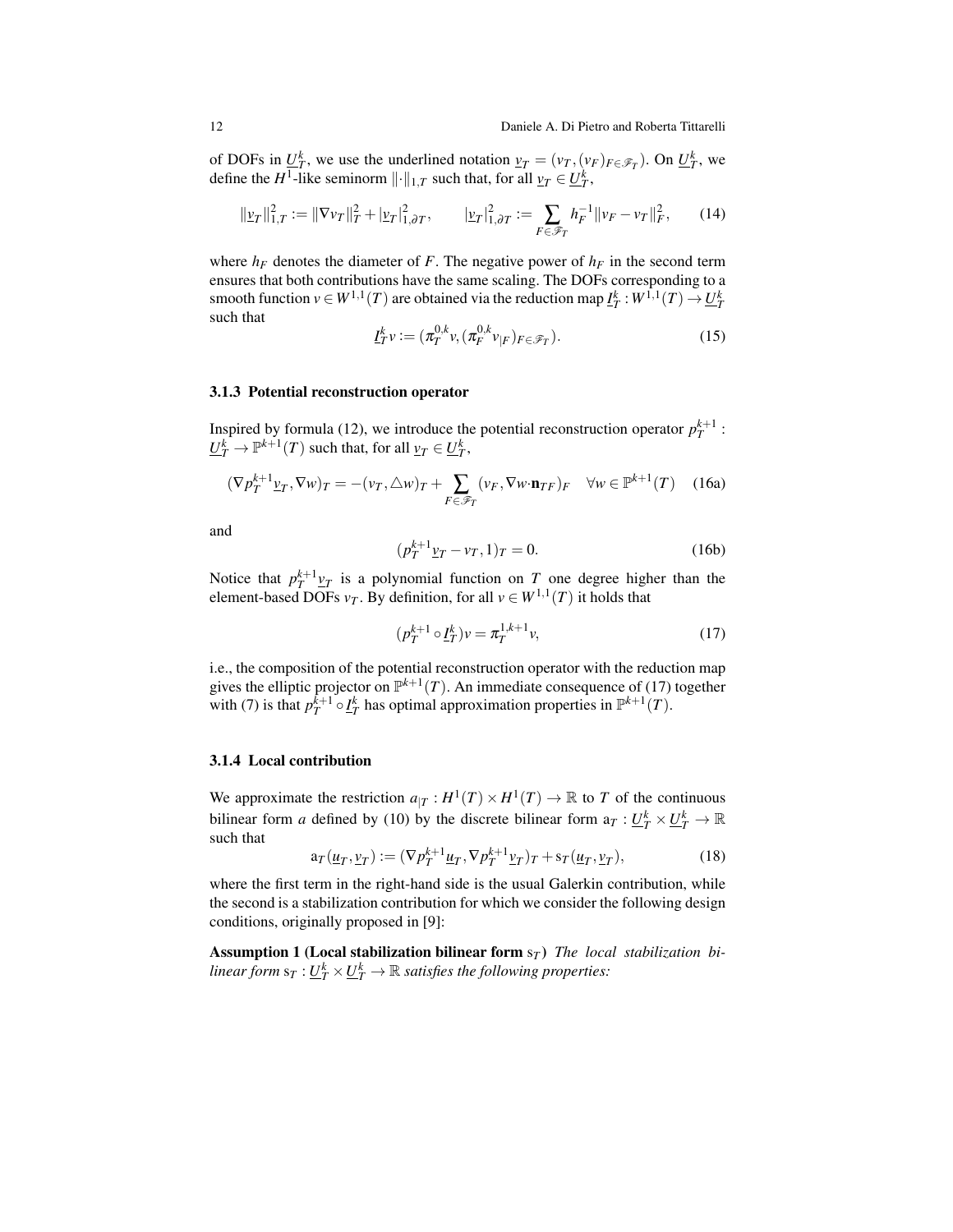- *(S1)* Symmetry and positivity.  $s_T$  *is symmetric and positive semidefinite;*
- *(S2)* Stability. *There is a real number* η > 0 *independent of h and of T , but possibly depending on d,* ρ*, and k, such that*

<span id="page-12-1"></span>
$$
\eta^{-1} \| \nu_T \|_{1,T}^2 \le a_T(\nu_T, \nu_T) \le \eta \| \nu_T \|_{1,T}^2 \qquad \forall \nu_T \in \underline{U}_T^k; \tag{19}
$$

*(S3)* Polynomial consistency. *For all*  $w \in \mathbb{P}^{k+1}(T)$  *and all*  $\underline{v}_T \in \underline{U}_T^k$ , *it holds that* 

$$
s_T(\underline{I}_T^k w, \underline{v}_T) = 0. \tag{20}
$$

These requirements suggest that  $s_T$  can be obtained penalizing in a least square sense residuals that vanish for reductions of polynomial functions in  $\mathbb{P}^{k+1}(T)$ . Paradigmatic examples of such residuals are provided by the operators  $\delta_T^k : \underline{U}_T^k \to$  $\mathbb{P}^k(T)$  and, for all  $F \in \mathscr{F}_T$ ,  $\delta^k_{TF} : \underline{U^k_T} \to \mathbb{P}^k(F)$  such that, for all  $\underline{v}_T \in \underline{U^k_T}$ ,

<span id="page-12-2"></span>
$$
\delta^k_T \underline{v}_T := \pi_T^{0,k} (p_T^{k+1} \underline{v}_T - v_T), \qquad \delta^k_{TF} \underline{v}_T := \pi_F^{0,k} (p_T^{k+1} \underline{v}_T - v_F) \quad \forall F \in \mathcal{F}_T. \tag{21}
$$

To check that  $\delta_T^k$  vanishes when  $\underline{v}_T = \underline{I}_T^k w$  with  $w \in \mathbb{P}^{k+1}(T)$ , we observe that

$$
\delta_T^k \underline{I}_T^k w = \pi_T^{0,k} (p_T^{k+1} \underline{I}_T^k w - \pi_T^{0,k} w) = \pi_T^{0,k} (\pi_T^{1,k+1} w - w) = \pi_T^{0,k} (w - w) = 0,
$$

where we have used the definition of  $\delta_T^k$  in the first equality, the relation [\(17\)](#page-11-0) to replace  $p_T^{k+1} I_T^k$  by  $\pi_T^{1,k+1}$  and the fact that  $\pi_T^{0,k} w \in \mathbb{P}^k(T)$  to cancel  $\pi_T^{0,k}$  from the second term in parentheses, and the fact that  $\pi_T^{1,k+1}$  leaves polynomials of total degree up to  $(k+1)$  unaltered as a projector to conclude. A similar argument shows that  $\delta_{TF}^k \underline{I}_T^k w = 0$  for all  $F \in \mathcal{F}_T$  whenever  $w \in \mathbb{P}^{k+1}(T)$ .

Accounting for dimensional homogeneity with the Galerkin term, one possible expression for  $s<sub>T</sub>$  is thus

<span id="page-12-3"></span>
$$
s_T(\underline{u}_T, \underline{v}_T) := h_T^{-2}(\delta_T^k \underline{u}_T, \delta_T^k \underline{v}_T)_T + \sum_{F \in \mathscr{F}_T} h_F^{-1}(\delta_{TF}^k \underline{u}_T, \delta_{TF}^k \underline{v}_T)_F. \tag{22}
$$

This choice, inspired by the Virtual Element literature [\[5\]](#page-47-18), differs from the original HHO stabilization of [\[31\]](#page-48-1), where the following expression is considered instead:

<span id="page-12-0"></span>
$$
s_T(\underline{u}_T, \underline{v}_T) := \sum_{F \in \mathscr{F}_T} h_F^{-1} (\delta_{TF}^k \underline{u}_T - \delta_T^k \underline{u}_T, \delta_{TF}^k \underline{v}_T - \delta_T^k \underline{v}_T)_F. \tag{23}
$$

In this case, only quantities at faces are penalized. Both of the above expressions match the design conditions  $(S1)$ – $(S3)$  and are essentially equivalent in terms of implementation. A detailed proof for  $s_T$  as in [\(23\)](#page-12-0) can be found in [\[31,](#page-48-1) Lemma 4]. Yet another example of stabilization bilinear form used in the context of HHO methods is provided by [\[1,](#page-46-0) Eq. (3.24)]. This expression results from the hybridization of the Mixed High-Order method of [\[29\]](#page-48-2).

*Remark 3 (Original HDG stabilization).* The following stabilization bilinear form is used in the original Hybridizable Discontinuous Galerkin (HDG) method of [\[13](#page-47-14)[,18\]](#page-47-15):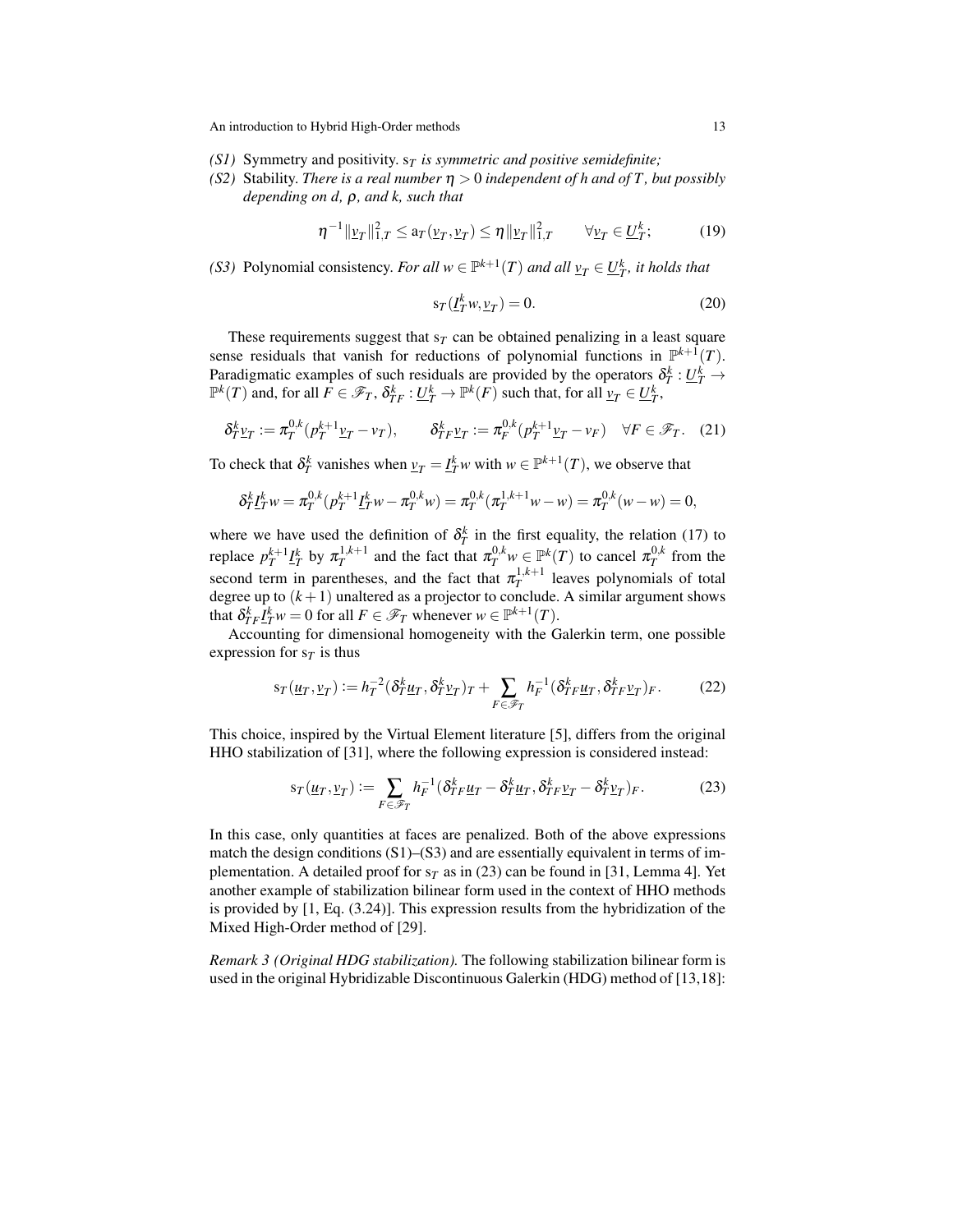14 Daniele A. Di Pietro and Roberta Tittarelli

$$
s_T(\underline{u}_T, \underline{v}_T) = \sum_{F \in \mathscr{F}_T} h_F^{-1}(u_F - u_T, v_F - v_T)_F.
$$

While this choice obviously satisfies the properties  $(S1)-(S2)$ , it fails to satisfy  $(S3)$ (it is only consistent for polynomials of degree up to *k*). As a result, up to one order of convergence is lost with respect to the estimates of Theorems [1](#page-21-0) and [2](#page-23-1) below. For a discussion including fixes that restore optimal orders of convergence in HDG see [\[16\]](#page-47-7).

#### 3.1.5 Consistency properties of the stabilization for smooth functions

In the following proposition we study the consistency properties of  $s<sub>T</sub>$  when its arguments are reductions of a smooth function. We give a detailed proof since this result is a new extension of the bound in [\[31,](#page-48-1) Theorem 8] (see, in particular, Eq. (45) therein) to more general stabilization bilinear forms.

**Proposition 1 (Consistency of**  $s_T$ ). Let  $s_T$  denote a stabilization bilinear form sat*isfying assumptions (S1)–(S3). Then, there is a real number*  $C > 0$  *independent of h, but possibly depending on d,*  $\rho$ *, and k, such that, for all*  $T \in \mathscr{T}_h$  *and all*  $v \in H^{k+2}(T)$ *, it holds that*

<span id="page-13-3"></span><span id="page-13-0"></span>
$$
s_T(I_T^k v, I_T^k v)^{1/2} \le C h_T^{k+1} ||v||_{H^{k+2}(T)}.
$$
\n(24)

*Proof.* We set, for the sake of brevity,  $\check{\nu}_T := \pi_T^{1,k+1} \nu$  and abridge as  $A \lesssim B$  the inequality  $A \leq cB$  with multiplicative constant  $c > 0$  having the same dependencies as  $C$  in [\(24\)](#page-13-0). Using (S2) and (S3) we infer that

<span id="page-13-4"></span>
$$
s_T(I_T^k v, I_T^k v)^{1/2} = s_T(I_T^k (v - \check{v}_T), I_T^k (v - \check{v}_T))^{1/2} \le \eta \|I_T^k (v - \check{v}_T)\|_{1,T}.
$$
 (25)

Recalling [\(14\)](#page-11-1), we have that

$$
\| \underline{I}_T^k (\nu - \check{\nu}_T) \|_{1,T}^2 =
$$
  
 
$$
\| \nabla \pi_T^{0,k} (\nu - \check{\nu}_T) \|_T^2 + \sum_{F \in \mathscr{F}_T} h_F^{-1} \| \pi_F^{0,k} (\nu - \check{\nu}_T - \pi_T^{0,k} (\nu - \check{\nu}_T)) \|_F^2.
$$
 (26)

Using the  $H^1(T)$ -boundedness of  $\pi_T^{0,k}$  resulting from [\(5\)](#page-8-4) with  $l = k$ , and  $s = 1$  fol-lowed by the optimal approximation properties [\(7a\)](#page-8-5) of  $\check{\nu}_T$  (with  $\alpha = 1, l = k + 1$ ,  $s = k + 2$ , and  $m = 1$ ), it is inferred that

<span id="page-13-1"></span>
$$
\|\nabla \pi_T^{0,k}(\nu - \check{\nu}_T)\|_T \lesssim \|\nabla (\nu - \check{\nu}_T)\|_T \lesssim h^{k+1} \|\nu\|_{H^{k+2}(T)}.
$$
 (27)

On the other hand, for all  $F \in \mathcal{F}_T$  it holds that

<span id="page-13-2"></span>
$$
h_F^{-1/2} \|\pi_F^{0,k}(\nu - \check{\nu}_T - \pi_T^{0,k}(\nu - \check{\nu}_T))\|_F \lesssim h_T^{-1/2} \|\nu - \check{\nu}_T - \pi_T^{0,k}(\nu - \check{\nu}_T)\|_T
$$
  
\n
$$
\lesssim \|\nabla(\nu - \check{\nu}_T)\|_T
$$
  
\n
$$
\lesssim h_T^{k+1} \|\nu\|_{H^{k+2}(T)},
$$
\n(28)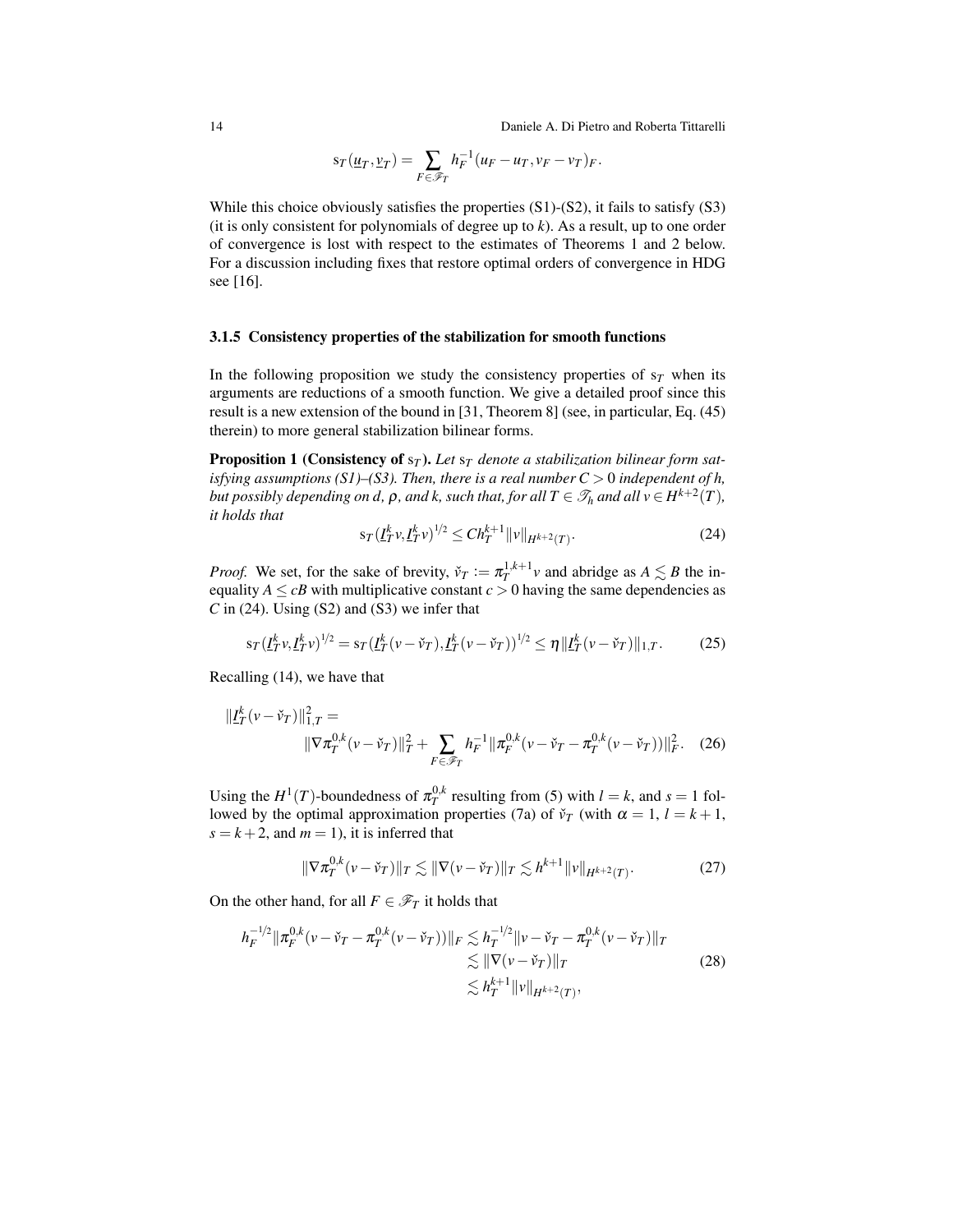where we have used the  $L^2(F)$ -boundedness of  $\pi_F^{0,k}$  together with [\(2\)](#page-6-1), the trace approximation properties [\(7b\)](#page-8-6) of  $\pi_T^{0,k}$  with  $\alpha = 0$ ,  $l = k$ ,  $s = 1$ , and  $m = 0$  to pass to the second line, and the optimal approximation properties of  $\check{\nu}_T$  expressed by [\(7a\)](#page-8-5) with  $\alpha = 1$ ,  $l = k + 1$ ,  $s = k + 2$ , and  $m = 1$  to conclude. Plugging [\(27\)](#page-13-1) and [\(28\)](#page-13-2) into [\(26\)](#page-13-3), recalling that card( $\mathcal{F}_T$ )  $\leq$  1 (see [\(1\)](#page-6-3)), and using the resulting bound to estimate [\(25\)](#page-13-4), [\(24\)](#page-13-0) follows.  $\Box$ 

# <span id="page-14-0"></span>*3.2 Discrete problem*

We now show how to formulate the discrete problem from the local contributions introduced in the previous section.

#### 3.2.1 Global spaces of degrees of freedom

We define the following global space of DOFs with single-valued interface unknowns:

$$
\underline{U}_h^k:=\left(\bigtimes_{T\in\mathscr{T}_h}\mathbb{P}^k(T)\right)\times\left(\bigtimes_{F\in\mathscr{F}_h}\mathbb{P}^k(F)\right).
$$

Notice that single-valued means here that interface values match from one element to the adjacent one. For a generic element  $v_h \in U_h^k$ , we use the underlined notation  $\nu_h = ((\nu_T)_{T \in \mathcal{T}_h}, (\nu_F)_{F \in \mathcal{F}_h})$  and, for all  $T \in \mathcal{T}_h$ , we denote by  $\nu_T = (\nu_T, (\nu_F)_{F \in \mathcal{F}_T}) \in$ *U*<sup>*k*</sup><sub>*I*</sub> its restriction to *T*. We also define the broken polynomial function  $v_h \in \mathbb{P}^k(\mathcal{F}_h)$ such that

$$
v_{h|T} := v_T \qquad \forall T \in \mathscr{T}_h.
$$

The DOFs corresponding to a smooth function  $v \in W^{1,1}(\Omega)$  are obtained via the reduction map  $\underline{I}^k_h:W^{1,1}(\Omega)\to \underline{U}^k_h$  such that

$$
\underline{I}_h^k v := ((\pi_T^{0,k} v_{|T})_{T \in \mathscr{T}_h}, (\pi_F^{0,k} v_{|F})_{F \in \mathscr{F}_h}).
$$

We define on  $\underline{U}_h^k$  the seminorm  $\lVert \cdot \rVert_{1,h}$  such that, for all  $\underline{v}_h \in \underline{U}_h^k$ ,

<span id="page-14-1"></span>
$$
\|\underline{v}_h\|_{1,h}^2 := \sum_{T \in \mathcal{F}_h} \|\underline{v}_T\|_{1,T}^2,\tag{29}
$$

with local seminorm  $\lVert \cdot \rVert_{1,T}$  defined by [\(14\)](#page-11-1). To account for the homogeneous Dirichlet boundary condition [\(8b\)](#page-9-2) in a strong manner, we introduce the subspace

$$
\underline{U}_{h,0}^k := \left\{ \underline{v}_h \in \underline{U}_h^k \mid v_F \equiv 0 \quad \forall F \in \mathscr{F}_h^b \right\}.
$$

We recall the following discrete Poincaré inequality proved in [\[22,](#page-47-3) Proposition 5.4]: There exists a real number  $C_P > 0$  independent of *h*, but possibly depending on  $\Omega$ ,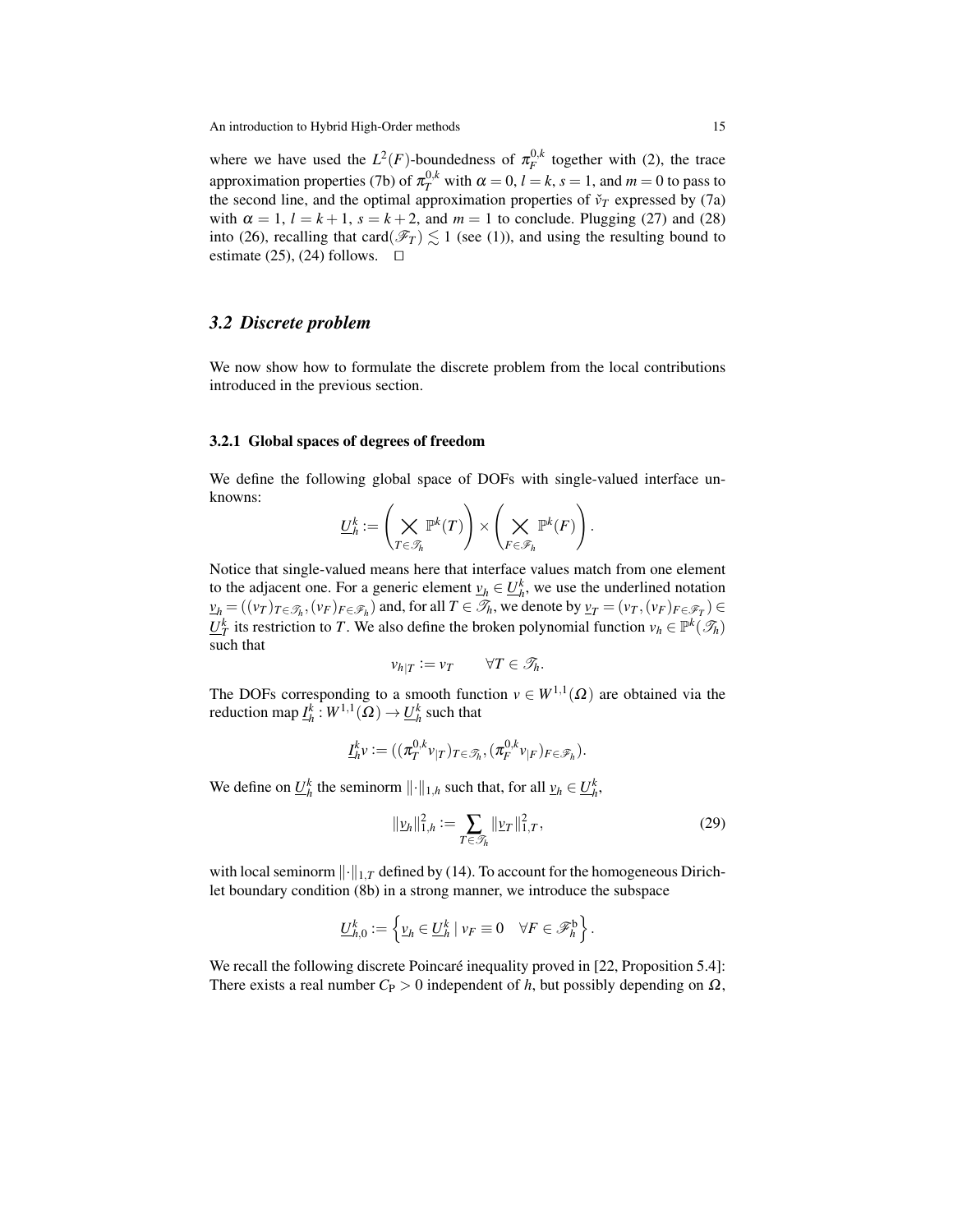$\rho$ , and *k*, such that, for all  $\underline{v}_h \in \underline{U}_{h,0}^k$ ,

<span id="page-15-0"></span>
$$
\|\nu_h\| \le C_P \|\underline{\nu}_h\|_{1,h}.\tag{30}
$$

**Proposition 2 (Norm**  $\lVert \cdot \rVert_{1,h}$ ). *The map*  $\lVert \cdot \rVert_{1,h}$  *defines a norm on*  $\underline{U}_{h,0}^k$ .

*Proof.* The seminorm property being evident, it suffices to prove that, for all  $v_h \in$  $\underline{U}_{h,0}^k$ ,  $||\underline{v}_h||_{1,h} = 0 \implies \underline{v}_h = \underline{0}_h$ . Let  $\underline{v}_h \in \underline{U}_{h,0}^k$  be such that  $||\underline{v}_h||_{1,h} = 0$ . By [\(30\)](#page-15-0), we have  $\|v_h\| = 0$ , hence  $v_T \equiv 0$  for all  $T \in \mathcal{T}_h$ . From the definition [\(14\)](#page-11-1) of the norm  $\|\cdot\|_{1,T}$ , we also have that  $\|v_F - v_T\|_F = 0$  for all  $T \in \mathcal{T}_h$  and all  $F \in \mathcal{F}_T$ , hence  $v_F = v_T \equiv 0$ . Since any mesh face belongs to the set  $\mathcal{F}_T$  for at least one mesh element  $T \in \mathcal{T}_h$ , this concludes the proof.  $\Box$ 

### 3.2.2 Global bilinear form

We define the global bilinear forms  $a_h: U_h^k \times U_h^k \to \mathbb{R}$  and  $s_h: U_h^k \times U_h^k \to \mathbb{R}$  by element-by-element assembly setting, for all  $\underline{u}_h$ ,  $\underline{v}_h \in \underline{U}_h^k$ ,

<span id="page-15-3"></span>
$$
a_h(\underline{u}_h, \underline{v}_h) := \sum_{T \in \mathcal{T}_h} a_T(\underline{u}_T, \underline{v}_T), \qquad s_h(\underline{u}_h, \underline{v}_h) := \sum_{T \in \mathcal{T}_h} s_T(\underline{u}_T, \underline{v}_T). \tag{31}
$$

Lemma 1 (Properties of a*h*). *The bilinear form* a*<sup>h</sup> enjoys the following properties:*

*(i)* Stability. *For all*  $\underline{v}_h \in \underline{U}_{h,0}^k$  *it holds with*  $\eta$  *as in* [\(19\)](#page-12-1) *that* 

<span id="page-15-1"></span>
$$
\eta^{-1} \|\underline{\nu}_h\|_{1,h}^2 \le \|\underline{\nu}_h\|_{a,h}^2 := a_h(\underline{\nu}_h, \underline{\nu}_h) \le \eta \|\underline{\nu}_h\|_{1,h}^2. \tag{32}
$$

(*ii*) Consistency. *There is a real number*  $C > 0$  *independent of h, but possibly depending on d,*  $\rho$ *, and k, such that, for all*  $w \in H_0^1(\Omega) \cap H^{k+2}(\Omega)$ *,* 

<span id="page-15-2"></span>
$$
\sup_{\underline{v}_h \in \underline{U}_{h,0}^k, ||\underline{v}_h||_{1,h}=1} \mathcal{E}_h(w; \underline{v}_h) \le Ch^{k+1} ||w||_{H^{k+2}(\Omega)},
$$
\n(33)

*with linear form*  $\mathscr{E}_h(w; \cdot): \underline{U}_h^k \to \mathbb{R}$  *representing the conformity error such that, for all*  $\underline{v}_h \in \underline{U}_h^k$ ,

<span id="page-15-4"></span>
$$
\mathscr{E}_h(w; \underline{v}_h) := -(\triangle w, v_h) - a_h(\underline{I}_h^k w, \underline{v}_h). \tag{34}
$$

*Proof.* (i) *Stability.* Summing inequalities [\(19\)](#page-12-1) over  $T \in \mathcal{T}_h$ , [\(32\)](#page-15-1) follows.

(ii) *Consistency.* Let  $v_h \in U_{h,0}^k$  be such that  $||v_h||_{1,h} = 1$ . Throughout the proof, we abridge as  $A \leq B$  the inequality  $A \leq cB$  with multiplicative constant  $c > 0$ having the same dependecies as *C* in [\(33\)](#page-15-2). For the sake of brevity, we also let  $\tilde{w}_T := p_T^{k+1} \underline{I}_T^k w = \pi_T^{1,k+1} w$  (cf. [\(17\)](#page-11-0)) for all  $T \in \mathcal{T}_h$ . Integrating by parts elementby-element, we infer that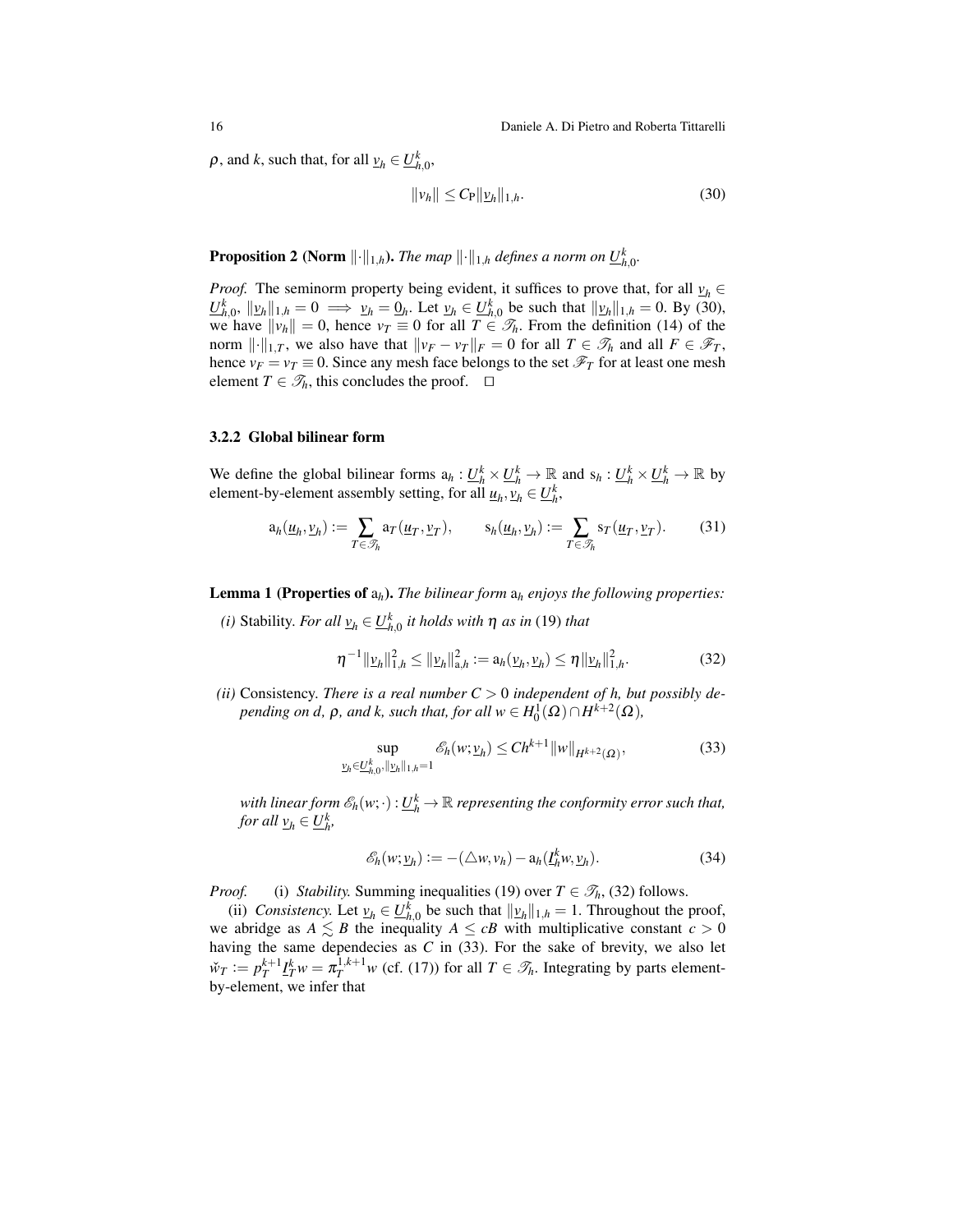<span id="page-16-0"></span>
$$
- (\triangle w, v_h) = \sum_{T \in \mathcal{I}_h} \left( (\nabla w, \nabla v_T)_T + \sum_{F \in \mathcal{F}_T} (\nabla w \cdot \mathbf{n}_{TF}, v_F - v_T)_F \right).
$$
 (35)

To insert  $v_F$  into the second term in parentheses in [\(35\)](#page-16-0), we have used the fact that  $v_F \equiv 0$  for all  $F \in \mathcal{F}_h^{\text{b}}$  while, for all  $F \in \mathcal{F}_h^{\text{i}}$  such that  $F \subset \partial T_1 \cap \partial T_2$  for distinct mesh elements  $T_1, T_2 \in \mathcal{T}_h$ ,  $(\nabla w)_{|T_1} \cdot \mathbf{n}_{T_1F} + (\nabla w)_{|T_2} \cdot \mathbf{n}_{T_2F} = 0$  (since  $w \in H^{k+2}(\Omega)$ ), so that

$$
\sum_{T\in\mathscr{T}_h}\sum_{F\in\mathscr{F}_T}(\nabla w\cdot\mathbf{n}_{TF},v_F)_F=\sum_{F\in\mathscr{F}_h^1}(\sum_{T\in\mathscr{T}_F}(\nabla w)_{|T}\cdot\mathbf{n}_{TF},v_F)_F+\sum_{F\in\mathscr{F}_h^b}(\nabla w\cdot\mathbf{n},v_F)_F=0.
$$

On the other hand, plugging the definition [\(18\)](#page-11-2) of  $a_T$  into [\(31\)](#page-15-3), and expanding  $p_T^{k+1}$   $\mathbf{v}_T$  according to [\(16\)](#page-11-3) with  $w = \check{w}_T$ , it is inferred that

<span id="page-16-1"></span>
$$
\mathbf{a}_{h}(I_{h}^{k}w, \underline{v}_{h}) = \sum_{T \in \mathcal{F}_{h}} \left( (\nabla \tilde{w}_{T}, \nabla v_{T})_{T} + \sum_{F \in \mathcal{F}_{T}} (\nabla \tilde{w}_{T} \cdot \mathbf{n}_{TF}, v_{F} - v_{T})_{F} + \mathbf{s}_{T} (I_{T}^{k}w, \underline{v}_{T}) \right). \tag{36}
$$

Subtracting [\(36\)](#page-16-1) from [\(35\)](#page-16-0), using the definition [\(6\)](#page-8-2) of  $\pi_T^{1,k+1}$  to cancel the first terms in parentheses, and taking absolute values, we get

$$
|\mathscr{E}_h(w; \underline{v}_h)| = \left| \sum_{T \in \mathscr{T}_h} \left( \sum_{F \in \mathscr{F}_T} (\nabla (w - \check{w}_T) \cdot \mathbf{n}_{TF}, v_F - v_T)_F + s_T(\underline{I}_T^k w, \underline{v}_T) \right) \right|
$$
  

$$
\leq \left[ \sum_{T \in \mathscr{T}_h} \left( h_T \|\nabla (w - \check{w}_T)\|_{\partial T}^2 + s_T(\underline{I}_T^k w, \underline{I}_T^k w) \right) \right]^{1/2}
$$
  

$$
\times \left[ \sum_{T \in \mathscr{T}_h} \left( |\underline{v}_T|_{1, \partial T}^2 + s_T(\underline{v}_T, \underline{v}_T) \right) \right]^{1/2}.
$$

Using [\(7b\)](#page-8-6) with  $\alpha = 1$ ,  $l = k + 1$ ,  $s = k + 2$ , and  $m = 1$  together with [\(24\)](#page-13-0) for the first factor, and the seminorm equivalence [\(19\)](#page-12-1) together with the fact that  $\|\underline{v}_h\|_{1,h} = 1$  for the second, we infer the bound

$$
|\mathscr{E}_h(w; \underline{v}_h)| \lesssim h^{k+1} ||w||_{H^{k+2}(\Omega)}.
$$

Since  $v_h$  is arbitrary, this yields [\(33\)](#page-15-2).  $\Box$ 

### 3.2.3 Discrete problem and well-posedness

The discrete problem reads: Find  $\underline{u}_h \in \underline{U}_{h,0}^k$  such that

<span id="page-16-2"></span>
$$
a_h(\underline{u}_h, \underline{v}_h) = (f, v_h) \qquad \forall \underline{v}_h \in \underline{U}_{h,0}^k. \tag{37}
$$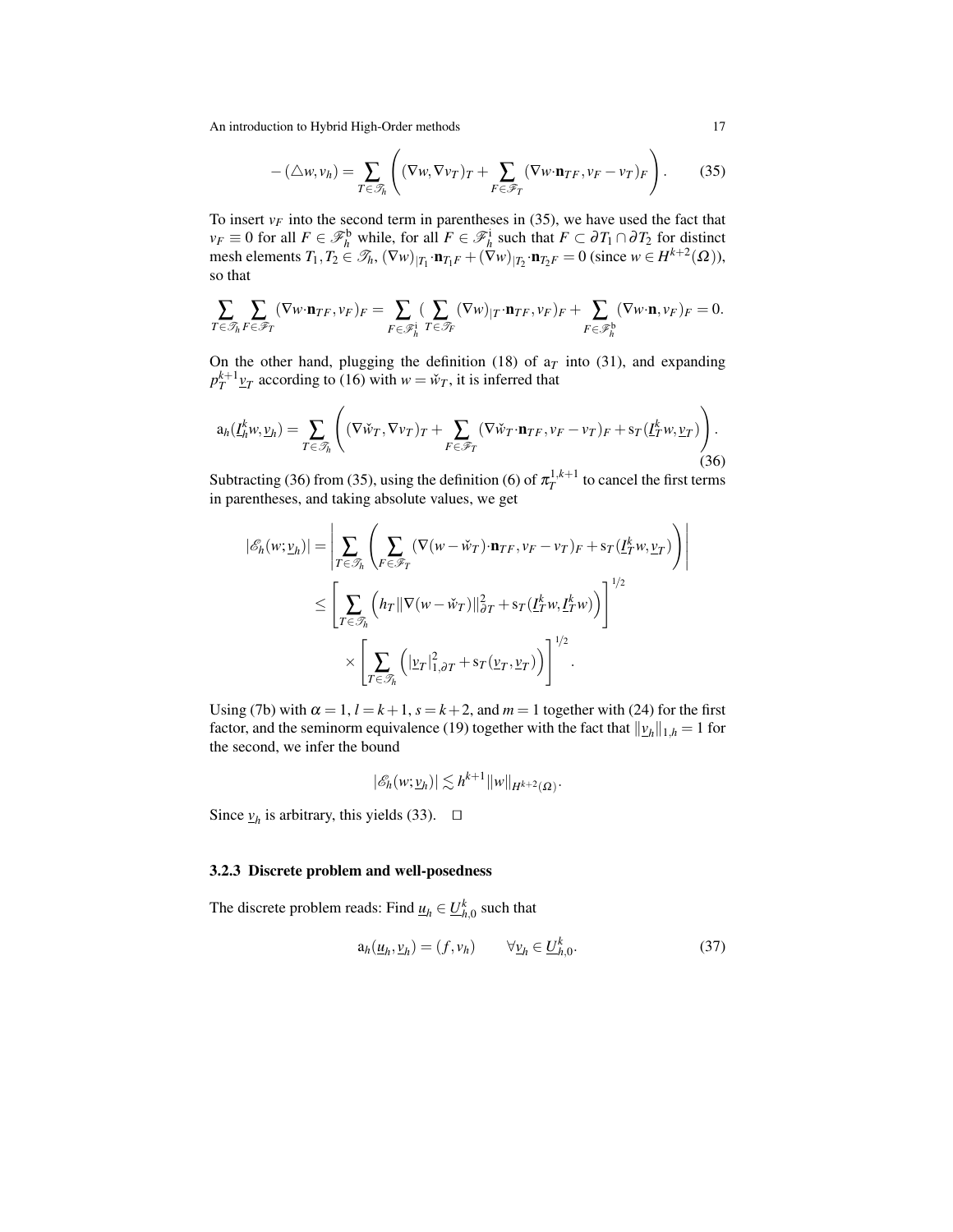Lemma 2 (Well-posedness). *Problem* [\(37\)](#page-16-2) *is well-posed, and we have the following a priori bound for the unique discrete solution*  $\underline{u}_h \in \underline{U}_{h,0}^k$ *:* 

$$
\|\underline{u}_h\|_{1,h}\leq \eta C_{\mathrm{P}}\|f\|.
$$

*Proof.* We check the assumptions of the Lax–Milgram lemma [\[48\]](#page-49-2) on the finitedimensional space  $\underline{U}_{h,0}^k$  equipped with the norm  $\lVert \cdot \rVert_{1,h}$ . The bilinear form  $a_h$  is coer-cive and continuous owing to [\(32\)](#page-15-1) with coercivity constant equal to  $\eta^{-1}$ . The linear form  $v_h \mapsto (f, v_h)$  is continuous owing to [\(30\)](#page-15-0) with continuity constant equal to  $C_P$ .  $\Box$ 

#### <span id="page-17-3"></span>3.2.4 Implementation

Let a basis  $\mathscr{B}_h$  for the space  $\underline{U}^k_{h,0}$  be fixed such that every basis function is supported by only one mesh element or face. For a generic element  $v_h \in U_{h,0}^k$ , denote by  $V_h$ the corresponding vector of coefficients in  $\mathcal{B}_h$  partitioned as

$$
\mathsf{V}_h = \begin{bmatrix} \mathsf{V}_{\mathscr{T}_h} \\ \mathsf{V}_{\mathscr{F}_h} \end{bmatrix},
$$

where the subvectors  $\vee_{\mathscr{T}_h}$  and  $\vee_{\mathscr{F}_h}$  collect the coefficients associated to elementbased and face-based DOFs, respectively. Denote by A*<sup>h</sup>* the matrix representation of the bilinear form  $a_h$  and by  $B_h$  the vector representation of the linear form  $\nu_h \mapsto (f, v_h)$ , both partitioned in a similar way. The algebraic problem corresponding to [\(37\)](#page-16-2) reads

<span id="page-17-0"></span>
$$
\underbrace{\begin{bmatrix} A_{\mathcal{F}_h} & A_{\mathcal{F}_h} & B_{\mathcal{F}_h} \\ A_{\mathcal{F}_h} & A_{\mathcal{F}_h} & B_{\mathcal{F}_h} \end{bmatrix}}_{A_h} \underbrace{\begin{bmatrix} U_{\mathcal{F}_h} \\ U_{\mathcal{F}_h} \end{bmatrix}}_{U_h} = \underbrace{\begin{bmatrix} B_{\mathcal{F}_h} \\ 0_{\mathcal{F}_h} \end{bmatrix}}_{B_h}.
$$
\n(38)

The submatrix  $A_{\mathcal{T}_h, \mathcal{T}_h}$  is block-diagonal and symmetric positive definite, and is therefore inexpensive to invert. In the practical implementation, this remark can be exploited by solving the linear system [\(38\)](#page-17-0) in two steps (see, e.g., [\[16,](#page-47-7) Section 2.4]):

(i) First, element-based coefficients in  $\cup_{\mathcal{T}_h}$  are expressed in terms of  $\mathsf{B}_{\mathcal{T}_h}$  and  $\cup_{\mathcal{T}_h}$ by the inexpensive solution of the first block equation:

<span id="page-17-1"></span>
$$
\bigcup_{\mathcal{J}_h} = A_{\mathcal{J}_h, \mathcal{J}_h}^{-1} \left( B_{\mathcal{J}_h} - A_{\mathcal{J}_h, \mathcal{F}_h} \bigcup_{\mathcal{F}_h} \right). \tag{39a}
$$

This step is referred to as *static condensation* in the finite element literature;

(ii) Second, face-based coefficients in  $\bigcup_{\mathscr{F}_h}$  are obtained solving the global skeletal (i.e., involving unknowns attached to the mesh skeleton) problem

<span id="page-17-2"></span>
$$
\left(A_{\mathscr{F}_h\mathscr{F}_h} - A_{\mathscr{T}_h\mathscr{F}_h}^{\mathrm{T}} A_{\mathscr{T}_h\mathscr{T}_h}^{-1} A_{\mathscr{T}_h\mathscr{F}_h}\right) \mathsf{U}_{\mathscr{F}_h} = -A_{\mathscr{T}_h\mathscr{F}_h}^{\mathrm{T}} A_{\mathscr{T}_h\mathscr{T}_h}^{-1} \mathsf{B}_{\mathscr{T}_h}.
$$
 (39b)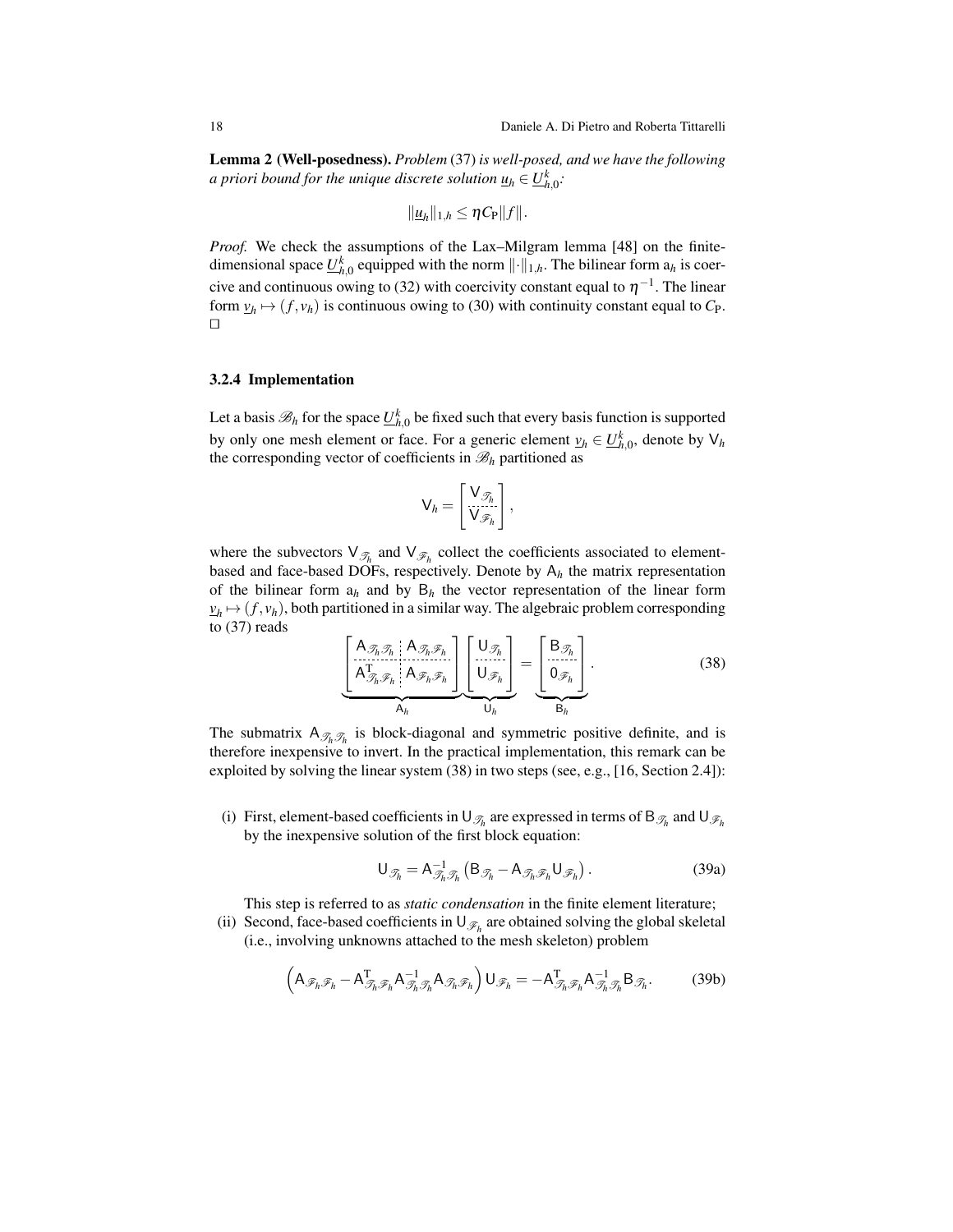This computationally more intensive step requires to invert the matrix in parentheses in the above expression. This symmetric positive definite matrix, whose stencil is the same as that of  $A_{\mathscr{F}_h\mathscr{F}_h}$  and only involves neighbours through faces, has size  $N_{\text{dof}} \times N_{\text{dof}}$  with

<span id="page-18-6"></span><span id="page-18-0"></span>
$$
N_{\text{dof}} = \text{card}(\mathcal{F}_h^i) \times \binom{k+d-1}{k}.
$$
 (39c)

### 3.2.5 Local conservation and flux continuity

At the continuous level, the solution of problem [\(9\)](#page-9-6) satisfies the following local balance for all  $T \in \mathcal{I}_h$  and all  $v_T \in \mathbb{P}^k(T)$ :

<span id="page-18-4"></span>
$$
(\nabla u, \nabla v_T)_T - \sum_{F \in \mathscr{F}_T} (\nabla u \cdot \mathbf{n}_{TF}, v_T)_F = (f, v_T)_T, \tag{40a}
$$

and the normal flux traces are continuous in the sense that, for all  $F \in \mathcal{F}_h^i$  such that *F* ⊂  $\partial T_1 \cap \partial T_2$  with distinct mesh elements  $T_1, T_2 \in \mathcal{T}_h$ , it holds (see, e.g., [\[26,](#page-48-14) Lemma 4.3])

<span id="page-18-5"></span>
$$
(\nabla u)_{|T_1} \cdot \mathbf{n}_{T_1 F} + (\nabla u)_{|T_2} \cdot \mathbf{n}_{T_2 F} = 0. \tag{40b}
$$

We show in this section that a discrete counterpart of the relations [\(40\)](#page-18-0) holds for the discrete solution. This property is relevant both from the engineering and mathematical points of view, and it can be exploited to derive a posteriori error estimators by flux equilibration. It was originally highlighted in [\[27\]](#page-48-4) and, using different tech-niques, in [\[16\]](#page-47-7) for the stabilization bilinear form  $s_T$  defined by [\(23\)](#page-12-0). Here, using yet a different approach, we extend these results to more general stabilization bilinear forms.

Let a mesh element  $T \in \mathcal{T}_h$  be fixed. We define the space

<span id="page-18-2"></span>
$$
\underline{U}_{\partial T}^k := \bigtimes_{F \in \mathcal{F}_T} \mathbb{P}^k(F),\tag{41}
$$

as well as the boundary difference operator  $\underline{\Delta}_{\partial T}^k : \underline{U}_T^k \to \underline{U}_{\partial T}^k$  such that, for all  $\underline{v}_T \in$  $\underline{U}_T^k$ ,

$$
\underline{\Delta}_{\partial T}^k \underline{v}_T = (\Delta_{TF}^k \underline{v}_T)_{F \in \mathscr{F}_T} := (\underline{v}_F - \underline{v}_T)_{F \in \mathscr{F}_T}.\tag{42}
$$

A useful remark is that, for all  $v_T \in \underline{U}_T^k$ , it holds

<span id="page-18-1"></span>
$$
\underline{v}_T - \underline{I}_T^k v_T = (v_T - \pi_T^{0,k} v_T, (v_F - \pi_F^{0,k} v_{T|F})_{F \in \mathscr{F}_T}) = (0, \underline{\Delta}_{\partial T}^k \underline{v}_T), \tag{43}
$$

where the conclusion follows observing that, for all  $T \in \mathcal{T}_h$  and all  $F \in \mathcal{F}_T$ ,  $\pi_T^{0,k} v_T = v_T$  and  $\pi_F^{0,k} v_{T|F} = v_{T|F}$  since  $v_T \in \mathbb{P}^k(T)$  and  $v_{T|F} \in \mathbb{P}^k(F)$ .

<span id="page-18-3"></span>We show in the next proposition that any stabilization bilinear form with a suitable dependence on its arguments can be reformulated in terms of boundary differences.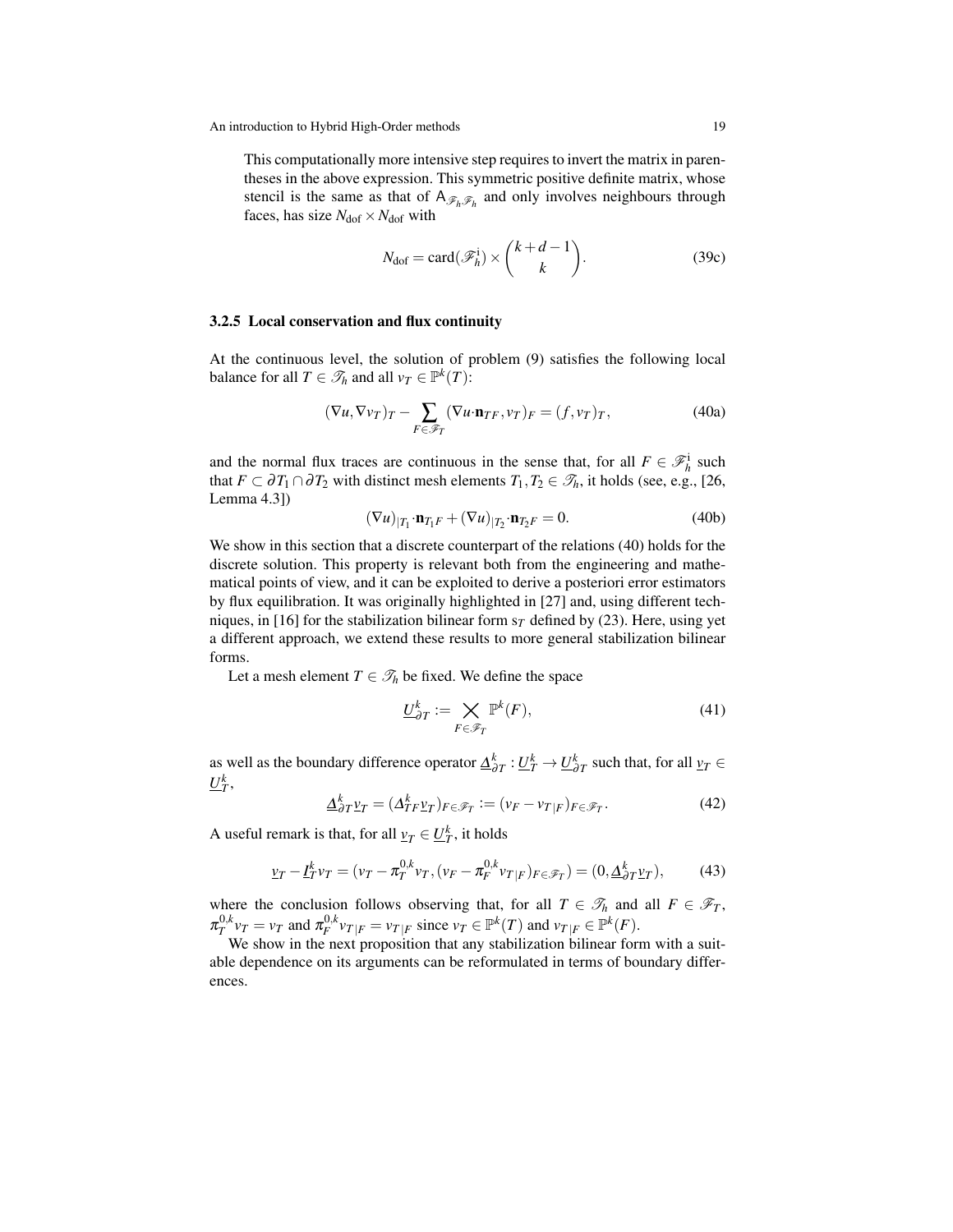**Proposition 3 (Reformulation of the stabilization bilinear form).** Let  $T \in \mathscr{T}_h$ , *and assume that* s*<sup>T</sup> is a stabilization bilinear form that satisfies assumptions (S1)– (S3) and that depends on its arguments only through the residuals defined by* [\(21\)](#page-12-2)*. Then, it holds for all*  $\underline{u}_T, \underline{v}_T \in \underline{U}_T^k$  that

<span id="page-19-1"></span>
$$
s_T(\underline{u}_T, \underline{v}_T) = s_T((0, \underline{\Delta}_{\partial T}^k \underline{u}_T), (0, \underline{\Delta}_{\partial T}^k \underline{v}_T)).
$$
\n(44)

*Proof.* It suffices to show that, for all  $v_T \in \underline{U}_T^k$ ,

$$
\delta_T^k \underline{v}_T = \delta_T^k(0, \underline{\Delta}_{\partial T}^k \underline{v}_T), \qquad \delta_{TF}^k \underline{v}_T = \delta_{TF}^k(0, \underline{\Delta}_{\partial T}^k \underline{v}_T) \quad \forall F \in \mathscr{F}_T.
$$

Let us start by  $\delta_T^k$ . Since  $v_T \in \mathbb{P}^k(T)$ ,  $p_T^{k+1} \underline{I}_T^k v_T = \pi_T^{1,k+1} v_T = v_T$ . Hence,

$$
\delta_T^k \underline{v}_T = \pi_T^{0,k} (p_T^{k+1} \underline{v}_T - v_T) \n= \pi_T^{0,k} (p_T^{k+1} \underline{v}_T - p_T^{k+1} \underline{I}_T^k v_T) \n= \pi_T^{0,k} p_T^{k+1} (\underline{v}_T - \underline{I}_T^k v_T) = \delta_T^k (0, \underline{\Delta}_{\partial T}^k \underline{v}_T),
$$

where we have used the linearity of  $p_T^{k+1}$  to pass to the third line and [\(43\)](#page-18-1) to conclude. Let now  $F \in \mathscr{F}_T$  and consider  $\delta_{TF}^k$ . We have

$$
\delta_{TF}^k \underline{v}_T = \pi_F^{0,k} (p_T^{k+1} \underline{v}_T - v_F) \n= \pi_F^{0,k} (p_T^{k+1} \underline{v}_T - p_T^{k+1} \underline{t}_T^k v_T + v_T - v_F) \n= \pi_F^{0,k} (p_T^{k+1} (0, \underline{\Delta}_{\partial T}^k \underline{v}_T) - \Delta_{TF}^k \underline{v}_T) = \delta_{TF}^k (0, \underline{\Delta}_{\partial T}^k \underline{v}_T),
$$

where we have introduced  $v_T - p_T^{k+1} \underline{I}_T^k v_T = 0$  in the second line, used the linearity of  $p_T^{k+1}$  together with [\(43\)](#page-18-1) and the definition [\(41\)](#page-18-2) of  $\Delta_{\partial T}^k$  in the third line, and concluded recalling the definition [\(21\)](#page-12-2) of  $\delta_{TF}^k$ .  $\Box$ 

Define the boundary residual operator  $\underline{R}^k_{\partial T} : \underline{U}^k_T \to \underline{U}^k_{\partial T}$  such that, for all  $\underline{v}_T \in \underline{U}^k_T$ ,  $\underline{R}^k_{\partial T}$ *v<sub>T</sub>* = ( $R^k_{TF}$ *v<sub>T</sub>*)*F*∈ $\mathscr{F}_T$  satisfies for all  $\underline{\alpha}_{\partial T} = (\alpha_{TF})_{F \in \mathscr{F}_T} \in \underline{U}^k_{\partial T}$ 

<span id="page-19-0"></span>
$$
-\sum_{F \in \mathcal{F}_T} (R_{TF}^k \underline{v}_T, \alpha_{TF})_F = s_T((0, \underline{\Delta}_{\partial T}^k \underline{v}_T), (0, \underline{\alpha}_{\partial T})). \tag{45}
$$

Problem [\(45\)](#page-19-0) is well-posed, and computing  $R_{TF}^k \gamma_T$  requires to invert the boundary mass matrix.

<span id="page-19-2"></span>Lemma 3 (Local balance and flux continuity). *Under the assumptions of Proposition* [3,](#page-18-3) *denote* by  $\underline{u}_h \in \underline{U}^k_{h,0}$  *the unique solution of problem* [\(37\)](#page-16-2) *and*, *for all*  $T \in \mathcal{T}_h$  *and all*  $F \in \mathcal{F}_T$ *, define the numerical trace of the flux* 

$$
S_{TF}(\underline{u}_T) := -\nabla p_T^{k+1} \underline{u}_T \cdot \mathbf{n}_{TF} + R_{TF}^k \underline{u}_T
$$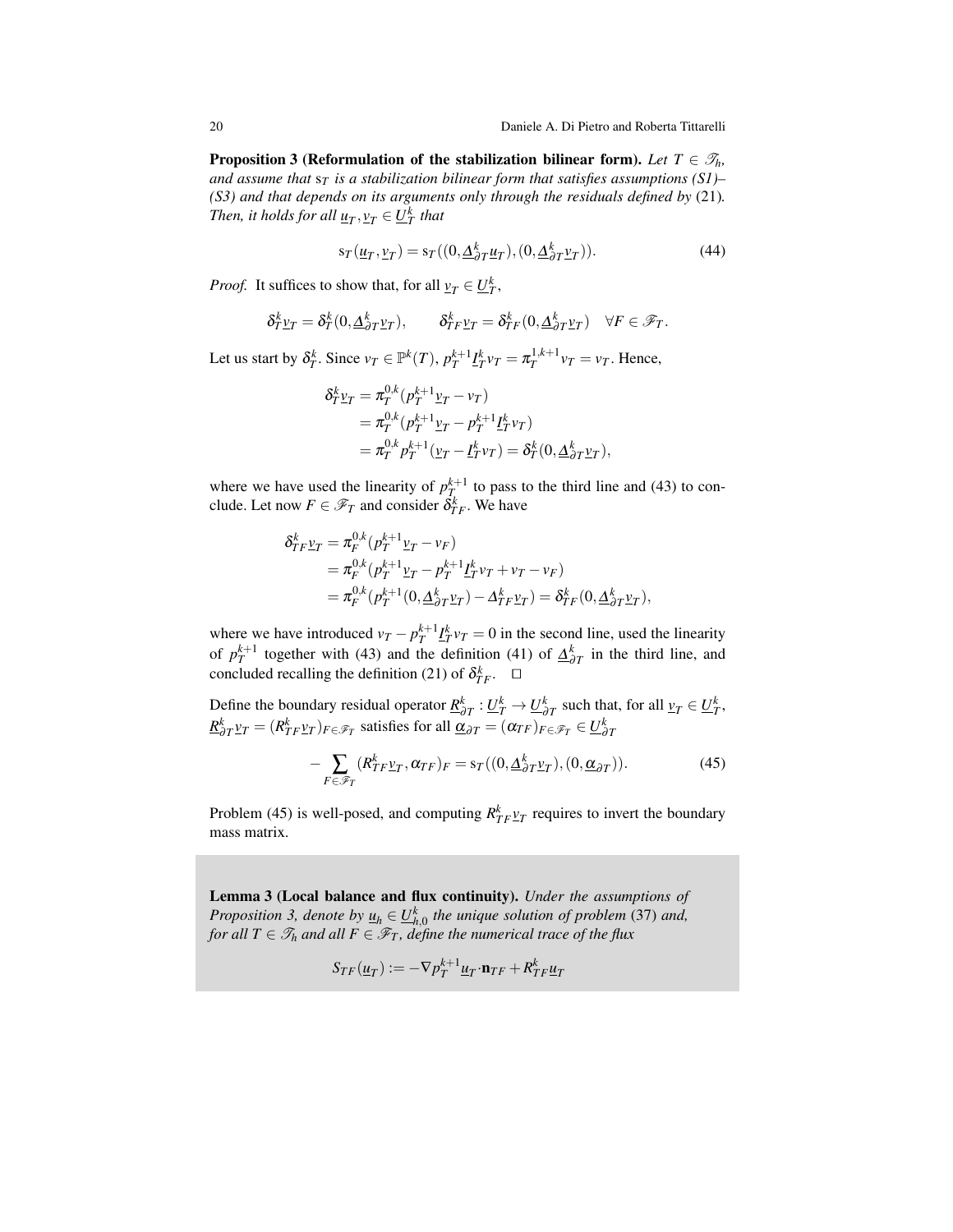*with*  $R_{TF}^k$  *defined by* [\(45\)](#page-19-0)*. Then, for all*  $T \in \mathcal{T}_h$  *we have the following discrete counterpart of the local balance* [\(40a\)](#page-18-4)*: For all*  $v_T \in \mathbb{P}^k(T)$ *,* 

<span id="page-20-1"></span>
$$
(\nabla p_T^{k+1} \underline{u}_T, \nabla v_T)_T + \sum_{F \in \mathscr{F}_T} (S_{TF}(\underline{u}_T), v_T)_F = (f, v_T)_T, \tag{46a}
$$

*and, for any interface*  $F \in \mathscr{F}_h^i$  *such that*  $F \subset \partial T_1 \cap \partial T_2$  *with distinct mesh elements*  $T_1, T_2 \in \mathcal{T}_h$ *, the numerical fluxes are continuous in the sense that (compare with* [\(40b\)](#page-18-5)*):*

<span id="page-20-2"></span>
$$
S_{T_1F}(\underline{u}_{T_1}) + S_{T_2F}(\underline{u}_{T_2}) = 0.
$$
 (46b)

*Proof.* Let  $v_h \in U_{h,0}^k$ . Plugging the definition [\(18\)](#page-11-2) of  $a_T$  into [\(31\)](#page-15-3), using for all  $T \in$  $\mathcal{T}_h$  the definition of  $p_T^{k+1} \underline{v}_T$  with  $w = p_T^{k+1} \underline{u}_T$ , and recalling the reformulation [\(44\)](#page-19-1) of s<sub>*T*</sub> together with the definition [\(45\)](#page-19-0) of  $\underline{R}^k_{\partial T}$  to write

<span id="page-20-3"></span>
$$
s_T(\underline{u}_T, \underline{v}_T) = -\sum_{F \in \mathscr{F}_T} \left( R_{TF}^k \underline{u}_T, v_F - v_T \right)_F \qquad \forall T \in \mathscr{T}_h,\tag{47}
$$

we infer from the discrete problem [\(37\)](#page-16-2) that

$$
\sum_{T \in \mathcal{T}_h} \left( (\nabla p_T^{k+1} \underline{u}_T, \nabla v_T)_T + \sum_{F \in \mathcal{F}_T} (\nabla p_T^{k+1} \underline{u}_T \cdot \mathbf{n}_{TF} - R_{TF}^k \underline{u}_T, v_F - v_T)_F \right) = (f, v_h).
$$

Selecting  $v_h$  such that  $v_T$  spans  $\mathbb{P}^k(T)$  for a selected mesh element  $T \in \mathcal{T}_h$  while  $v_{T'} \equiv 0$  for all  $T' \in \mathcal{T}_h \setminus \{T\}$  and  $v_F \equiv 0$  for all  $F \in \mathcal{F}_h$ , we obtain [\(46a\)](#page-20-1). On the other hand, selecting  $v_h$  such that  $v_T \equiv 0$  for all  $T \in \mathcal{T}_h$ ,  $v_F$  spans  $\mathbb{P}^k(F)$  for a selected interface  $F \in \mathcal{F}_h^i$  such that  $F \subset \partial T_1 \cap \partial T_2$  for distinct mesh elements  $T_1, T_2 \in \mathcal{T}_h$ , and  $v_{F'} \equiv 0$  for all  $F' \in \mathscr{F}_h \setminus \{F\}$  yields [\(46b\)](#page-20-2).

*Remark 4 (Interpretation of the discrete problem).* Lemma [3](#page-19-2) and its proof provide further insight into the structure of the discrete problem [\(37\)](#page-16-2), which consists of the local balances [\(46a\)](#page-20-1) (corresponding to the local block equations [\(39a\)](#page-17-1)) and a global transmission condition enforcing the continuity [\(46b\)](#page-20-2) of numerical fluxes (corresponding to the global skeletal problem [\(39b\)](#page-17-2)).

### <span id="page-20-0"></span>*3.3 A priori error analysis*

Having proved that the discrete problem [\(37\)](#page-16-2) is well-posed, it remains to determine the convergence of the discrete solution towards the exact solution, which is precisely the goal of this section.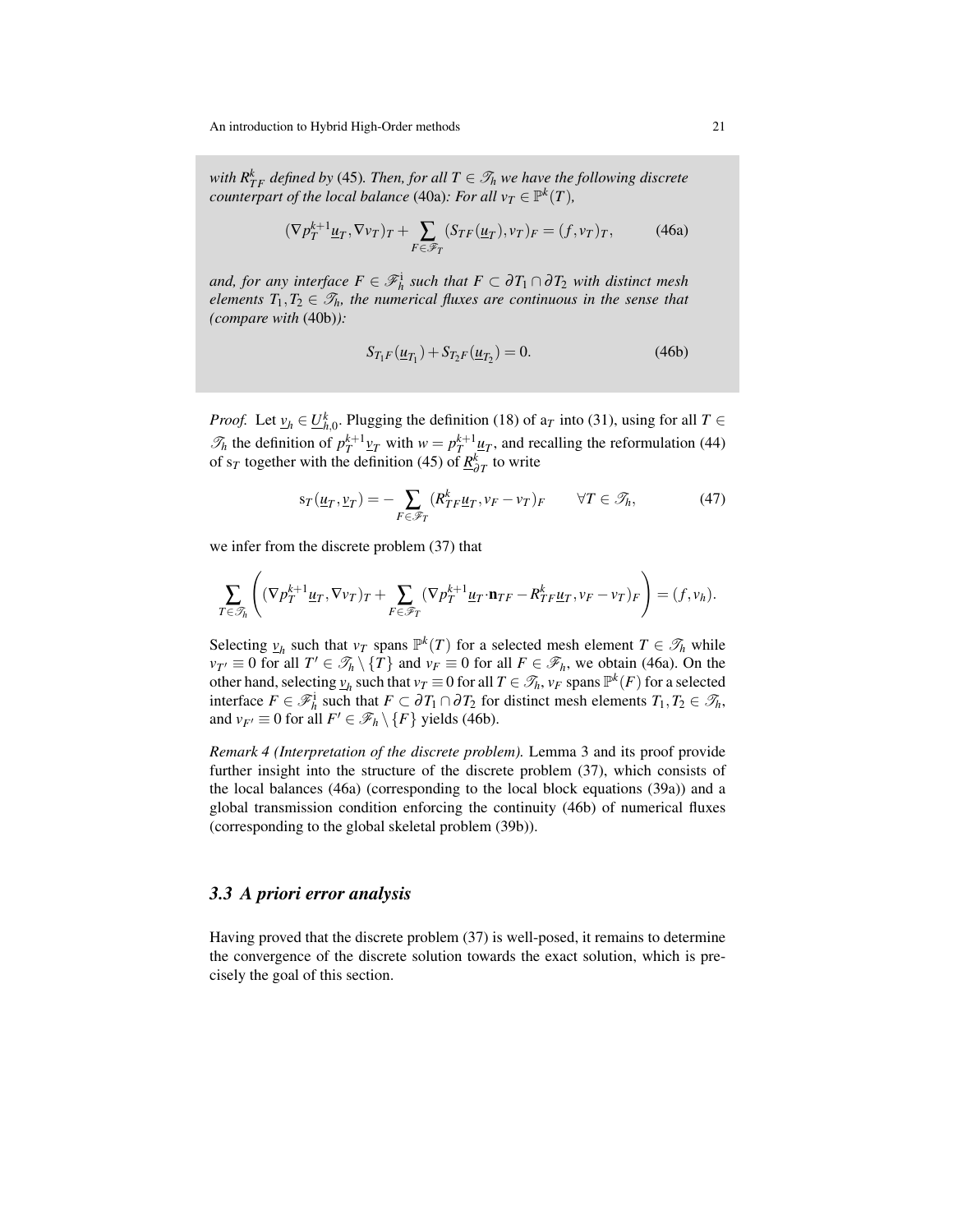#### 3.3.1 Energy error estimate

We start by deriving a basic convergence result. The error is measured as the difference between the exact solution and the global reconstruction obtained from the discrete solution through the operator  $p_h^{k+1}$ :  $\underline{U}_h^k \to \mathbb{P}^{k+1}(\mathcal{I}_h)$  such that, for all  $\underline{v}_h \in \underline{U}_h^k$ ,

$$
(p_h^{k+1} \underline{v}_h)_{|T} := p_T^{k+1} \underline{v}_T \qquad \forall T \in \mathcal{T}_h. \tag{48}
$$

<span id="page-21-0"></span>**Theorem 1 (Energy error estimate).** Let a polynomial degree  $k \geq 0$  be fixed. *Let*  $u \in H_0^1(\Omega)$  *denote the unique solution to* [\(9\)](#page-9-6)*, for which we assume the additional regularity*  $u \in H^{k+2}(\Omega)$ *. Let*  $\underline{u}_h \in \underline{U}_{h,0}^k$  *denote the unique solution to* [\(37\)](#page-16-2) *with stabilization bilinear form* s*<sup>T</sup> in* [\(18\)](#page-11-2) *satisfying assumptions (S1)– (S3) for all T*  $\in \mathcal{T}_h$ *. Then, there exists a real number C* > 0 *independent of h, but possibly depending on d,* ρ*, and k, such that*

<span id="page-21-1"></span>
$$
\|\nabla_h (p_h^{k+1} \underline{u}_h - u)\| + |\underline{u}_h|_{s,h} \le Ch^{k+1} \|u\|_{H^{k+2}(\Omega)},
$$
\n(49)

*where*  $|\cdot|_{s,h}$  *is the seminorm defined by the bilinear form*  $s_h$  *on*  $\underline{U}_h^k$ .

*Proof.* Let, for the sake of brevity,  $\hat{\underline{u}}_h := \underline{I}_h^k u$  and  $\check{u}_h := p_h^{k+1} \hat{\underline{u}}_h$ . We abridge as  $A \lesssim B$ the inequality  $A \leq cB$  with multiplicative constant  $c > 0$  having the same dependencies as *C* in [\(49\)](#page-21-1). Using the triangle and Cauchy–Schwarz inequalities, it is readily inferred that

<span id="page-21-2"></span>
$$
\|\nabla_h(p_h^{k+1}\underline{u}_h - u)\| + |\underline{u}_h|_{s,h} \le \underbrace{\|\underline{u}_h - \hat{\underline{u}}_h\|_{a,h}}_{\mathfrak{T}_1} + \underbrace{\left(\|\nabla_h(\check{u}_h - u)\|^2 + |\hat{\underline{u}}_h|_{s,h}^2\right)^{1/2}}_{\mathfrak{T}_2}.\tag{50}
$$

We have that

$$
\mathfrak{I}_{1}^{2} = a_{h}(\underline{u}_{h}, \underline{u}_{h} - \underline{\hat{u}}_{h}) - a_{h}(\underline{\hat{u}}_{h}, \underline{u}_{h} - \underline{\hat{u}}_{h})
$$
  
=  $(f, u_{h} - \hat{u}_{h}) - a_{h}(\underline{\hat{u}}_{h}, \underline{u}_{h} - \underline{\hat{u}}_{h}) = \mathscr{E}_{h}(u; \underline{u}_{h} - \underline{\hat{u}}_{h}),$ 

where we have used the definition [\(32\)](#page-15-1) of the  $\|\cdot\|_{a,h}$ -norm together with the linearity of a*<sup>h</sup>* in its first argument in the first line, the discrete problem [\(37\)](#page-16-2) to pass to the second line, and the definition [\(34\)](#page-15-4) of the conformity error to conclude. As a consequence, assuming  $\underline{u}_h \neq \hat{\underline{u}}_h$  (the other case is trivial), we have that

$$
|\mathfrak{T}_1|\leq \mathscr{E}_h\left(u;\frac{\underline{u}_h-\hat{\underline{u}}_h}{\|\underline{u}_h-\hat{\underline{u}}_h\|_{a,h}}\right)\leq \eta^{1/2}\mathscr{E}_h\left(u;\frac{\underline{u}_h-\hat{\underline{u}}_h}{\|\underline{u}_h-\hat{\underline{u}}_h\|_{1,h}}\right)\leq \eta^{1/2}\sup_{\underline{v}_h\in \underline{U}_{h,0}^k, \|\underline{v}_h\|_{1,h}=1}\mathscr{E}_h(u;\underline{v}_h),
$$

where we have used the linearity of  $\mathcal{E}_h(u; \cdot)$ , the first bound in [\(32\)](#page-15-1), and a passage to the supremum to conclude. Recalling [\(33\)](#page-15-2), we arrive at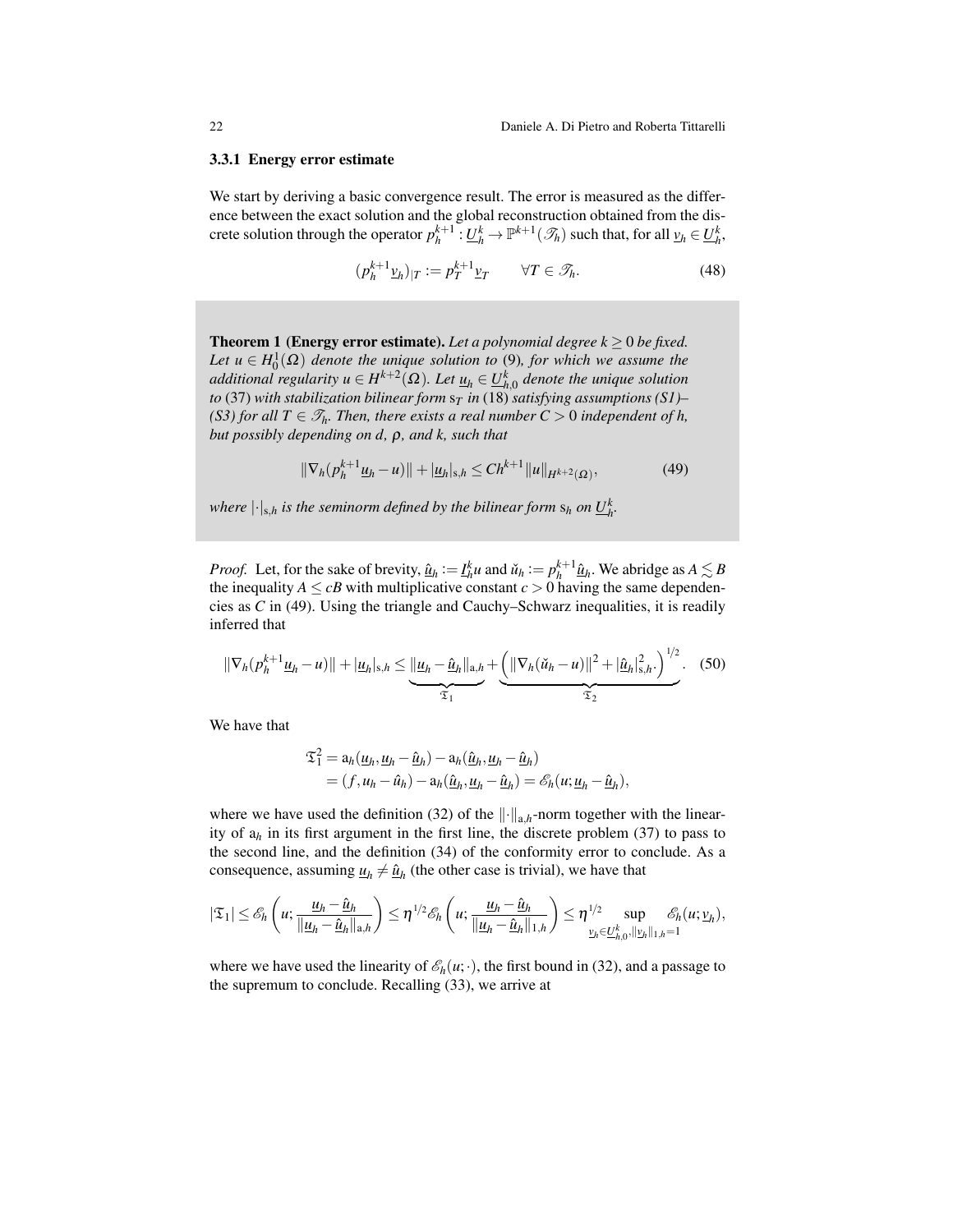<span id="page-22-0"></span>
$$
|\mathfrak{T}_1| \lesssim h^{k+1} ||u||_{H^{k+2}(\Omega)}.
$$
\n(51)

On the other hand, using the approximation properties [\(7\)](#page-8-3) of  $\tilde{u}_T$  with  $\alpha = 1$ ,  $l =$  $k+1$ ,  $s = k+2$ , and  $m = 1$  together with the approximation properties [\(24\)](#page-13-0) of  $s<sub>T</sub>$ , it is inferred for the second term

<span id="page-22-1"></span>
$$
|\mathfrak{T}_2| \lesssim h^{k+1} ||u||_{H^{k+2}(\Omega)}.
$$
\n
$$
(52)
$$

Using [\(51\)](#page-22-0) and [\(52\)](#page-22-1) to bound the right-hand side of [\(50\)](#page-21-2), [\(49\)](#page-21-1) follows.  $\Box$ 

#### 3.3.2 Convergence of the jumps

Functions in  $H^1(\mathcal{I}_h) := \{ v \in L^2(\Omega) \mid v_{|T} \in H^1(T) \quad \forall T \in \mathcal{I}_h \}$  are in  $H_0^1(\Omega)$  if their jumps vanish a.e. at interfaces and their trace is zero a.e. on  $\partial\Omega$ ; see, e.g., [\[26,](#page-48-14) Lemma 1.23]. Thus, a measure of the nonconformity is provided by the jump seminorm  $|\cdot|_{J,h}$  such that, for all  $v \in H^1(\mathcal{I}_h)$ ,

$$
|\nu|_{J,h}^2 := \sum_{F \in \mathscr{F}_h} h_F^{-1} ||\pi_F^{0,k} [\nu]_F ||_F^2, \tag{53}
$$

where  $[\cdot]_F$  denotes the usual jump operator such that, for all faces  $F \in \mathcal{F}_h$  and all functions  $v: \bigcup_{T \in \mathcal{T}_F} T \to \mathbb{R}$  smooth enough,

<span id="page-22-4"></span><span id="page-22-3"></span>
$$
[v]_F := \begin{cases} v_{|T_1} - v_{|T_2} & \forall F \in \mathscr{F}_{T_1} \cap \mathscr{F}_{T_2}, \\ v & \forall F \in \mathscr{F}_h^{\mathsf{b}}.\end{cases} \tag{54}
$$

A natural question is whether the jump seminorm of  $p_h^{k+1} \underline{u}_h$  converges to zero. The answer is provided by the following lemma.

Lemma 4 (Convergence of the jumps). *Under the assumptions and notations of Theorem [1,](#page-21-0) and further supposing, for the sake of simplicity, that the local stabilization bilinear form*  $s_T$  *is given by* [\(22\)](#page-12-3)*, there is a real number C > 0 independent of h, but possibly depending on d,* ρ*, and k, such that*

<span id="page-22-2"></span>
$$
|p_h^{k+1} \underline{u}_h|_{\mathbf{J},h} \le C h^{k+1} \|u\|_{H^{k+2}(\Omega)}.
$$
\n(55)

*Proof.* Inserting *u<sup>F</sup>* inside the jump and using the triangle inequality for every interface  $F \in \mathcal{F}_h^i$ , and recalling that  $v_F = 0$  on every boundary face  $F \in \mathcal{F}_h^b$ , it is inferred that

$$
\begin{aligned} \sum_{F \in \mathscr{F}_h} h_F^{-1} ||\pi_F^{0,k} [p_h^{k+1} \underline{u}_h]_F ||_F^2 &\leq 2 \sum_{F \in \mathscr{F}_h} \sum_{T \in \mathscr{F}_F} h_F^{-1} ||\pi_F^{0,k} (p_T^{k+1} \underline{u}_T - u_F) ||_F^2 \\ &\leq 2 \sum_{T \in \mathscr{F}_h} \sum_{F \in \mathscr{F}_T} h_F^{-1} ||\pi_F^{0,k} (p_T^{k+1} \underline{u}_T - u_F) ||_F^2 \leq 2 |\underline{u}_h|_{s,h}^2. \end{aligned}
$$

Using [\(49\)](#page-21-1) to bound the right-hand side yields [\(55\)](#page-22-2).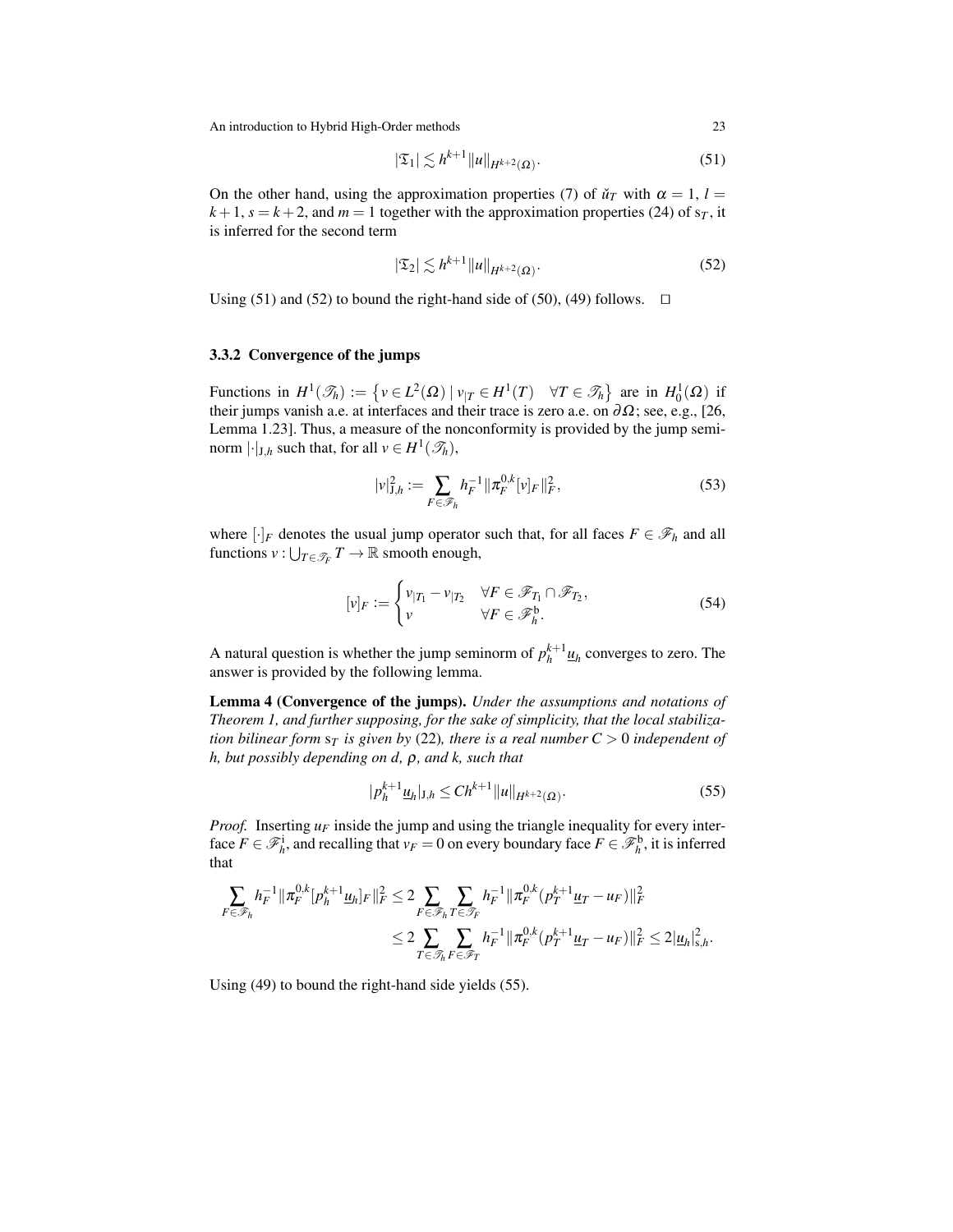# 3.3.3 *L* 2 -error estimate

To close this section, we state a result concerning the convergence of the error in the  $L^2$ -norm. Optimal error estimates require in this context further regularity for the continuous operator. More precisely, we assume that, for all  $g \in L^2(\Omega)$ , the unique solution of the problem: Find  $z \in H_0^1(\Omega)$  such that

$$
a(z,v) = (g,v) \qquad \forall v \in H_0^1(\Omega)
$$

satisfies the a priori estimate

$$
||z||_{H^2(\Omega)} \leq C||g||,
$$

with real number *C* depending only on  $\Omega$ . Elliptic regularity holds when the domain  $\Omega$  is convex; see, e.g., [\[45\]](#page-48-18). The following result, whose detailed proof is omitted, can be obtained using the arguments of [\[31,](#page-48-1) Theorem 10] and [\[1,](#page-46-0) Corollary 4.6].

<span id="page-23-1"></span>Theorem 2 (*L* 2 -error estimate). *Under the assumptions and notations of Theorem [1,](#page-21-0) and further assuming elliptic regularity and that*  $f \in H^1(\Omega)$  *if*  $k = 0, f \in H^k(\Omega)$  *if*  $k \geq 1$ *, there exists a real number*  $C > 0$  *independent of h, but possibly depending on* Ω*, d,* ρ*, and k, such that*

<span id="page-23-2"></span>
$$
||p_h^{k+1} \underline{u}_h - u|| \leq \begin{cases} Ch^2 ||f||_{H^1(\Omega)} & \text{if } k = 0, \\ Ch^{k+2} \left( ||u||_{H^{k+2}(\Omega)} + ||f||_{H^k(\Omega)} \right) & \text{if } k \geq 1. \end{cases} \tag{56}
$$

*Remark 5 (Supercloseness of element DOFs).* An intermediate step in the proof of the estimate [\(56\)](#page-23-2) (see [\[31,](#page-48-1) Theorem 10]) consists in showing that the element DOFs are superclose to the  $L^2$ -projection of the exact solution on  $\mathbb{P}^k(\mathcal{I}_h)$ :

<span id="page-23-3"></span>
$$
\|\pi_h^{0,k}u - u_h\| \le \begin{cases} Ch^2 \|f\|_{H^1(\Omega)} & \text{if } k = 0, \\ Ch^{k+2} \left( \|u\|_{H^{k+2}(\Omega)} + \|f\|_{H^k(\Omega)} \right) & \text{if } k \ge 1. \end{cases}
$$
(57)

This is done adapting to the HHO framework the classical Aubin–Nitsche technique.

### <span id="page-23-0"></span>*3.4 A posteriori error analysis*

For smooth enough exact solutions, it is classically expected that increasing the polynomial degree *k* will reduce the computational time required to achieve a desired precision; see, e.g., the numerical test in Section [3.5.2](#page-30-1) below and, in particular, Fig. [6.](#page-32-0) However, when the regularity requirements detailed in Theorems [1](#page-21-0) and [2](#page-23-1) are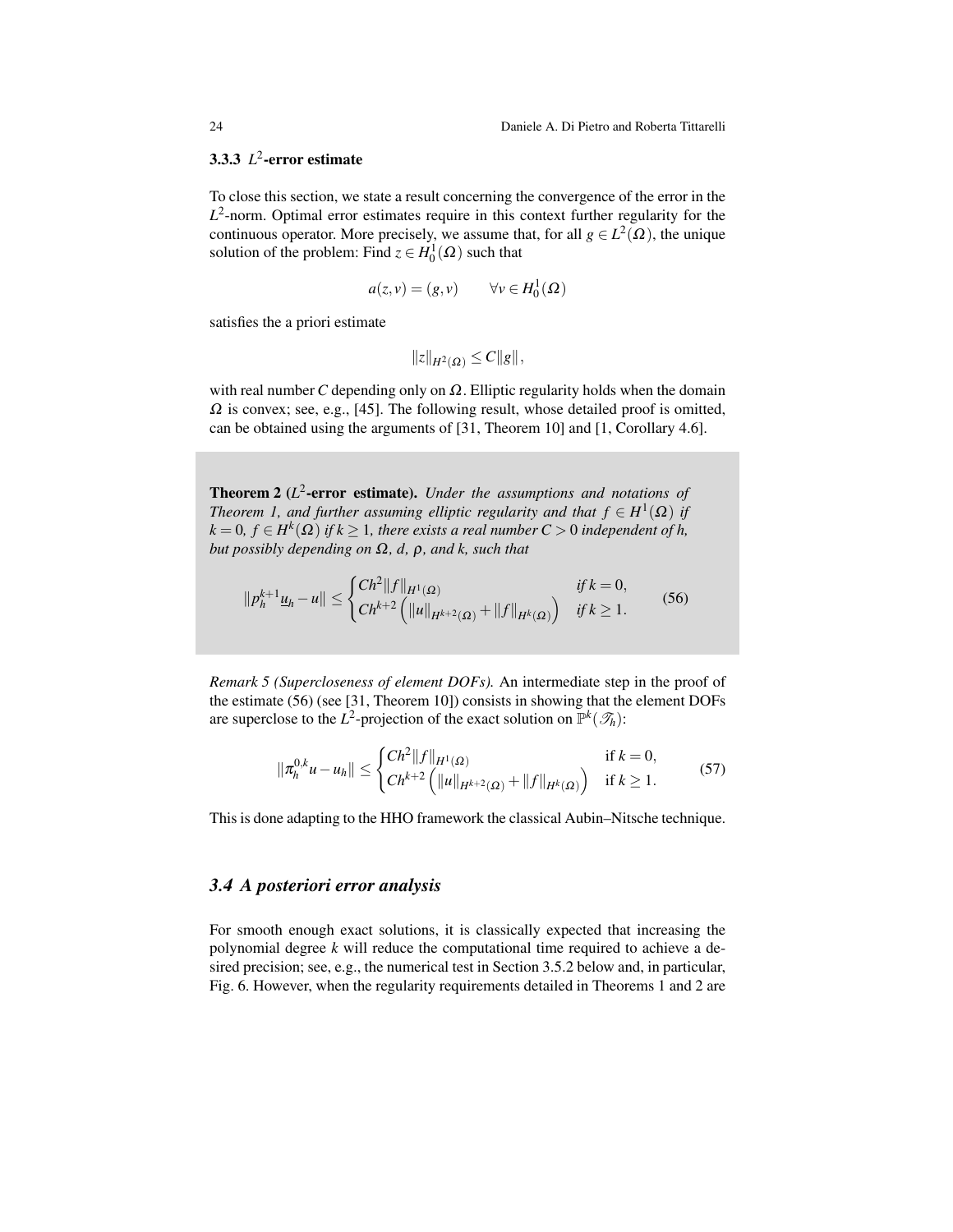not met, the order of convergence is limited by the regularity of the solution instead of the polynomial degree. To restore optimal orders of convergence, local mesh adaptation is required. This is typically done using a posteriori error estimators to mark the elements where the error is larger, and locally refine the computational mesh based on this information. Here, we present energy-norm upper and lower bounds for the HHO method [\(37\)](#page-16-2) inspired by the residual-based approach of [\[36\]](#page-48-6).

#### 3.4.1 Error upper bound

We start by proving an upper bound of the discretization error in terms of quantities whose computation does not require the knowledge of the exact solution. We will need the following local Poincaré and Friedrichs inequalities, valid for all  $T \in \mathcal{T}_h$ and all  $\varphi \in H^1(T)$ :

<span id="page-24-1"></span><span id="page-24-0"></span>
$$
\|\varphi - \pi_T^{0,0}\varphi\|_T \le C_{\mathcal{P},T} h_T \|\nabla \varphi\|_T, \tag{58}
$$

$$
\|\varphi - \pi_T^{0,0}\varphi\|_{\partial T} \leq C_{\mathrm{F},T}^{1/2} h_T^{1/2} \|\nabla \varphi\|_T.
$$
 (59)

In [\(58\)](#page-24-0),  $C_{P,T}$  is a constant equal to  $d\pi^{-1}$  if  $T$  is convex [\[4,](#page-47-19)[51\]](#page-49-3). In [\(59\)](#page-24-1),  $C_{F,T}$  is a constant which, if *T* is a simplex, can be estimated as  $C_{F,T} = C_{P,T} (h_T | \partial T |_{d-1} / |T|_d) (2/d +$ *C*P,*<sup>T</sup>* ) (see [\[26,](#page-48-14) Section 5.6.2.2]).

<span id="page-24-5"></span>Theorem 3 (A posteriori error upper bound). Let  $u \in H_0^1(\Omega)$  and  $\underline{u}_h \in \underline{U}_{h,0}^k$ *denote the unique solutions to problems* [\(9\)](#page-9-6) *and* [\(37\)](#page-16-2)*, respectively, with local stabilization bilinear form* s*<sup>T</sup> satisfying the assumptions of Proposition [3](#page-18-3) for all*  $T \in \mathscr{T}_h$ *. Let*  $u_h^*$  *be an arbitrary function in*  $H_0^1(\Omega)$ *. Then, it holds that* 

<span id="page-24-6"></span>
$$
\|\nabla_h(p_h^{k+1}\underline{u}_h-\underline{u})\| \le \left[\sum_{T\in\mathscr{T}_h} \left(\eta_{\text{nc},T}^2+(\eta_{\text{res},T}+\eta_{\text{sta},T})^2\right)\right]^{1/2},\tag{60}
$$

*with local nonconformity, residual, and stabilization estimators such that, for all*  $T \in \mathcal{T}_h$ *,* 

<span id="page-24-2"></span>
$$
\eta_{\text{nc},T} := \|\nabla (p_T^{k+1} \underline{u}_T - u_h^*)\|_T,\tag{61a}
$$

<span id="page-24-3"></span>
$$
\eta_{\text{res},T} := C_{P,T} h_T \| (f + \triangle p_T^{k+1} \underline{u}_T) - \pi_T^{0,0} (f + \triangle p_T^{k+1} \underline{u}_T) \|_T, \tag{61b}
$$

<span id="page-24-4"></span>
$$
\eta_{\text{sta},T} := C_{F,T}^{1/2} h_T^{1/2} \left( \sum_{F \in \mathscr{F}_T} \|R_{TF}^k \underline{u}_T\|_F^2 \right)^{1/2},\tag{61c}
$$

*where, for all*  $F \in \mathscr{F}_T$ *, the boundary residual*  $R^k_{TF}$  *is defined by* [\(45\)](#page-19-0).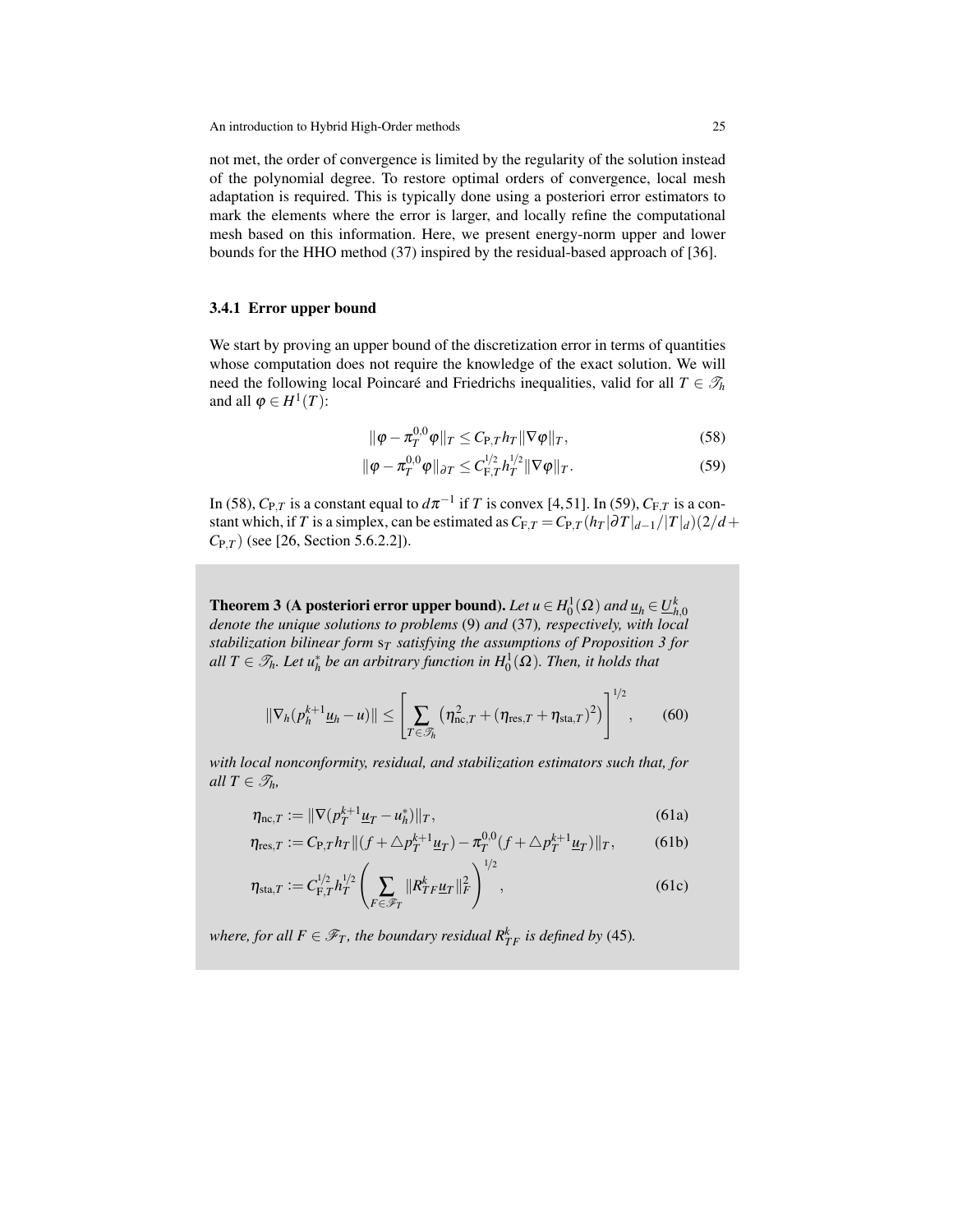*Remark 6 (Nonconformity estimator)*. To compute the estimator  $\eta_{nc,T}$ , we can obtain a  $H_0^1(\Omega)$ -conforming function  $u_h^*$  by applying a node-averaging operator to  $p_h^{k+1}$  *u<sub>h</sub>*. Let an integer *l* ≥ 1 be fixed. When  $\mathcal{T}_h$  is a matching simplicial mesh and  $\mathscr{F}_h$  is the corresponding set of simplicial faces, the node-averaging operator  $\mathscr{I}_h^l: \mathbb{P}^l(\mathscr{T}_h) \to \mathbb{P}^l(\mathscr{T}_h) \cap H_0^l(\Omega)$  is defined by setting for each (Lagrange) interpolation node *N*

$$
\mathscr{I}_h^l v_h(N) := \begin{cases} \frac{1}{\text{card}(\mathscr{T}_N)} \sum_{T \in \mathscr{T}_N} (v_h)_{|T}(N) & \text{if } N \in \Omega, \\ 0 & \text{if } N \in \partial \Omega, \end{cases}
$$

where the set  $\mathcal{T}_N \subset \mathcal{T}_h$  collects the simplices to which *N* belongs. We then set

$$
u_h^* := \mathcal{I}_h^{k+1} p_h^{k+1} \underline{u}_h. \tag{62}
$$

The generalization to polytopal meshes can be realized applying the node averaging operator to  $p_h^{k+1} \underline{u}_h$  on a simplicial submesh of  $\mathcal{T}_h$  (whose existence is guaranteed for regular mesh sequences, see Definition [3\)](#page-6-2).

*Proof.* Let the equation residual  $\mathcal{R} \in H^{-1}(\Omega)$  be such that, for all  $\varphi \in H_0^1(\Omega)$ ,  $\langle \mathcal{R}, \varphi \rangle_{-1,1} := (f, \varphi) - (\nabla_h p_h^{k+1} \underline{u}_h, \nabla \varphi)$ . The following abstract error estimate de-scends from [\[26,](#page-48-14) Lemma 5.44] and is valid for any function  $u_h^* \in H_0^1(\Omega)$ :

<span id="page-25-0"></span>
$$
\|\nabla_h (p_h^{k+1} \underline{u}_h - u)\|^2 \le \|\nabla_h (p_h^{k+1} \underline{u}_h - u_h^*)\|^2 + \left(\sup_{\varphi \in H_0^1(\Omega), \|\nabla \varphi\| = 1} \langle \mathcal{R}, \varphi \rangle_{-1, 1}\right)^2. (63)
$$

Denote by  $\mathfrak{T}_1$  and  $\mathfrak{T}_2$  the addends in the right-hand side of [\(63\)](#page-25-0).

(i) *Bound of*  $\mathfrak{T}_1$ . Recalling the definition [\(61a\)](#page-24-2) of the nonconformity estimator, it is readily inferred that

<span id="page-25-2"></span>
$$
\mathfrak{T}_1 = \sum_{T \in \mathcal{T}_h} \eta_{\text{nc},T}^2.
$$
 (64)

(ii) *Bound of*  $\mathfrak{T}_2$ . We bound the argument of the supremum in  $\mathfrak{T}_2$  for a generic function  $\varphi \in H_0^1(\Omega)$ . Using an element-by-element integration by parts, we obtain

<span id="page-25-1"></span>
$$
\langle \mathcal{R}, \varphi \rangle_{-1,1} = \sum_{T \in \mathcal{F}_h} \left( (f + \triangle p_T^{k+1} \underline{u}_T, \varphi)_T - \sum_{F \in \mathcal{F}_T} (\nabla p_T^{k+1} \underline{u}_T \cdot \mathbf{n}_{TF}, \varphi)_F \right). \tag{65}
$$

Let now  $\varphi_{h} \in \mathcal{U}_{h,0}^{k}$  be such that  $\varphi_{T} = \pi_{T}^{0,0} \varphi$  for all  $T \in \mathcal{I}_{h}$  and  $\varphi_{F} = \pi_{F}^{0,k} \varphi_{|F}$  for all  $F \in \mathscr{F}_h$ . We have that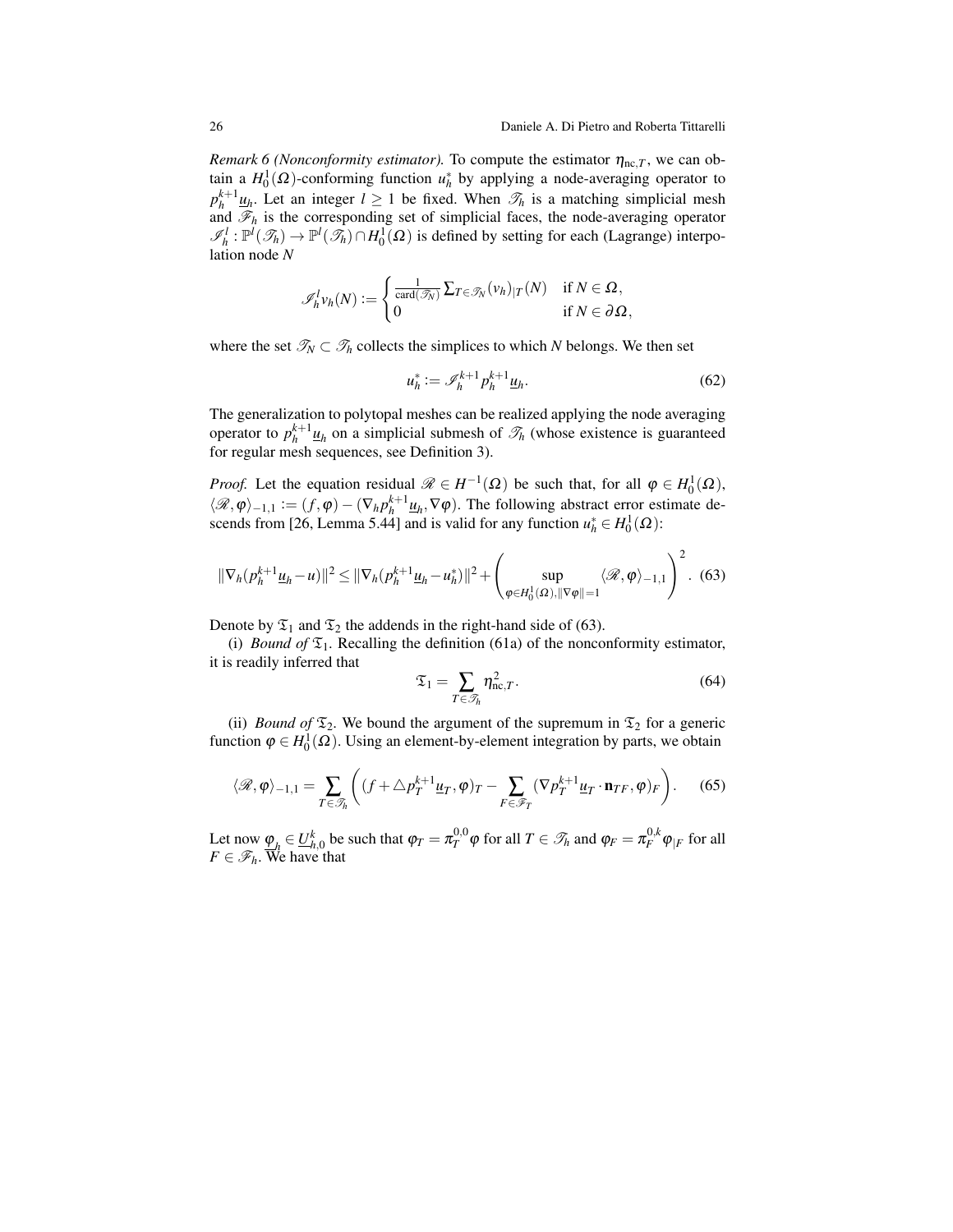<span id="page-26-0"></span>
$$
\sum_{T \in \mathcal{T}_h} (\pi_T^{0,0}(f + \triangle p_T^{k+1} \underline{u}_T), \varphi)_T = \sum_{T \in \mathcal{T}_h} (f + \triangle p_T^{k+1} \underline{u}_T, \varphi_T)_T
$$
\n
$$
= \sum_{T \in \mathcal{T}_h} \left( \operatorname{ar}( \underline{u}_T, \underline{\varphi}_T) + \sum_{F \in \mathcal{F}_T} (\nabla p_T^{k+1} \underline{u}_T \cdot \mathbf{n}_{TF}, \varphi_T)_F \right)
$$
\n
$$
= \sum_{T \in \mathcal{T}_h} \left( \operatorname{sr}( \underline{u}_T, \underline{\varphi}_T) + \sum_{F \in \mathcal{F}_T} (\nabla p_T^{k+1} \underline{u}_T \cdot \mathbf{n}_{TF}, \varphi)_F \right), \tag{66}
$$

where we have used definition [\(4\)](#page-7-1) of  $\pi_T^{0,0}$  in the first line, the discrete problem [\(37\)](#page-16-2) with  $v_h = \underline{\varphi}_h$  and an element-by-element integration by parts together with the fact that  $\nabla \varphi_T \equiv 0$  for all  $T \in \mathcal{T}_h$  in the second line. In order to pass to the third line, we have expanded a<sub>T</sub> according to its definition [\(18\)](#page-11-2) and used [\(16a\)](#page-11-4) with  $v_T = \underline{\varphi}_T$ and  $w = p_T^{k+1} \underline{u}_T$  for the consistency term (in the boundary integral, we can write  $\varphi$ instead of  $\varphi_F$  using the definition [\(4\)](#page-7-1) of  $\pi_F^{0,k}$ ).

Summing [\(66\)](#page-26-0) and [\(65\)](#page-25-1), and rearranging the terms, we obtain

<span id="page-26-3"></span>
$$
\langle \mathcal{R}, \varphi \rangle_{-1,1} = \sum_{T \in \mathcal{F}_h} \left( (f + \triangle p_T^{k+1} \underline{u}_T - \pi_T^{0,0} (f + \triangle p_T^{k+1} \underline{u}_T), \varphi - \varphi_T) \frac{T + s_T(\underline{u}_T, \underline{\varphi}_T)}{S(T)} \right),\tag{67}
$$

where we have used the definition [\(4\)](#page-7-1) of  $\pi_T^{0,0}$  to insert  $\varphi_T$  into the first term. Let us estimate the addends inside the summation, hereafter denoted by  $\mathfrak{T}_{2,1}(T)$  and  $\mathfrak{T}_{2,2}(T)$ . Using the Cauchy–Schwarz and local Poincaré [\(58\)](#page-24-0) inequalities, and re-calling the definition [\(61b\)](#page-24-3) of the residual estimator, we readily infer, for all  $T \in \mathcal{T}_h$ , that

<span id="page-26-1"></span>
$$
|\mathfrak{T}_{2,1}(T)| \leq \eta_{\text{res},T} \|\nabla \varphi\|_T. \tag{68}
$$

On the other hand, recalling the reformulation [\(47\)](#page-20-3) of the local stabilization bilinear form  $s_T$  we have, for all  $T \in \mathcal{T}_h$ ,

<span id="page-26-2"></span>
$$
|\mathfrak{T}_{2,2}(T)| = \left| \sum_{F \in \mathscr{F}_T} (R_{TF}^k \underline{u}_T, \varphi - \varphi_T)_F \right| \le \eta_{\text{sta},T} \|\nabla \varphi\|_T, \tag{69}
$$

where we have used the fact that  $\varphi_F = \pi_F^{0,k} \varphi$  and  $R_{TF}^k \underline{u}_T \in \mathbb{P}^k(F)$  together with the definition [\(4\)](#page-7-1) of  $\pi_F^{0,k}$  to write  $\varphi$  instead of  $\varphi_F$  inside the boundary term, and the Cauchy–Schwarz and local Friedrichs [\(59\)](#page-24-1) inequalities followed by definition [\(61c\)](#page-24-4) of the stability estimator to conclude. Using [\(68\)](#page-26-1) and [\(69\)](#page-26-2) to estimate the right-hand side of [\(67\)](#page-26-3) followed by a Cauchy–Schwarz inequality, and plugging the resulting bound inside the supremum in  $\mathfrak{T}_2$ , we arrive at

<span id="page-26-4"></span>
$$
\mathfrak{T}_2 \leq \sum_{T \in \mathcal{T}_h} (\eta_{\text{res},T} + \eta_{\text{sta},T})^2.
$$
 (70)

(iii) *Conclusion*. Plugging [\(64\)](#page-25-2) and [\(70\)](#page-26-4) into [\(63\)](#page-25-0), the conclusion follows.  $\Box$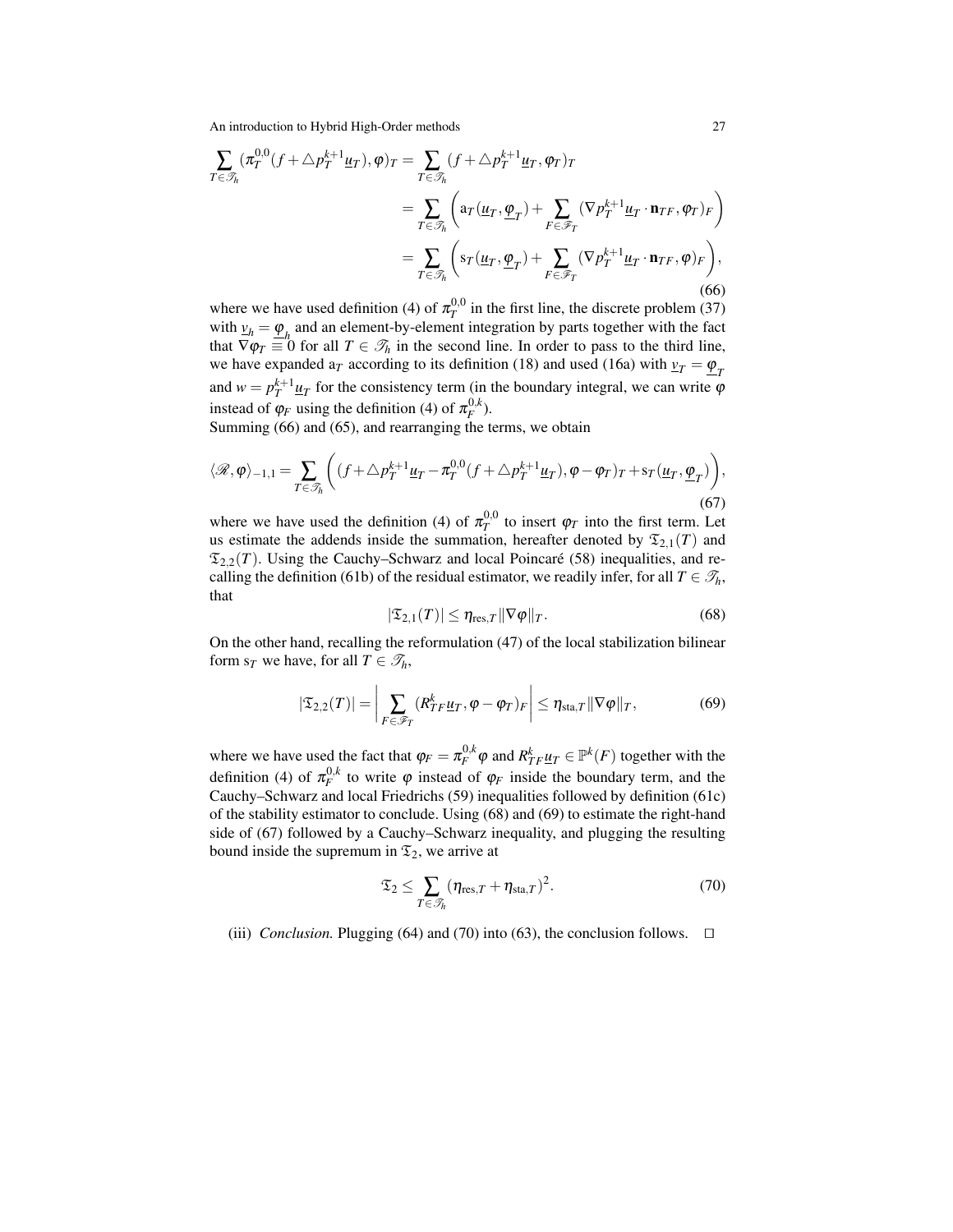#### 3.4.2 Error lower bound

In practice, one wants to make sure that the error estimators are able to correctly localize the error (for use, e.g., in adaptive mesh refinement) and that they do not unduly overestimate it. We prove in this section that the error estimators defined in Theorem [3](#page-24-5) are *locally efficient*, i.e., they are locally controlled by the error. This shows that they are suitable to drive mesh refinement. Moreover, they are also *globally efficient*, i.e., the right-hand side of [\(60\)](#page-24-6) is (uniformly) controlled by the discretization error, so that it cannot depart from it.

Let a mesh element  $T \in \mathcal{T}_h$  be fixed and define the following sets of faces and elements sharing at least one node with *T*:

$$
\mathscr{F}_{\mathscr{N},T} := \{ F \in \mathscr{F}_h \mid \overline{F} \cap \partial T \neq \emptyset \}, \qquad \mathscr{T}_{\mathscr{N},T} := \{ T' \in \mathscr{T}_h \mid \overline{T}' \cap \overline{T} \neq \emptyset \}.
$$

Let an integer  $l > 1$  be fixed. The following result is proved in [\[47\]](#page-48-19) for standard meshes: There is a real number  $C > 0$  independent of  $h$ , but possibly depending on *d*,  $\rho$ , and *l*, such that, for all  $v_h \in \mathbb{P}^l(\mathcal{F}_h)$  and all  $T \in \mathcal{F}_h$ ,

<span id="page-27-0"></span>
$$
||v_h - \mathscr{I}_h^l v_h||_T^2 \le C \sum_{F \in \mathscr{F}_{\mathscr{N},T}} h_F ||[v_h]_F||_F^2, \tag{71}
$$

with jump operator defined by [\(54\)](#page-22-3). Following [\[26,](#page-48-14) Section 5.5.2], [\(71\)](#page-27-0) still holds on regular polyhedral meshes when the nodal interpolator is defined on the matching simplicial submesh of Definition [3.](#page-6-2) We also note the following technical result:

**Proposition 4 (Estimate of boundary oscillations).** Let an integer  $l \geq 0$  be fixed. *There is a real number C* > 0 *independent of h, but possibly depending on d,* ρ*, and l*, such that, for all mesh elements  $T \in \mathcal{T}_h$  and all functions  $\varphi \in H^1(T)$ ,

<span id="page-27-1"></span>
$$
h_F^{-1/2} \|\varphi - \pi_F^{0,l} \varphi\|_F \le C \|\nabla \varphi\|_T. \tag{72}
$$

*Proof.* We abridge as  $A \leq B$  the inequality  $A \leq cB$  with multiplicative constant  $c > 0$ having the same dependencies as *C* in [\(72\)](#page-27-1). Let  $F \in \mathcal{F}_T$  and observe that

$$
\|\varphi - \pi_F^{0,l}\varphi\|_F \le \|\varphi - \pi_T^{0,l}\varphi\|_F + \|\pi_F^{0,l}(\pi_T^{0,l}\varphi - \varphi)\|_F
$$
  

$$
\le 2\|\varphi - \pi_T^{0,l}\varphi\|_F \lesssim h_T^{1/2} \|\nabla\varphi\|_T,
$$
 (73)

where we have inserted  $\pm \pi_T^{0,l} \varphi$  and used the triangle inequality to infer the first bound, we have used the  $L^2(F)$ -boundedness of  $\pi_F^{0,l}$  to infer the second, and in-voked [\(7b\)](#page-8-6) with  $\alpha = 0$ ,  $m = 0$ , and  $s = 1$  to conclude. Using the fact that  $h_T/h_F \lesssim 1$ owing to [\(2\)](#page-6-1) gives the desired result.  $\square$ 

<span id="page-27-2"></span>Theorem 4 (A posteriori error lower bound). *Under the assumptions of Theorem [3,](#page-24-5) and further assuming, for the sake of simplicity, (i) that the lo-*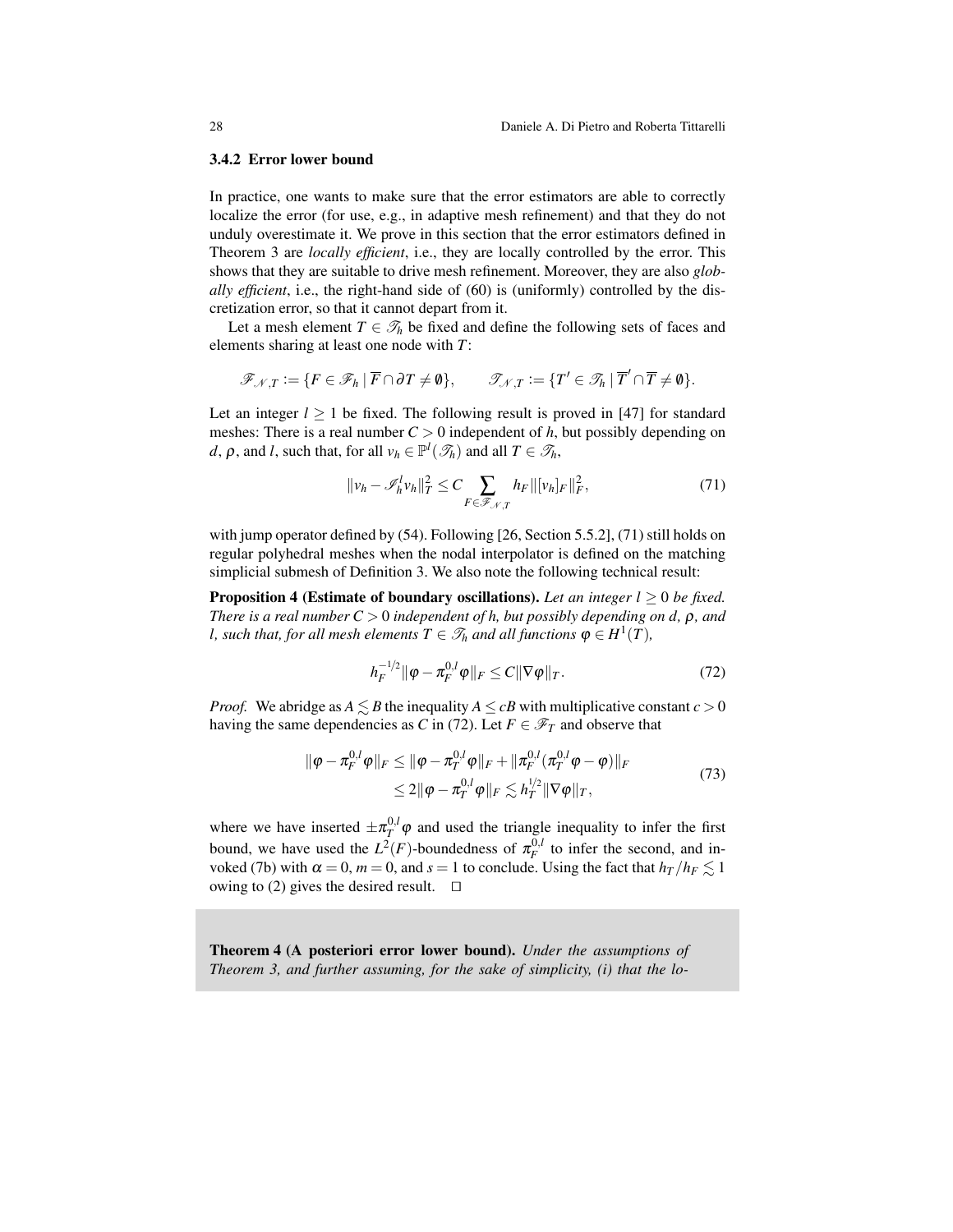*cal stabilization bilinear form*  $s_T$  *is given by* [\(22\)](#page-12-3) *for all*  $T \in \mathcal{T}_h$ *, (ii) that*  $u_h^*$ *is obtained applying the node-averaging operator to*  $p_h^{k+1} \underline{u}_h$  *on*  $\mathscr{T}_h$  *if*  $\mathscr{T}_h$  *<i>is matching simplicial or on the simplicial submesh of Definition [3](#page-6-2) if this is not the case, and (iii) that*  $f \in \mathbb{P}^{k+1}(\mathcal{F}_h)$ *, it holds for all*  $T \in \mathcal{F}_h$ *,* 

<span id="page-28-1"></span><span id="page-28-0"></span>
$$
\eta_{\text{nc},T} \le C \left( \|\nabla_h (p_h^{k+1} \underline{u}_h - u) \|_{\mathcal{N},T} + |\underline{u}_h|_{s,\mathcal{N},T} \right),\tag{74a}
$$

<span id="page-28-3"></span>
$$
\eta_{\text{res},T} \le C \|\nabla (p_T^{k+1} \underline{u}_T - u_{|T})\|_T, \tag{74b}
$$

<span id="page-28-4"></span>
$$
\eta_{\text{sta},T} \le C|\underline{u}_T|_{\text{s},T},\tag{74c}
$$

*where*  $C > 0$  *is a real number possibly depending on d,*  $\rho$ *, and on k but independent of both h, T, and of the problem data. For all*  $T \in \mathcal{T}_h$ *,*  $\|\cdot\|_{\mathcal{N}}$  *<i>T denotes the L*<sup>2</sup>-norm on the union of the elements in  $\mathscr{T}_{\mathscr{N},\mathcal{T}}$  and we have set

$$
|\underline{u}_T|_{s,T} = s_T (\underline{u}_T, \underline{u}_T)^{1/2}, \qquad |\underline{u}_h|_{s,\mathcal{N},T}^2 := \sum_{T' \in \mathcal{T}_{\mathcal{N},T}} |\underline{u}_T|_{s,T'}^2.
$$

*Proof.* Let a mesh element  $T \in \mathcal{T}_h$  be fixed. In the proof, we abridge as  $A \leq B$  the inequality  $A \leq cB$  with multiplicative constant  $c > 0$  having the same dependencies as *C* in [\(74\)](#page-28-0).

(i) *Bound* [\(74a\)](#page-28-1) *on the nonconformity estimator.* Using a local inverse inequality (see, e.g.,  $[26, \text{Lemma } 1.44]$  $[26, \text{Lemma } 1.44]$ ) and the relation  $(71)$ , we infer from  $(61a)$  that

<span id="page-28-2"></span>
$$
\eta_{\text{nc},T}^2 \lesssim h_T^{-2} \| p_T^{k+1} \underline{u}_T - u_h^* \|_T^2 \lesssim \sum_{F \in \mathscr{F}_{\mathscr{N},T}} h_F^{-1} \| [ p_h^{k+1} \underline{u}_h]_F \|_F^2, \tag{75}
$$

where we have used the fact that, owing to mesh regularity,  $h_F \leq h_T$  for all  $F \in$  $\mathscr{F}_{N,T}$ . Using the fact  $[u]_F = 0$  for all  $F \in \mathscr{F}_h$  (see, e.g., [\[26,](#page-48-14) Lemma 4.3]) to write  $[p_h^{k+1} \underline{u}_h - u]_F$  instead of  $[p_h^{k+1} \underline{u}_h]_F$ , inserting  $\pi_F^{0,k} [p_h^{k+1} \underline{u}_h]_F - \pi_F^{0,k} [p_h^{k+1} \underline{u}_h - u]_F = 0$ inside the norm, and using the triangle inequality, we have for all  $F \in \mathcal{F}_{N,T}$ ,

$$
\| [p_h^{k+1} \underline{u}_h]_F \|_F \le \| [p_h^{k+1} \underline{u}_h - u]_F - \pi_F^{0,k} [p_h^{k+1} \underline{u}_h - u]_F \|_F + \| \pi_F^{0,k} [p_h^{k+1} \underline{u}_h]_F \|_F
$$
  

$$
\le \sum_{T' \in \mathcal{F}_F} \| (p_{T'}^{k-1} \underline{u}_{T'} - u) - \pi_F^{0,k} (p_{T'}^{k-1} \underline{u}_{T'} - u) \|_F + \| \pi_F^{0,k} [p_h^{k+1} \underline{u}_h]_F \|_F,
$$

where we have expanded the jump according to its definition [\(54\)](#page-22-3) and used a triangle inequality to pass to the second line. Plugging the above bound into [\(75\)](#page-28-2), and using multiple times [\(72\)](#page-27-1) with  $\varphi = (p_{T'}^{k-1} \underline{u}_{T'} - u)$  for  $T' \in \mathcal{T}_{\mathcal{N},T}$ , we arrive at

$$
\eta_{\text{nc},T}^2 \lesssim \|\nabla_h (p_h^{k+1} \underline{u}_h - u)\|_{\mathcal{N},T}^2 + \sum_{F \in \mathscr{F}_{\mathcal{N},T}} h_F^{-1} \|\pi_F^{0,k} [p_h^{k+1} \underline{u}_h]_F\|_F^2.
$$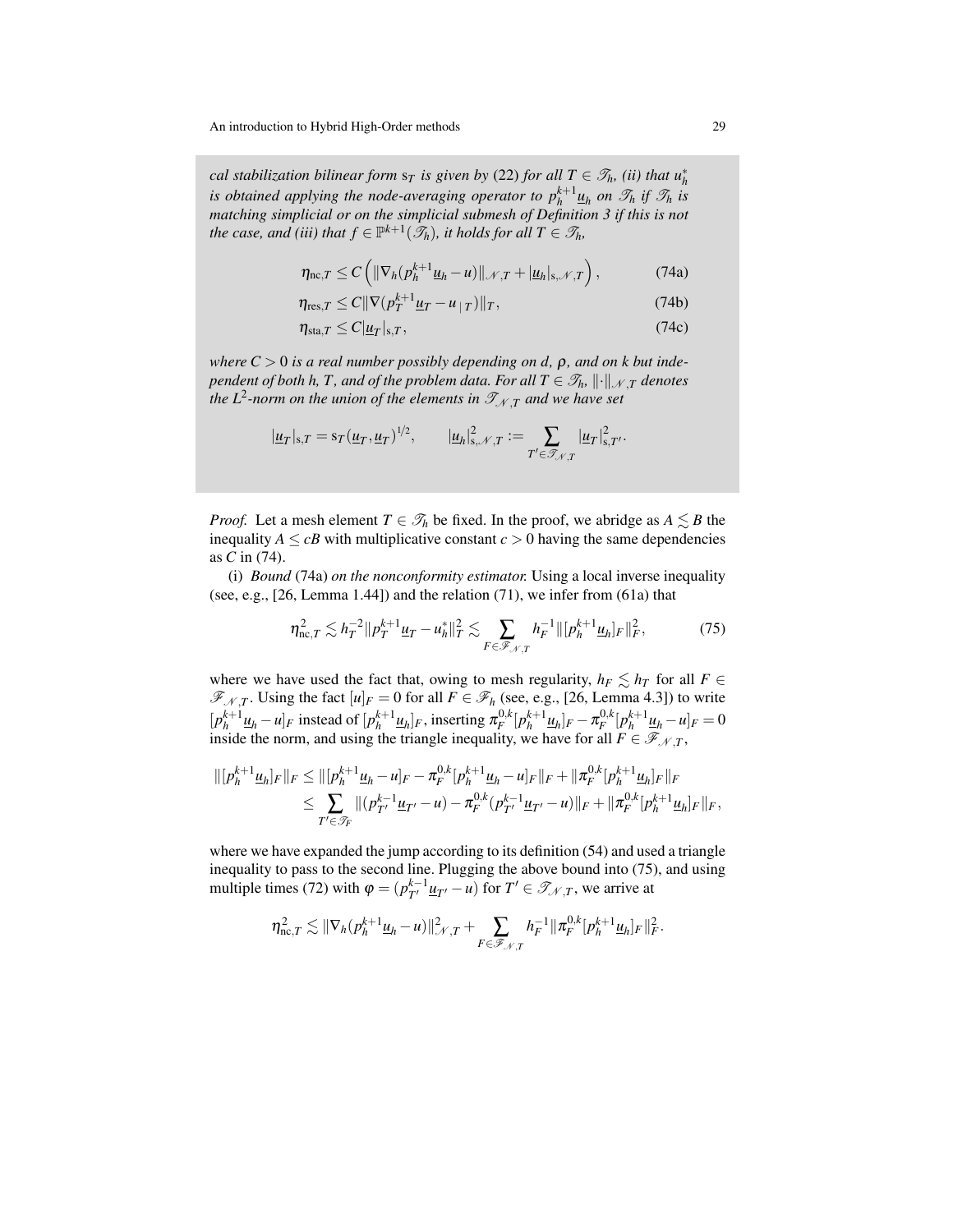To conclude, we proceed as in Lemma [4](#page-22-4) to prove that the last term is bounded by  $|\mu_h|_{s,\mathcal{N},T}^2$  up to a constant independent of *h* and of the problem data.

(ii) *Bound* [\(74b\)](#page-28-3) *on the residual estimator.* We use classical bubble function techniques, see e.g. [\[52\]](#page-49-4). For the sake of brevity, we let  $r_T := f_{|T} + \Delta p_T^{k+1} \mu_T$ . Denote by  $\mathfrak{T}_h$  the simplicial submesh of  $\mathfrak{T}_h$  introduced in Definition [3,](#page-6-2) and let  $\mathfrak{T}_T := \{ \tau \in \mathfrak{T}_h \mid \tau \subset T \}$ , the set of simplices contained in *T*. For all  $\tau \in \mathfrak{T}_T$ , we denote by  $b_{\tau} \in H_0^1(\tau)$  the element bubble function equal to the product of barycentric coordinates of  $\tau$  and rescaled so as to take the value 1 at the center of gravity of *τ*. Letting  $ψ<sub>τ</sub> := b<sub>τ</sub>r<sub>T</sub>$  for all  $τ ∈ ξ<sub>T</sub>$ , the following properties hold [\[52\]](#page-49-4):

<span id="page-29-1"></span>
$$
\psi_{\tau} = 0 \text{ on } \partial \tau, \quad (76a) \quad ||r_T||_{\tau}^2 \lesssim (r_T, \psi_{\tau})_{\tau}, \quad (76b) \quad ||\psi_{\tau}||_{\tau} \lesssim ||r_T||_{\tau}. \quad (76c)
$$

We have that

<span id="page-29-3"></span><span id="page-29-2"></span><span id="page-29-0"></span>
$$
||r_T||_T^2 = \sum_{\tau \in \mathfrak{T}_T} ||r_T||_{\tau}^2 \lesssim \sum_{\tau \in \mathfrak{T}_T} (r_T, \psi_{\tau})_{\tau}
$$
  
\n
$$
= \sum_{\tau \in \mathfrak{T}_T} (\nabla (u - p_T^{k+1} \underline{u}_T), \nabla \psi_{\tau})_{\tau}
$$
  
\n
$$
\leq ||\nabla (u - p_T^{k+1} \underline{u}_T)||_T \left( \sum_{\tau \in \mathfrak{T}_T} h_{\tau}^{-2} ||\psi_{\tau}||_{\tau}^2 \right)^{1/2}
$$
  
\n
$$
\lesssim h_T^{-1} ||\nabla (u - p_T^{k+1} \underline{u}_T)||_T ||r_T||_T,
$$
\n(77)

where we have used property [\(76b\)](#page-29-0) in the first line, the fact that  $f = -\Delta u$  together with an integration by parts and property [\(76a\)](#page-29-1) to pass to the second line, the Cauchy–Schwarz inequality together with a local inverse inequality (see, e.g., [\[26,](#page-48-14) Lemma 1.44]) to pass to the third line, and [\(76c\)](#page-29-2) together with the fact that  $h_{\tau}^{-1} \leq (\rho h_T)^{-1}$  for all  $\tau \in \mathfrak{T}_T$  (see Definition [3\)](#page-6-2) to conclude. Recalling the def-inition [\(61b\)](#page-24-3) of the residual estimator, observing that  $||r_T - \pi_T^{0,0} r_T||_T \le ||r_T||_T$  as a result of the triangle inequality followed by the  $L^2(T)$ -boundedness of  $\pi_T^{0,0}$ , and using [\(77\)](#page-29-3), the bound [\(74b\)](#page-28-3) follows.

(iii) *Bound* [\(74c\)](#page-28-4) *on the stabilization estimator.* Using the definition [\(45\)](#page-19-0) of the boundary residual operator  $\underline{R}^k_{\partial T}$  with  $\underline{v}_T = \underline{u}_T$  and  $\underline{\alpha}_{\partial T} = -h_T \underline{R}^k_{\partial T} \underline{u}_T = (-h_T R^k_{TF} \underline{u}_T)_{F \in \mathscr{F}_T}$ , the stabilization estimator [\(61c\)](#page-24-4) can be bounded as follows:

<span id="page-29-4"></span>
$$
\eta_{\mathrm{sta},T}^2 = C_{\mathrm{F},T}\mathrm{sr}(\underline{u}_T,(0,-h_T\underline{R}_{\partial T}^k\underline{u}_T)) \lesssim |\underline{u}_T|_{\mathrm{s},T}|(0,-h_T\underline{R}_{\partial T}^k\underline{u}_T)|_{\mathrm{s},T}.\tag{78}
$$

On the other hand, from property (S2) in Assumption [1,](#page-11-5) the relation [\(2\)](#page-6-1), and the definition [\(61c\)](#page-24-4) of  $\eta_{sta,T}$ , it is inferred that

$$
|(0,-h_T\underline{R}_{\partial T}^k \underline{u}_T)|_{s,T} \leq \eta^{1/2} \left(\sum_{F \in \mathscr{F}_T} h_F^{-1} \|h_T R_{TF}^k \underline{u}_T\|_F^2\right)^{1/2} \leq \left(\frac{\eta}{\rho}\right)^{1/2} C_{F,T}^{-1/2} \eta_{\text{sta},T}.
$$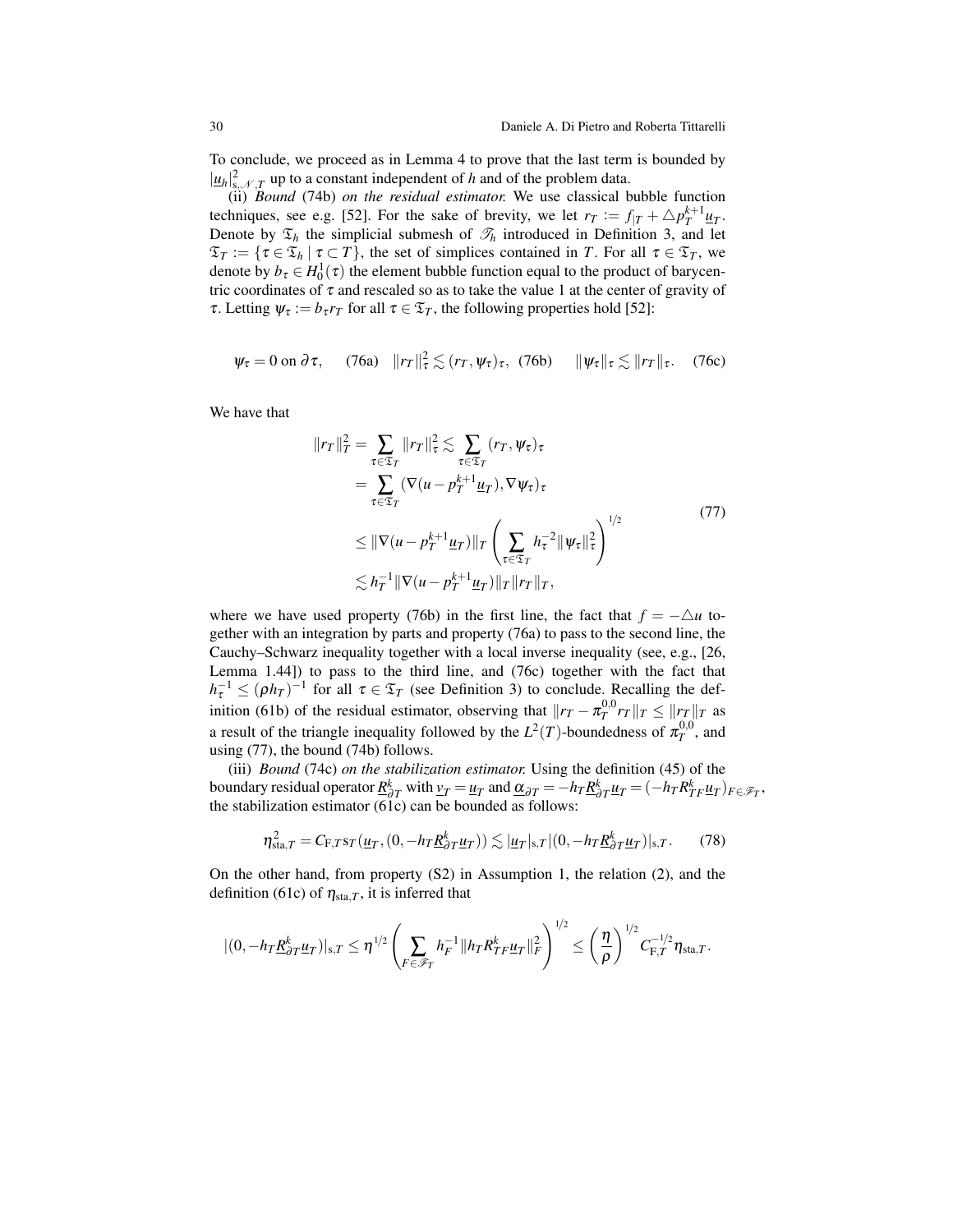Using this estimate to bound the right-hand side of  $(78)$ ,  $(74c)$  follows.  $\Box$ 

Corollary 1 (Global lower bound). *Under the assumptions of Theorem [4,](#page-27-2) there exists a constant C independent of h, but possibly depending on d,* ρ *and k, such that*

$$
\left[\sum_{T\in\mathscr{T}_h}\left(\eta_{\text{nc},T}^2+(\eta_{\text{res},T}+\eta_{\text{sta},T})^2\right)\right]^{1/2}\leq C\left(\|\nabla_h(p_h^{k+1}\underline{u}_h-\underline{u})\|+\|\underline{u}_h\|_{s,h}\right).
$$

## <span id="page-30-0"></span>*3.5 Numerical examples*

We illustrate the numerical performance of the HHO method on a set of model problems.

#### <span id="page-30-2"></span>3.5.1 Two-dimensional test case

The first test case, taken from [\[31\]](#page-48-1), aims at demonstrating the estimated orders of convergence in two space dimensions. We solve the Dirichlet problem in the unit square  $\Omega = (0,1)^2$  with

<span id="page-30-3"></span>
$$
u(\mathbf{x}) = \sin(\pi x_1)\sin(\pi x_2),\tag{79}
$$

and corresponding right-hand side  $f(\mathbf{x}) = 2\pi^2 \sin(\pi x_1) \sin(\pi x_2)$  on the triangular and polygonal meshes of Fig. [1a](#page-4-2) and [1c.](#page-4-2) Fig. [4](#page-31-0) displays convergence results for both mesh families and polynomial degrees up to 4. Recalling [\(51\)](#page-22-0) and [\(57\)](#page-23-3), we measure the energy- and *L*<sup>2</sup>-errors by the quantities  $||I_h^k u - \underline{u}_h||_{a,h}$  and  $||\pi_h^{0,k}||$  $\left| \int_{h}^{0,k} u - u_{h} \right|$ , respectively. In all cases, the numerical results show asymptotic convergence rates that match those predicted by the theory.

### <span id="page-30-1"></span>3.5.2 Three-dimensional test case

The second test case, taken from [\[36\]](#page-48-6), demonstrates the orders of convergence in three space dimensions. We solve the Dirichlet problem in the unit cube  $\Omega = (0,1)^3$ with

$$
u(\mathbf{x}) = \sin(\pi x_1) \sin(\pi x_2) \sin(\pi x_3),
$$

and corresponding right-hand side  $f(\mathbf{x}) = 3\pi^2 \sin(\pi x_1) \sin(\pi x_2) \sin(\pi x_3)$  on a matching simplicial mesh family for polynomial degrees up to 3. The numerical results displayed in Fig. [5](#page-32-1) show asymptotic convergence rates that match those predicted by [\(49\)](#page-21-1) and [\(56\)](#page-23-2). In Fig. [6](#page-32-0) we display the error versus the total computational time *t*tot (including the pre-processing, solution, and post-processing). It can be seen that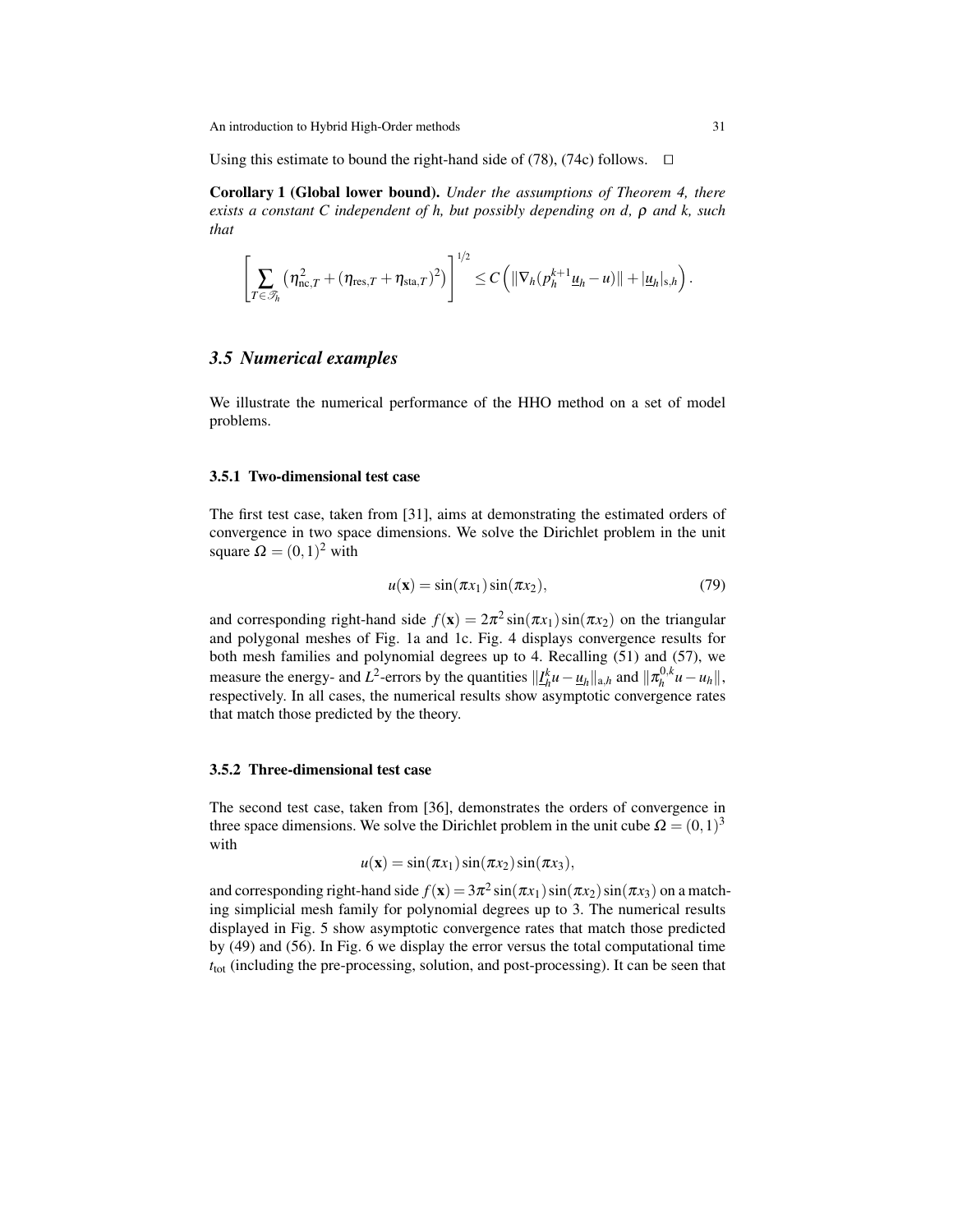<span id="page-31-1"></span><span id="page-31-0"></span>

Fig. 4: Error vs. *h* for the test case of Section [3.5.1.](#page-30-2)

the energy- and  $L^2$ -errors optimally scale as  $t_{\text{tot}}^{(k+1)/d}$  and  $t_{\text{tot}}^{(k+2)/d}$  (with  $d = 3$ ), respectively.

### <span id="page-31-2"></span>3.5.3 Three-dimensional case with adaptive mesh refinement

The third test case, known as Fichera corner benchmark, is taken from [\[36\]](#page-48-6) and is based on the exact solution of [\[44\]](#page-48-20) on the etched three-dimensional domain  $\Omega =$  $(-1,1)^3 \setminus [0,1]^3$ :

$$
u(\mathbf{x}) = \sqrt[4]{x_1^2 + x_2^2 + x_3^2},
$$

with right-hand side  $f(\mathbf{x}) = -\frac{3}{4}(x_1^2 + x_2^2 + x_3^2)^{-\frac{3}{4}}$ . In this case, the gradient of the solution has a singularity in the origin which prevents the method from attaining optimal convergence rates even for  $k = 0$ . In Fig. [7](#page-33-1) we show a computation comparing the numerical error versus  $N_{\text{dof}}$  (cf. [\(39c\)](#page-18-6)) for the Fichera problem on uniformly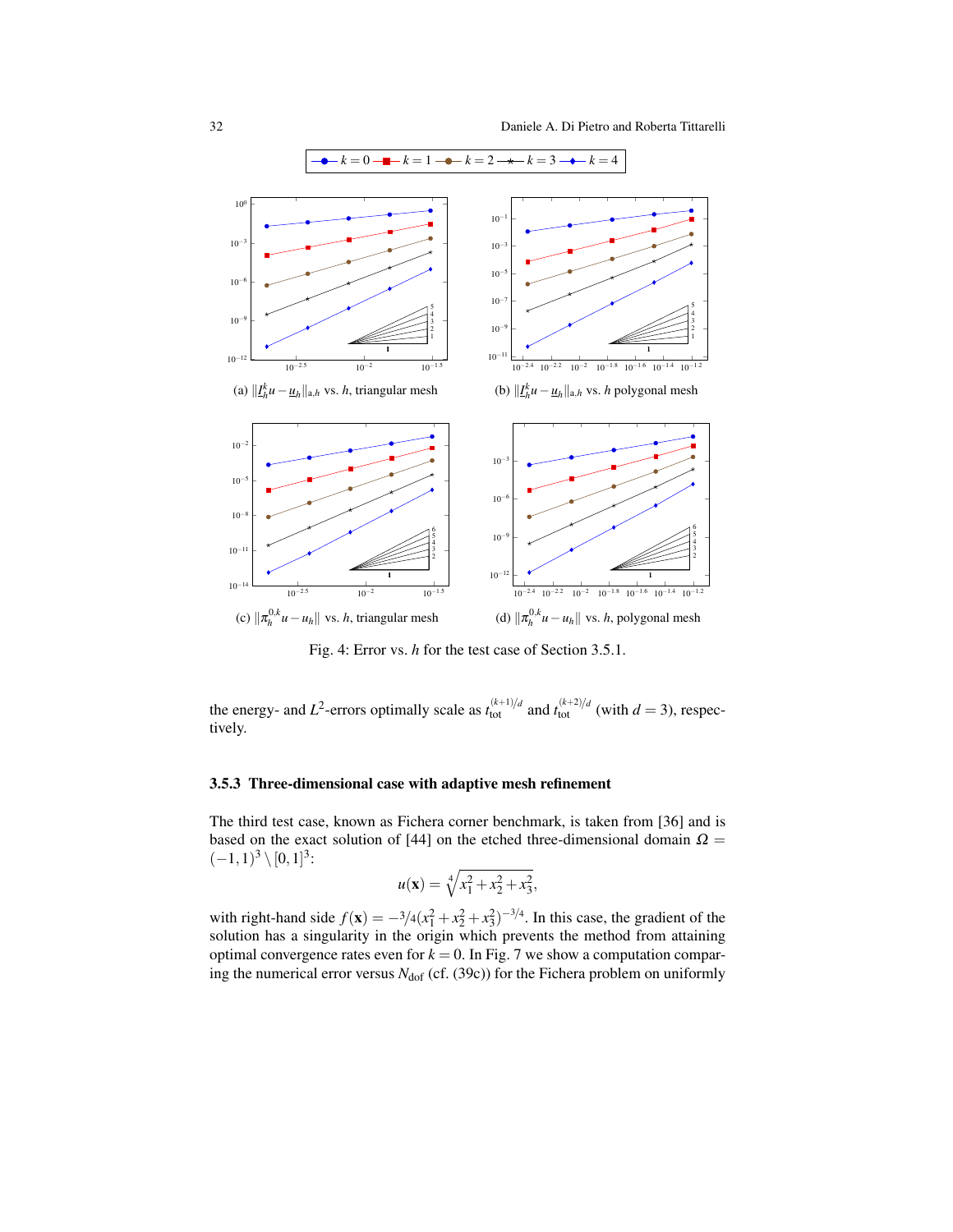<span id="page-32-2"></span><span id="page-32-1"></span>

<span id="page-32-3"></span>Fig. 5: Error vs. *h* for the test case of Section [3.5.2.](#page-30-1)

<span id="page-32-0"></span>

Fig. 6: Error vs. total computational time for the test case of Section [3.5.2.](#page-30-1)

and adaptively refined mesh sequences for polynomial degrees up to 3. Clearly, the order of convergence is limited by the solution regularity when using uniformly refined meshes, while using adaptively refined meshes we recover optimal orders of convergence of  $N_{\text{dof}}^{(k+1)/d}$  and  $N_{\text{dof}}^{(k+2)/d}$  (with  $d = 3$ ) for the energy- and  $L^2$ -errors, respectively.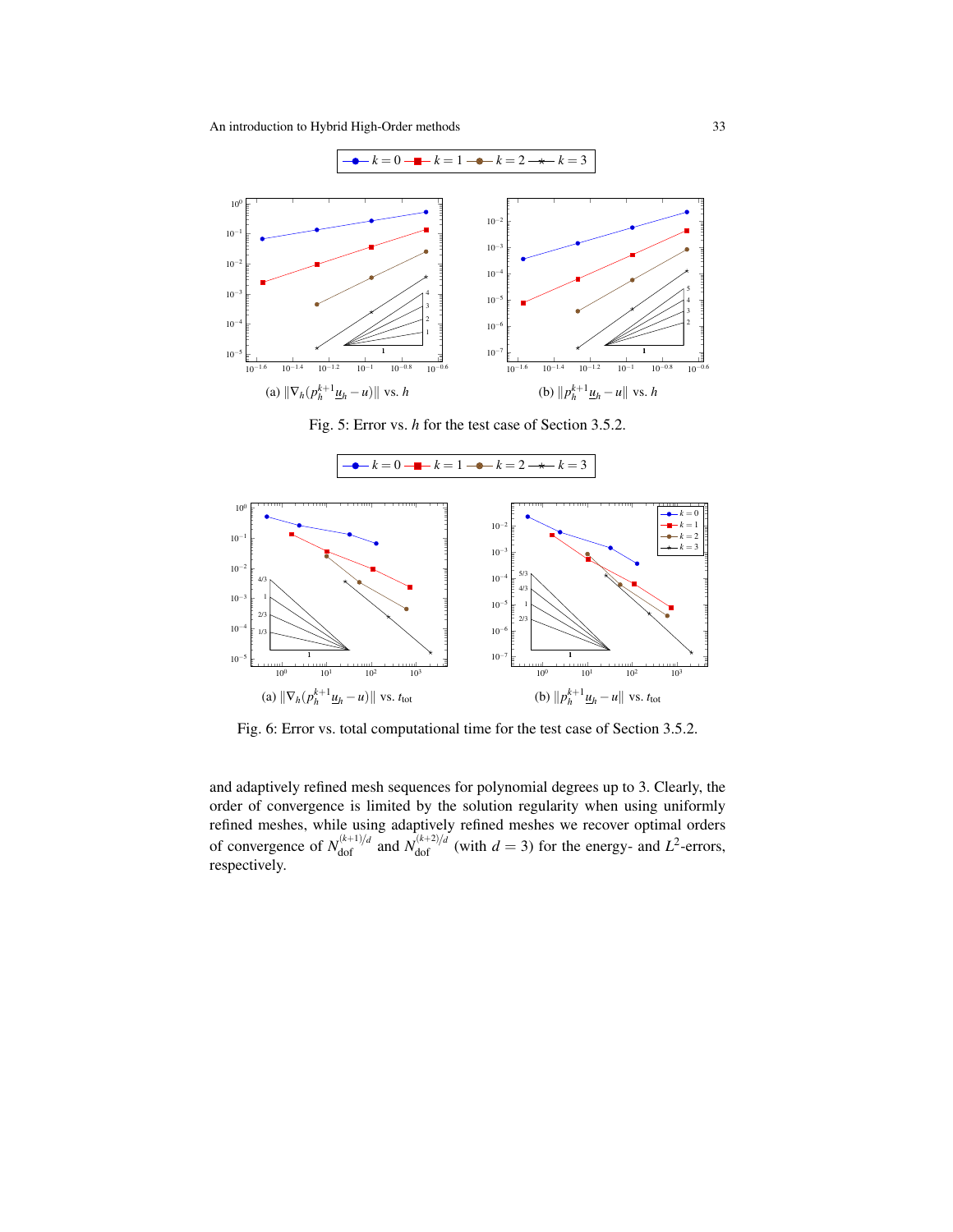<span id="page-33-2"></span><span id="page-33-1"></span>

Fig. 7: Error vs. *N*<sub>dof</sub> for the test case of Section [3.5.3.](#page-31-2)

# <span id="page-33-0"></span>4 A nonlinear example: The *p*-Laplace equation

We consider in this section an extension of the HHO method to the *p*-Laplace equation. This problem will be used to introduce the techniques for the discretization and analysis of nonlinear operators, as well as a set of functional analysis results of independent interest. An additional interesting point is that the *p*-Laplace problem is naturally posed in a non-Hilbertian setting. This will require to emulate a Sobolev structure at the discrete level.

Let  $p \in (1, +\infty)$  be fixed, and set  $p' := \frac{p}{p-1}$ *p*<sup>−1</sup> The *p*-Laplace problem reads: Find  $u : \Omega \to \mathbb{R}$  such that  $-\nabla \cdot (\sigma(\nabla u)) = f$  in

<span id="page-33-3"></span>
$$
\sigma(Vu)) = f \qquad \text{in } \Omega,
$$
  
\n
$$
u = 0 \qquad \text{on } \partial\Omega,
$$
 (80)

where  $f \in L^{p'}(\Omega)$  is a volumetric source term and the function  $\sigma : \mathbb{R}^d \to \mathbb{R}^d$  is such that

$$
\sigma(\tau) := |\tau|^{p-2}\tau. \tag{81}
$$

The *p*-Laplace equation is a generalization of the Poisson problem considered in Section [3,](#page-9-0) which corresponds to the choice  $p = 2$ .

Classically, the weak formulation of problem [\(80\)](#page-33-3) reads: Find  $u \in W_0^{1,p}$  $\binom{1}{0}^{\prime}(\Omega)$  such that, for all  $v \in W_0^{1,p}$  $\mathcal{O}^{1,p}(\Omega),$ 

<span id="page-33-4"></span>
$$
a(u,v) = \int_{\Omega} f(\mathbf{x})v(\mathbf{x})d\mathbf{x},\tag{82}
$$

where the function  $a: W^{1,p}(\Omega) \times W^{1,p}(\Omega) \to \mathbb{R}$  is such that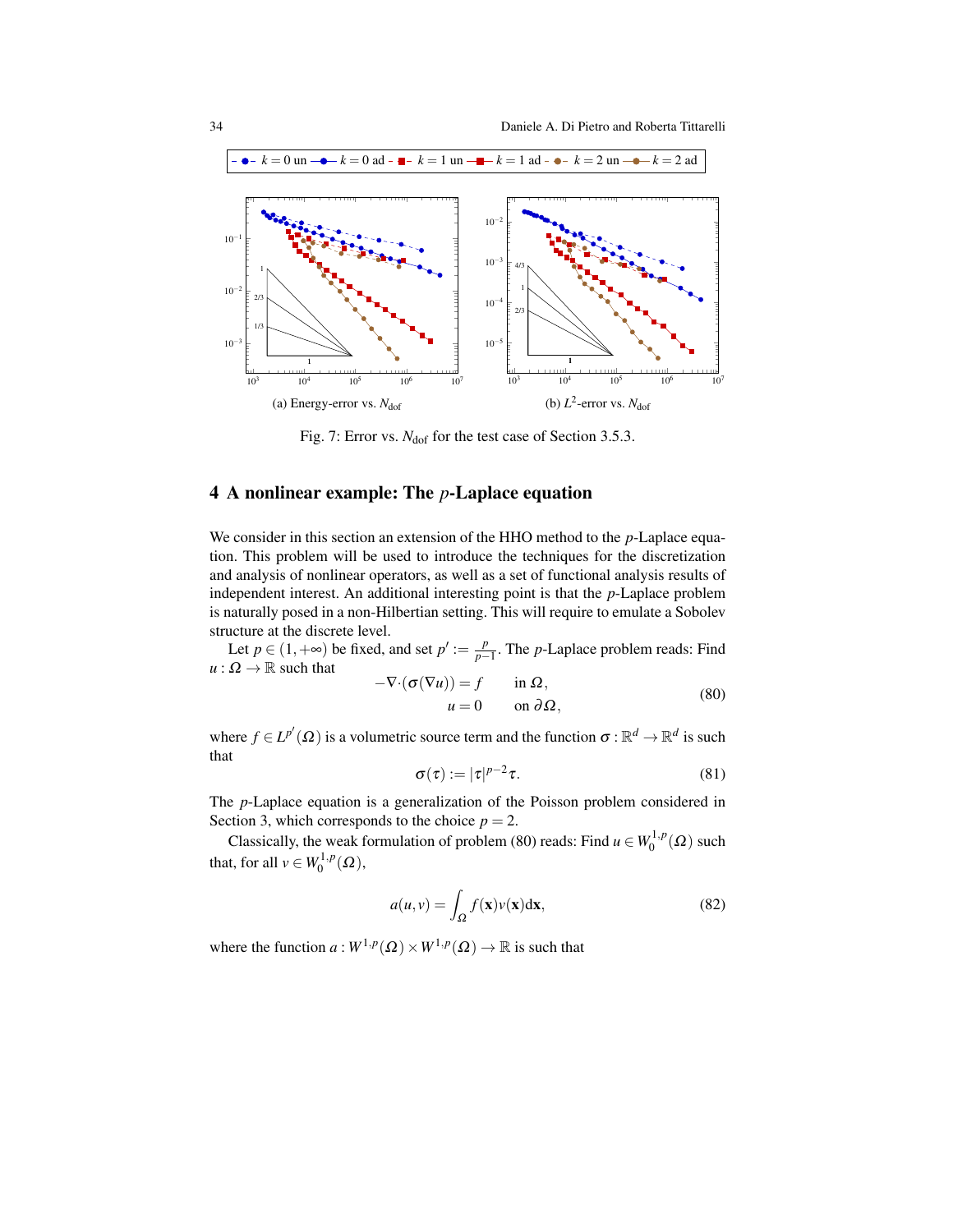<span id="page-34-2"></span>
$$
a(u,v) := \int_{\Omega} \sigma(\nabla u(\mathbf{x})) \cdot \nabla v(\mathbf{x}) d\mathbf{x}.
$$
 (83)

From this point on, to alleviate the notation, we omit both the dependence of the integrand on x and the differential from integrals.

# <span id="page-34-0"></span>*4.1 Discrete W*1,*<sup>p</sup> -norms and Sobolev embeddings*

In Section [3,](#page-9-0) the discrete space  $\underline{U}_{h,0}^k$  and the norm  $\|\cdot\|_{1,h}$  have played the role of the Hilbert space  $H_0^1(\Omega)$  and of the seminorm  $\lvert \cdot \rvert_{H^1(\Omega)}$ , respectively (notice that  $\lvert \cdot \rvert_{H^1(\Omega)}$ is a norm on  $H_0^1(\Omega)$  by virtue of the continuous Poincaré inequality). For the *p*-Laplace equation,  $\underline{U}_{h,0}^k$  will replace at the discrete level the Sobolev space  $W_0^{1,p}$  $\eta_0^{1,p}(\Omega)$ . A good candidate for the role of the corresponding seminorm  $|\cdot|_{W^{1,p}(\Omega)}$  is the map  $\|\cdot\|_{1,p,h}$  such that, for all  $\underline{v}_h \in \underline{U}_h^k$ ,

$$
\|\underline{\nu}_h\|_{1,p,h}^p := \sum_{T \in \mathcal{T}_h} \|\underline{\nu}_T\|_{1,p,T}^p,\tag{84}
$$

where, for all  $T \in \mathcal{T}_h$ ,

$$
\|\underline{\nu}_T\|_{1,p,T}^p := \|\nabla \nu_T\|_{L^p(T)^d}^p + \sum_{F \in \mathscr{F}_T} h_F^{1-p} \|\nu_F - \nu_T\|_{L^p(F)}^p. \tag{85}
$$

The power of  $h_F$  in the second term ensures that both contributions have the same scaling. When  $p = 2$ , we recover the seminorm  $\lVert \cdot \rVert_{1,h}$  defined by [\(29\)](#page-14-1).

The following discrete Sobolev embeddings are proved in [\[22,](#page-47-3) Proposition 5.4]. The proof hinges on the results of [\[25,](#page-47-20) Theorem 6.1] for broken polynomial spaces (based, in turn, on the techniques originally developed in [\[43\]](#page-48-10) in the context of finite volume methods). Their role in the analysis of HHO methods for problem [\(82\)](#page-33-4) is discussed in Remark [9.](#page-36-1)

<span id="page-34-1"></span>**Theorem 5 (Discrete Sobolev embeddings).** Let a polynomial degree  $k \geq 0$ *and an index p* ∈  $(1, +\infty)$  *be fixed. Let*  $(\mathcal{M}_h)_{h \in \mathcal{H}}$  *denote a regular sequence of meshes in the sense of Definition* [3.](#page-6-2) Let  $1 \le q \le \frac{dp}{d-p}$  $\frac{dp}{d-p}$  *if* 1 ≤ *p* < *d* and 1 ≤ *q* < +∞ *if p* ≥ *d. Then, there exists a real number C* > 0 *only depending on*  $\Omega$ ,  $\rho$ ,  $l$ ,  $p$ , and  $q$  such that, for all  $\underline{v}_h \in \underline{U}_{h,0}^k$ ,

<span id="page-34-3"></span>
$$
||v_h||_{L^q(\Omega)} \le C ||v_h||_{1,p,h}.
$$
\n(86)

*Remark 7 (Discrete Poincaré inequality)*. The discrete Poincaré inequality [\(30\)](#page-15-0) is a special case of Theorem [5](#page-34-1) corresponding to  $p = q = 2$  (this choice is possible in any space dimension).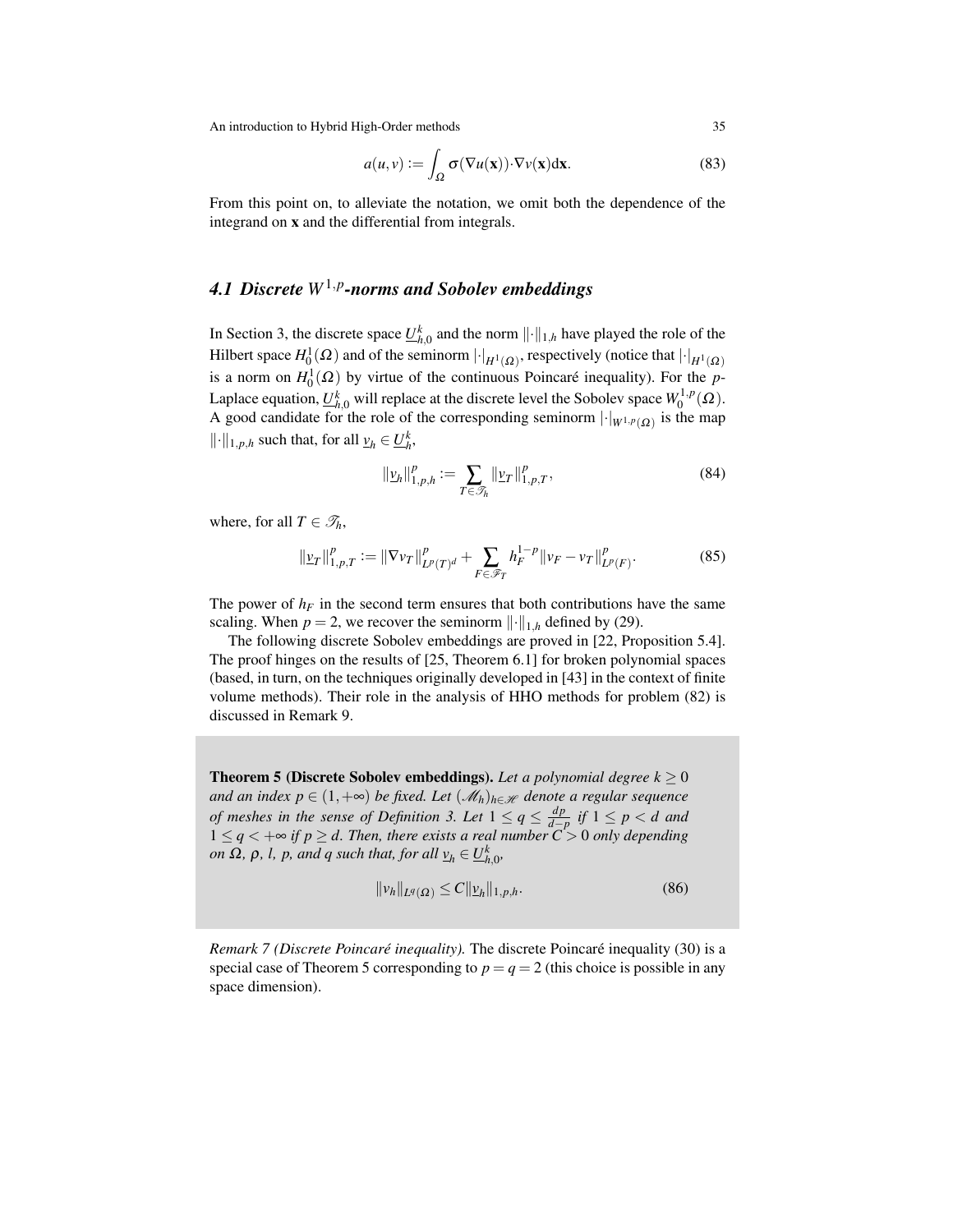### <span id="page-35-0"></span>*4.2 Discrete gradient and compactness*

The analysis of numerical methods for linear problems is usually carried out in the spirit of the Lax–Richtmyer equivalence principle: "For a consistent numerical method, stability is equivalent to convergence"; see for instance [\[20\]](#page-47-21) for a rigorous proof in the case of linear Cauchy problems. When dealing with nonlinear problems, however, some form of compactness is also required; cf. Remark [10](#page-37-1) for further insight into this point. In order to achieve it for problem [\(82\)](#page-33-4), we need to introduce a local gradient reconstruction slightly richer than  $\nabla p_T^{k+1}$ ; see [\(16\)](#page-11-3).

Let a mesh element  $T \in \mathcal{T}_h$  be fixed. By the principles illustrated in Section [3.1.1,](#page-9-7) we define the local gradient reconstruction  $G_T^k : \underline{U}_T^k \to \mathbb{P}^k(T)^d$  such that, for all  $\nu_T \in \underline{U}_T^k$ ,

<span id="page-35-1"></span>
$$
(\mathbf{G}_{T}^{k}\underline{v}_{T},\tau)_{T} = -(\nu_{T},\nabla\cdot\tau)_{T} + \sum_{F\in\mathscr{F}_{T}} (\nu_{F},\tau\cdot\mathbf{n}_{TF})_{F} \quad \forall \tau \in \mathbb{P}^{k}(T)^{d}.
$$
 (87)

Notice that here we reverted to the  $L^2$ -product notation instead of using integrals to emphasize the fact that the definition of  $G_T^k$  is inherently  $L^2$ -based.

*Remark 8 (Relation between*  $G_T^k$  *and*  $p_T^{k+1}$ *).* Taking  $\tau = \nabla w$  with  $w \in \mathbb{P}^{k+1}(T)$ in [\(87\)](#page-35-1) and comparing with [\(16a\)](#page-11-4), it is readily inferred that

<span id="page-35-2"></span>
$$
(\mathbf{G}_T^k \underline{v}_T - \nabla p_T^{k+1} \underline{v}_T, \nabla w)_T = 0 \qquad \forall w \in \mathbb{P}^{k+1}(T), \tag{88}
$$

i.e.,  $\nabla p_T^{k+1} \mathbf{v}_T$  is the  $L^2$ -projection of  $\mathbf{G}_T^k \mathbf{v}_T$  on  $\nabla \mathbb{P}^{k+1}(T) \subset \mathbb{P}^k(T)^d$ . In passing, we observe that for  $k = 0$ , using the fact that  $\nabla \mathbb{P}^1(T) = \mathbb{P}^0(T)^d$ , [\(88\)](#page-35-2) implies that  $\mathbf{G}^0_T \underline{v}_T = \nabla p_T^1 \underline{v}_T.$ 

Choosing a larger arrival space for  $G_T^k$  has the effect of modifying the commuting property as follows (compare with [\(17\)](#page-11-0)): For all  $v \in W^{1,1}(T)$ ,

<span id="page-35-3"></span>
$$
(\mathbf{G}_T^k \circ \underline{I}_T^k) v = \pi_T^{0,k} (\nabla v).
$$
 (89)

At the global level, we define the operator  $G_h^k: \underline{U}_h^k \to \mathbb{P}^k(\mathcal{F}_h)^d$  such that, for all  $\nu_h \in \underline{U}_h^k$ ,

$$
(\mathbf{G}_h^k \underline{v}_h)_{|T} := \mathbf{G}_T^k \underline{v}_T \qquad \forall T \in \mathcal{T}_h. \tag{90}
$$

The commuting property [\(89\)](#page-35-3) is used in conjunction with the properties of the  $L^2$ projector to prove the following lemma, which states the compactness of sequences of HHO functions uniformly bounded in a discrete Sobolev norm.

<span id="page-35-4"></span>**Lemma 5 (Discrete compactness).** Let a polynomial degree  $k \geq 0$  and an *index p* ∈ (1, +∞) *be fixed. Let*  $(M_h)_{h \in \mathcal{H}}$  *denote a regular sequence of meshes*  $i$ *n the sense of Definition [3.](#page-6-2) Let*  $(v_h)_{h \in \mathscr{H}} \in (\underline{U}_{h,0}^k)_{h \in \mathscr{H}}$  *be a sequence for which there exists a real number C* > 0 *independent of h such that*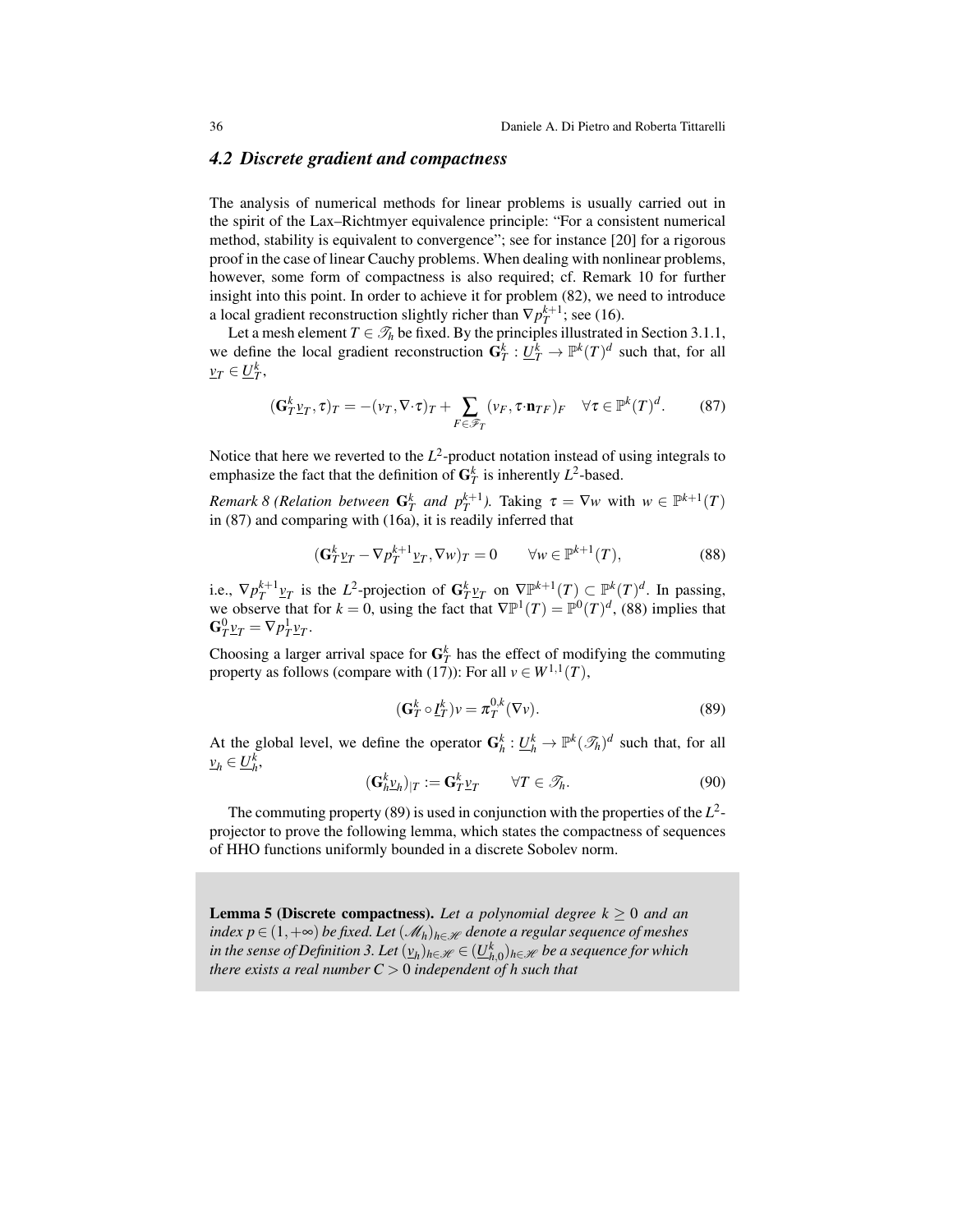$$
\|\underline{v}_h\|_{1,p,h}\leq C\qquad\forall h\in\mathscr{H}.
$$

*Then, there exists*  $v \in W_0^{1,p}$  $\mathcal{O}_0^{(1,p)}(\Omega)$  such that, up to a subsequence, as  $h \to 0$ ,

\n- (i) 
$$
v_h \to v
$$
 and  $p_h^{k+1} \underline{v}_h \to v$  strongly in  $L^q(\Omega)$  for all  $1 \leq q < \frac{dp}{d-p}$  if  $1 \leq p < d$  and  $1 \leq q < +\infty$  if  $p \geq d$ ;
\n- (ii)  $\mathbf{G}_h^k \underline{v}_h \to \nabla v$  weakly in  $L^p(\Omega)^d$ .
\n

(*ii*) 
$$
\mathbf{G}_h^k \underline{v}_h \to \nabla v
$$
 weakly in  $L^p(\Omega)^d$ .

# <span id="page-36-0"></span>*4.3 Discrete problem and well-posedness*

The discrete counterpart of the function *a* defined by [\(83\)](#page-34-2) is the function  $a_h: U_h^k \times$  $\underline{U}_h^k \to \mathbb{R}$  such that, for all  $\underline{u}_h, \underline{v}_h \in \underline{U}_h^k$ ,

$$
\mathbf{a}_h(\underline{u}_h, \underline{v}_h) := \int_{\Omega} \sigma(\mathbf{G}_h^k \underline{u}_h) \cdot \mathbf{G}_h^k \underline{v}_h + \sum_{T \in \mathcal{T}_h} \mathbf{s}_T(\underline{u}_T, \underline{v}_T).
$$
(91)

Here, for all  $T \in \mathcal{T}_h$ ,  $s_T : \underline{U}_T^k \times \underline{U}_T^k \to \mathbb{R}$  is a local stabilization function which can be obtained, e.g., by generalizing [\(23\)](#page-12-0) to the non-Hilbertian setting:

$$
s_T(\underline{u}_T, \underline{v}_T) := \sum_{F \in \mathcal{F}_T} h_F^{1-p} \int_F |\delta_{TF}^k \underline{u}_T - \delta_{T}^k \underline{u}_T|^{p-2} (\delta_{TF}^k \underline{u}_T - \delta_{T}^k \underline{u}_T) (\delta_{TF}^k \underline{v}_T - \delta_{T}^k \underline{v}_T). \tag{92}
$$

The discrete problem reads: Find  $\underline{u}_h \in \underline{U}_{h,0}^k$  such that

<span id="page-36-4"></span><span id="page-36-2"></span>
$$
a_h(\underline{u}_h, \underline{v}_h) = \int_{\Omega} f v_h \qquad \forall \underline{v}_h \in \underline{U}_{h,0}^k. \tag{93}
$$

The following result summarizes [\[22,](#page-47-3) Theorem 4.5, Remark 4.7, and Proposition 6.1].

Lemma 6 (Well-posedness). *Problem* [\(93\)](#page-36-2) *admits a unique solution, and there exists a real number C* > 0 *independent of h, but possibly depending on*  $\Omega$ , *d,*  $\rho$ *, and k, such that, denoting by*  $p' := \frac{p}{p}$ *p*−1 *the dual exponent of p, it holds that*

<span id="page-36-3"></span>
$$
\|\underline{u}_h\|_{1,p,h} \le C \|f\|_{L^{p'}(\Omega)}^{\frac{1}{p-1}}.
$$
\n(94)

<span id="page-36-1"></span>*Remark 9 (Role of the discrete Sobolev embeddings).* The discrete Sobolev embed-ding [\(86\)](#page-34-3) with  $q = p$  is used in the proof of the a priori bound [\(94\)](#page-36-3) to estimate the right-hand side of the discrete problem [\(93\)](#page-36-2) after selecting  $v_h = u_h$  and using Hölder's inequality: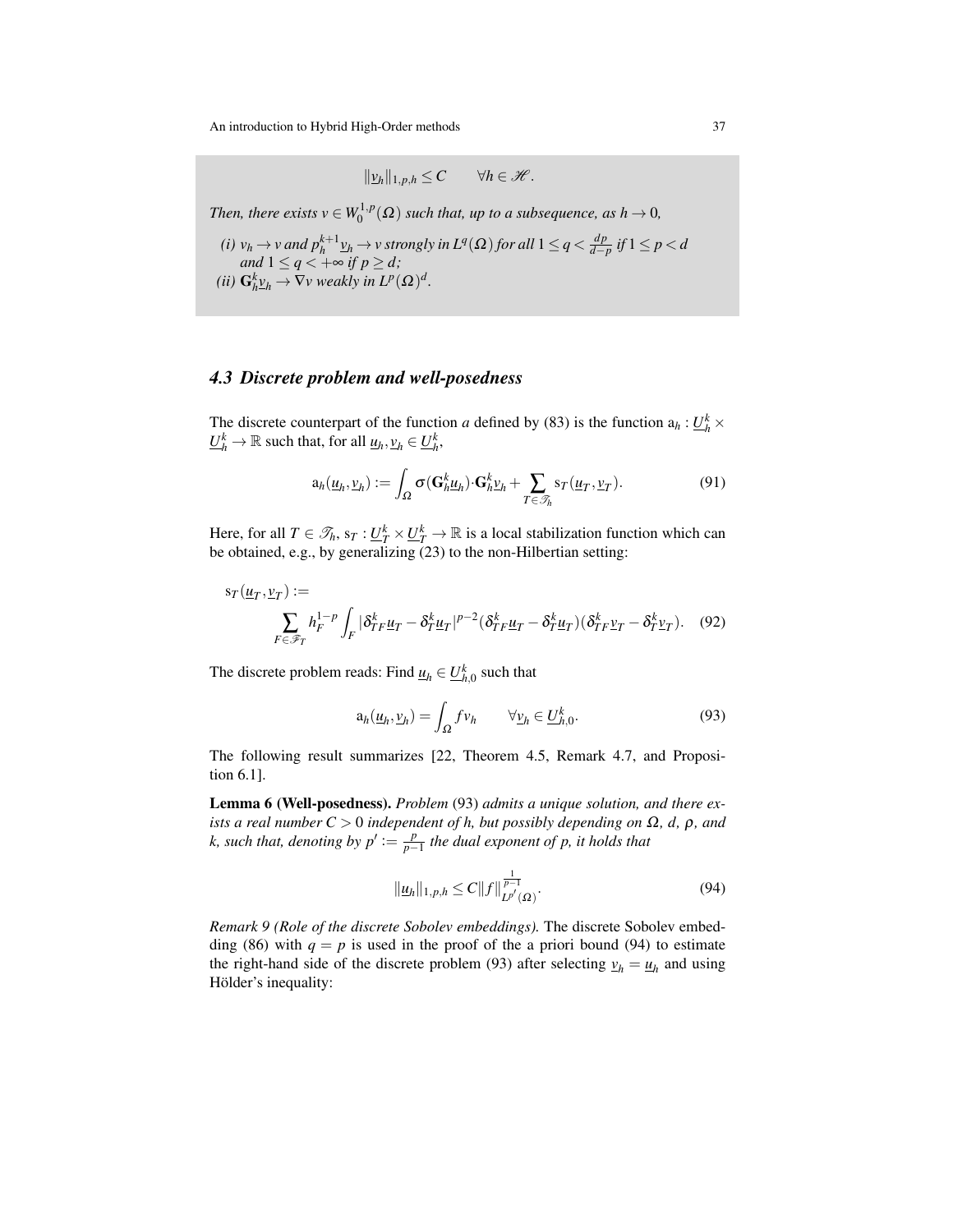38 Daniele A. Di Pietro and Roberta Tittarelli

$$
\int_{\Omega} fu_h \leq ||f||_{L^{p'}(\Omega)} ||u_h||_{L^p(\Omega)} \leq ||f||_{L^{p'}(\Omega)} ||u_h||_{1,p,h}.
$$

### <span id="page-37-0"></span>*4.4 Convergence and error analysis*

The following theorem states the convergence of the sequence of solutions to problem [\(93\)](#page-36-2) on a regular mesh sequence. Notice that convergence is proved for exact solutions that display only the minimal regularity  $u \in W_0^{1,p}$  $\binom{1}{0}^{\prime}$  ( $\Omega$ ) required by the weak formulation [\(82\)](#page-33-4). This is an important point when dealing with nonlinear problems, for which further regularity can be hard to prove, and possibly requires assumptions on the data too strong to be matched in practical situations.

<span id="page-37-2"></span>**Theorem 6 (Convergence).** Let a polynomial degree  $k > 0$  and an index  $p \in$  $(1, +∞)$  *be fixed. Let*  $(\mathcal{M}_h)_{h \in \mathcal{H}}$  *denote a regular sequence of meshes in the sense of Definition* [3.](#page-6-2) Let  $u \in W_0^{1,p}$  $\mathcal{O}_0^{1,p}(\Omega)$  denote the unique solution to [\(82\)](#page-33-4), *and denote by*  $(\underline{u}_h)_{h \in \mathscr{H}} \in (\underline{U}_{h,0}^k)_{h \in \mathscr{H}}$  *the sequence of solutions to* [\(93\)](#page-36-2) *on*  $(\mathscr{T}_h)_{h \in \mathscr{H}}$ *. Then, as h*  $\rightarrow$  0*, it holds* 

*(i)*  $u_h \to u$  and  $p_h^{k+1} \underline{u}_h \to u$  strongly in  $L^q(\Omega)$  for all  $1 \leq q < \frac{dp}{d-p}$  $\frac{ap}{d-p}$  *if* 1 ≤ *p* < *d* and  $1 \leq q < +\infty$  if  $p \geq d$ ; *(ii)*  $G_h^k \underline{u}_h \to \nabla u$  strongly in  $L^p(\Omega)^d$ .

<span id="page-37-1"></span>*Remark 10 (Convergence by compactness).* Convergence proofs by compactness such as that of Theorem [6](#page-37-2) proceeed in three steps: (i) an energy estimate on the discrete solution is established; (ii) compactness of the sequence of discrete solutions is inferred from the energy estimate; (iii) the limit is identified as being a solution to the continuous problem. In our context, the first point corresponds to the a priori bound [\(94\)](#page-36-3), while the second point relies on the compactness result of Lemma [5.](#page-35-4) The third step is carried out adapting the techniques of [\[49,](#page-49-5) [50\]](#page-49-6).

When dealing with high-order methods, it is also important to determine the convergence rates attained when the solution is regular enough (or when adaptive mesh refinement is used, cf. Section [3.5.3\)](#page-31-2). This makes the object of the following result, proved in [\[23,](#page-47-4) Theorem 7 and Corollary 10].

<span id="page-37-4"></span><span id="page-37-3"></span>Theorem 7 (Energy error estimate). *Under the assumptions and notations of Theorem 6,* and further assuming the regularity  $u \in W^{k+2,p}(\Omega)$  and  $\sigma(\nabla u) \in W^{k+1,p'}(\Omega)^d$  with  $p' := \frac{p}{p-1}$ *p*<sup>−1</sup></sup>, there exists a real number C > 0 inde*pendent of h such that the following holds: If*  $p > 2$ *,*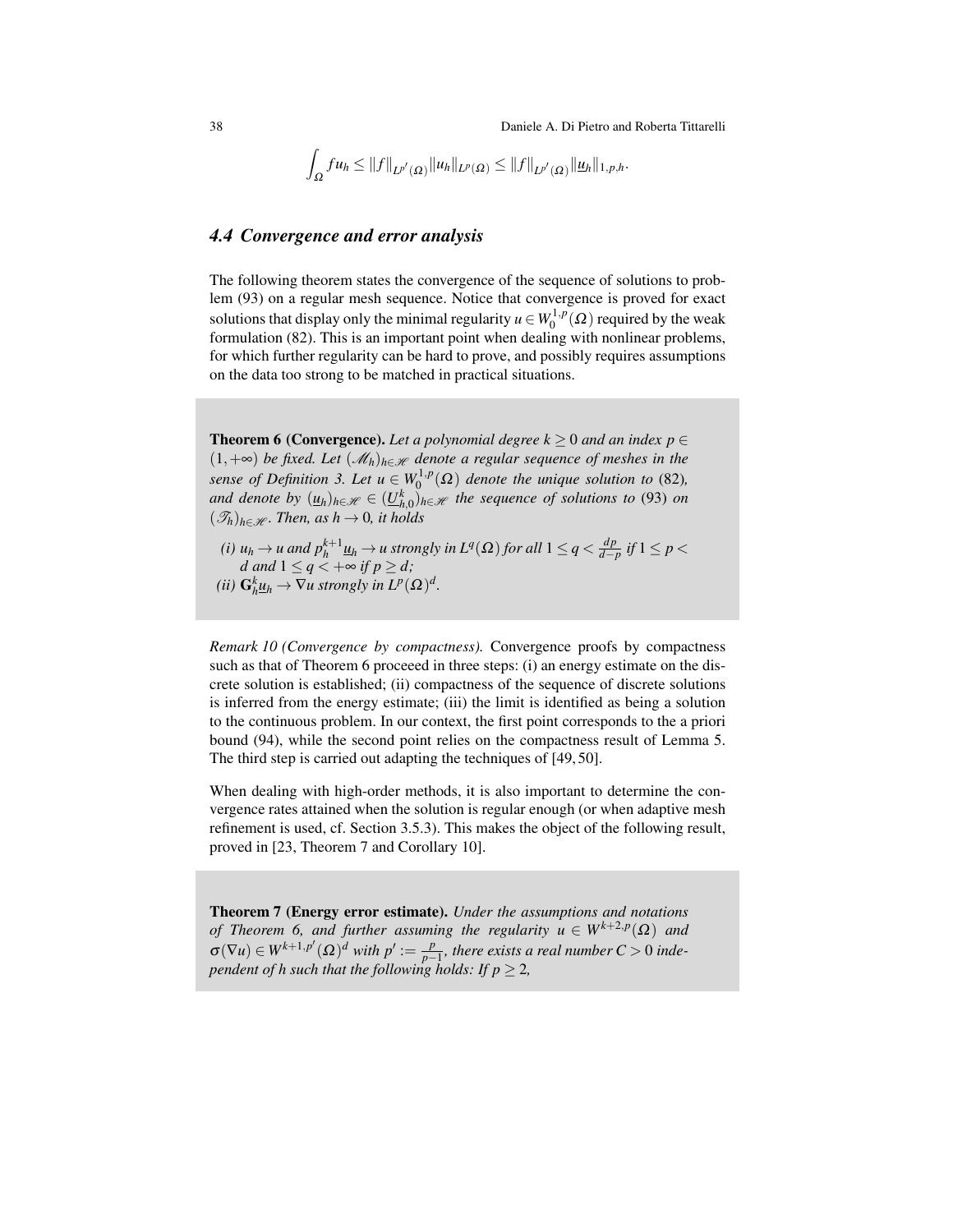$$
\|\nabla_h (p_h^{k+1} \underline{u}_h - u) \|_{L^p(\Omega)^d} + |\underline{u}_h|_{s,h} \leq
$$
\n
$$
C \left[ h^{k+1} |u|_{W^{k+2,p}(\Omega)} + h^{\frac{k+1}{p-1}} \left( |u|_{W^{k+2,p}(\Omega)}^{\frac{1}{p-1}} + |\sigma(\nabla u)|_{W^{k+1,p'}(\Omega)^d}^{\frac{1}{p-1}} \right) \right], \quad (95a)
$$

*while, if p* < 2*,*

$$
\|\nabla_h (p_h^{k+1} \underline{u}_h - u)\|_{L^p(\Omega)^d} + |\underline{u}_h|_{s,h} \leq
$$
  

$$
C\left(h^{(k+1)(p-1)}|u|_{W^{k+2,p}(\Omega)}^{p-1} + h^{k+1}|\sigma(\nabla u)|_{W^{k+1,p'}(\Omega)^d}\right), \quad (95b)
$$

*where, recalling the definition* [\(92\)](#page-36-4) *of the local stabilization function, we have introduced the seminorm on*  $\underline{U}_h^k$  *such that, for all*  $v_h \in \underline{U}_h^k$ *,*  $|v_h|_{s,h}^p$  $s_{,h}^p :=$  $\Sigma_{T\in\mathscr{T}_h}$  s<sub>*T*</sub>( $\underline{v}_T$ , $\underline{v}_T$ ).

*Remark 11 (Order of convergence).* The asymptotic scaling for the approximation error in the left-hand side of [\(95\)](#page-37-3) is determined by the leading terms in the righthand side. Using the Bachmann–Landau notation,

<span id="page-38-1"></span>
$$
\|\nabla_h(p_h^{k+1}\underline{u}_h - u)\|_{L^p(\Omega)^d} + |\underline{u}_h|_{s,h} = \begin{cases} \mathcal{O}(h^{\frac{k+1}{p-1}}) & \text{if } p \ge 2, \\ \mathcal{O}(h^{(k+1)(p-1)}) & \text{if } p < 2. \end{cases}
$$
(96)

For a discussion of these orders of convergence and a comparison with other methods studied in the literature, we refer the reader to [\[23,](#page-47-4) Remark 3.3].

### <span id="page-38-0"></span>*4.5 Numerical example*

To illustrate the performance of the HHO method, we solve the *p*-Laplace problem corresponding to the exact solution

$$
u(\mathbf{x}) = \exp(x_1 + \pi x_2)
$$

for  $p \in \{7/4, 4\}$ . This test is taken from [\[22,](#page-47-3) Section 4.4] and [\[23,](#page-47-4) Section 3.5]. The domain is again the unit square  $\Omega = (0,1)^2$ , and the volumetric source term f is inferred from [\(80\)](#page-33-3). The convergence results for the same triangular and polygonal mesh families of Section [3.5.1](#page-30-2) (see Fig. [1a](#page-4-2) and [1c\)](#page-4-2) are displayed in Fig. [8.](#page-39-1) Here, the error is measured by the quantity  $||I_{h}^{k}u - \underline{u}_{h}||_{1,p,h}$ , for which analogous estimates as those in Theorem [7](#page-37-4) hold. The error estimate seem sharp for  $p = \frac{7}{4}$ , and the asymptotic orders of convergence match the one predicted by the theory. For  $p = 4$ , better orders of convergence than the asymptotic ones in [\(96\)](#page-38-1) are observed. One possible explanation is that the lowest-order terms in the right-hand side of [\(95\)](#page-37-3) are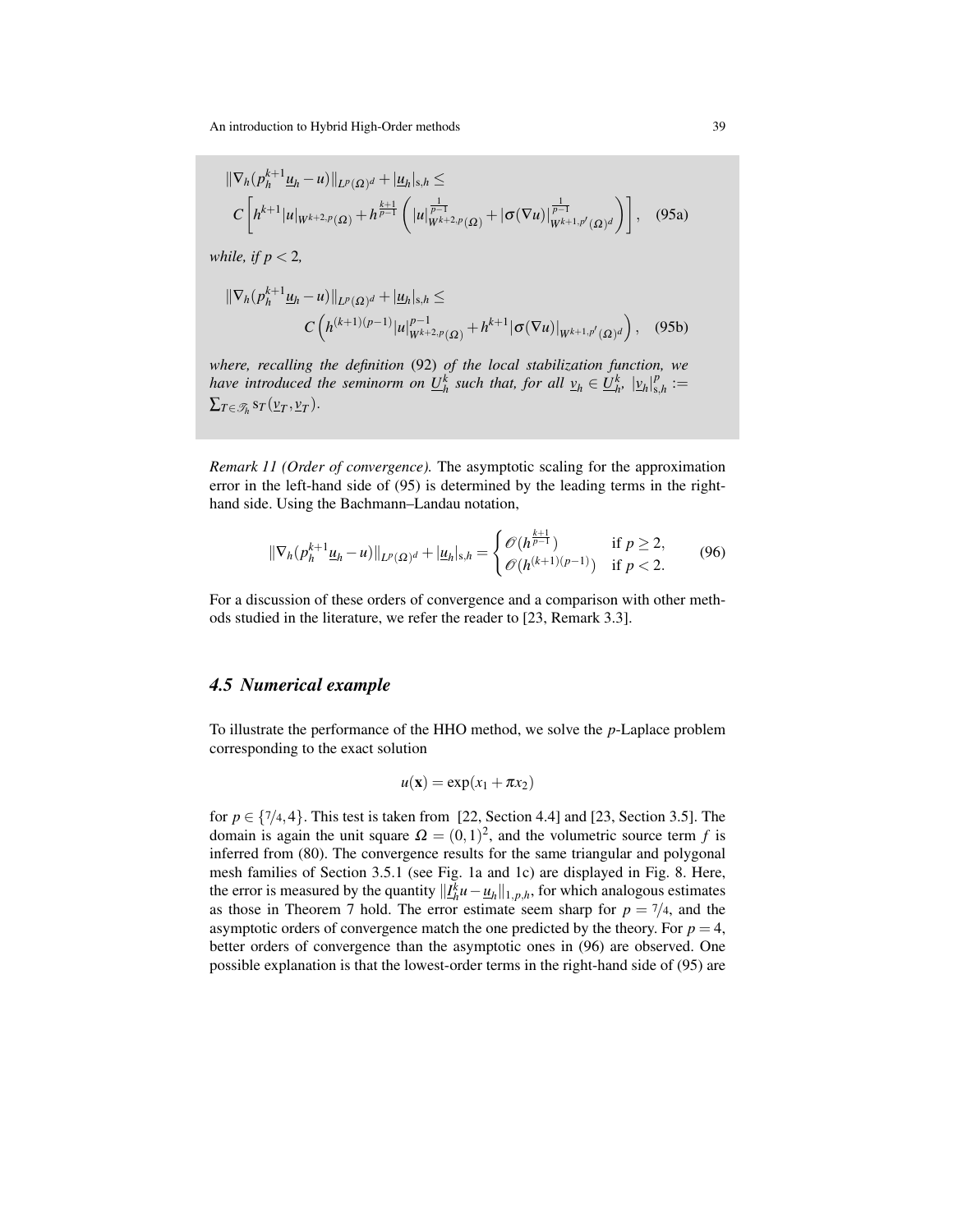<span id="page-39-2"></span><span id="page-39-1"></span>

not yet dominant for the specific problem data and mesh. Another possibility is that compensations occur among terms that are separately estimated in the proof.

Fig. 8:  $||I_h^k u - \underline{u}_h||_{1,p,h}$  vs. *h* for the test case of Section [4.5.](#page-38-0)

# <span id="page-39-0"></span>5 Diffusion-advection-reaction

In this section we extend the HHO method to the scalar diffusion-advection-reaction problem: Find  $u : \Omega \to \mathbb{R}$  such that

$$
\nabla \cdot (-\kappa \nabla u + \beta u) + \mu u = f \quad \text{in } \Omega,
$$
  

$$
u = 0 \quad \text{on } \partial \Omega,
$$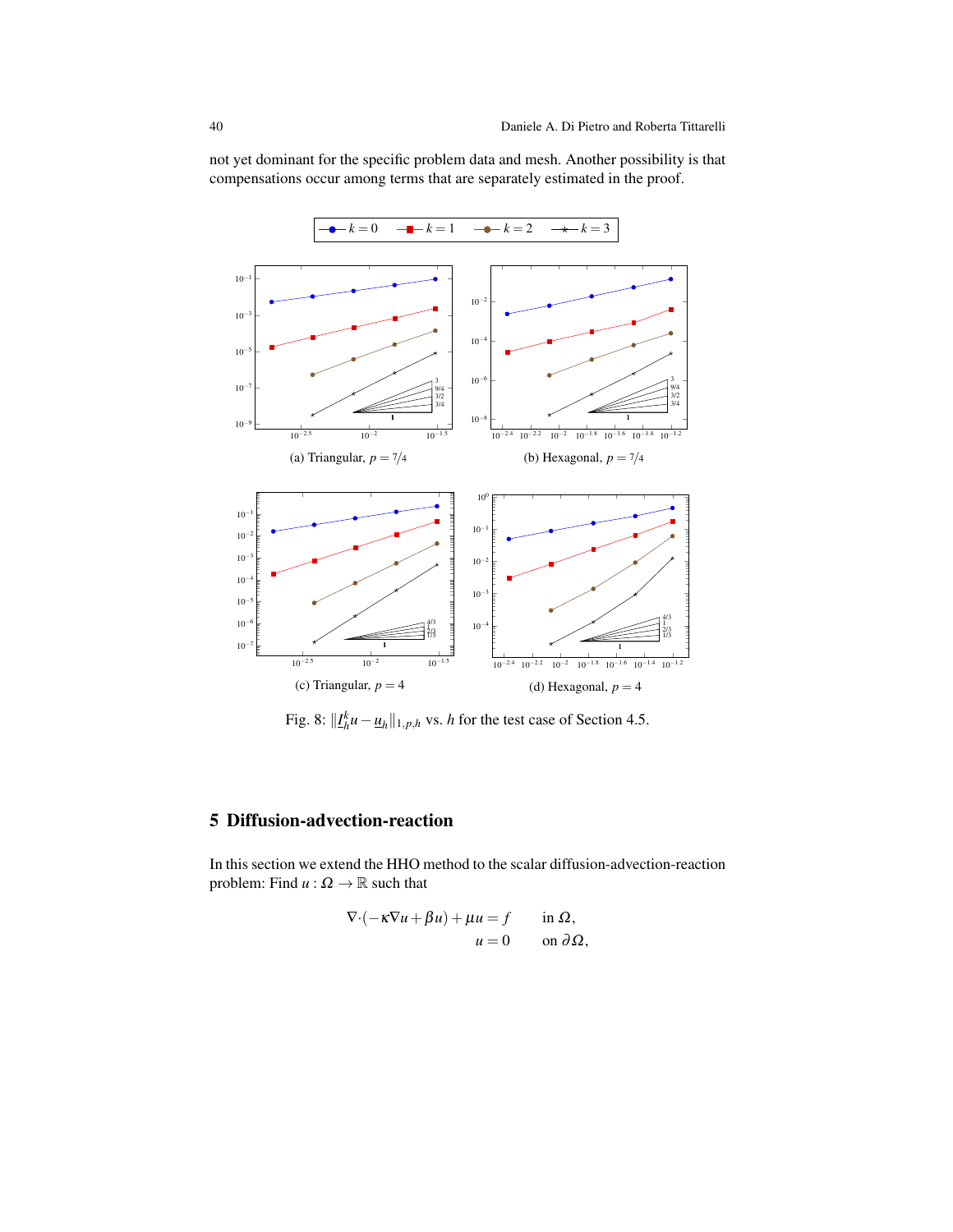where (i)  $\kappa : \Omega \to \mathbb{R}_+^*$  is the diffusion coefficient, which we assume piecewise constant on a fixed partition of the domain  $P_{\Omega} = \{\omega\}$  and uniformly elliptic; (ii)  $\beta \in \text{Lip}(\Omega)^d$  (hence, in particular,  $\beta \in W^{1,\infty}(\Omega)^d$ ) is the advective velocity field, for which we additionally assume, for the sake of simplicity,  $\nabla \cdot \beta \equiv 0$ ; (iii)  $\mu \in L^{\infty}(\Omega)$  is the reaction coefficient such that  $\mu \ge \mu_0 > 0$  a.e. in  $\Omega$  for some real number  $\mu_0$ ; (iv)  $f \in L^2(\Omega)$  is the volumetric source term.

Having assumed  $\kappa$  uniformly elliptic, the following weak formulation classically holds: Find  $u \in H_0^1(\Omega)$  such that

<span id="page-40-0"></span>
$$
a_{\kappa,\beta,\mu}(u,v) = (f,v) \qquad \forall v \in H_0^1(\Omega), \tag{98}
$$

where the bilinear form  $a_{\kappa,\beta,\mu}: H^1(\Omega) \times H^1(\Omega) \to \mathbb{R}$  is such that

$$
a_{\kappa,\beta,\mu}(u,v) := a_{\kappa}(u,v) + a_{\beta,\mu}(u,v),
$$

and the diffusive and advective-reactive contributions are respectively defined by

$$
a_{\kappa}(u,v) := (\kappa \nabla u, \nabla v), \qquad a_{\beta,\mu}(u,v) := \frac{1}{2} (\beta \cdot \nabla u, v) - \frac{1}{2} (u, \beta \cdot \nabla v) + (\mu u, v).
$$

The first novel ingredient introduced in this section is the robust HHO discretization of first-order terms. Problem [\(98\)](#page-40-0) is characterized by the presence of spatially varying coefficients, which can give rise to different regimes in different regions of the domain. In practice, one is typically interested in numerical methods that handle in a robust way locally dominant advection, corresponding to large values of a local Péclet number. As pointed out in [\[30\]](#page-48-21), this requires that the discrete counterpart of the bilinear form  $a_{\beta,\mu}$  satisfies a stability condition that guarantees well-posedness even in the absence of diffusion. This is realized here combining a reconstruction of the advective derivative obtained in the HHO spirit with an upwind stabilization that penalizes the differences between face- and element-based DOFs.

The second novelty introduced in this section is a formulation of diffusive terms with weakly enforced boundary conditions. A relevant feature of problem [\(98\)](#page-40-0) is that boundary layers can appear in the vicinity of the outflow portion of  $\partial\Omega$  when the diffusion coefficient takes small values. To improve the numerical approximation in this situation, one can resort to weakly enforced boundary conditions, which do not constrain the numerical solution to a fixed boundary value.

The following material is closely inspired by [\[24\]](#page-47-0), where locally vanishing diffusion is treated (see Remark [15\)](#page-45-1), and more general formulations for the advective stabilization term are considered.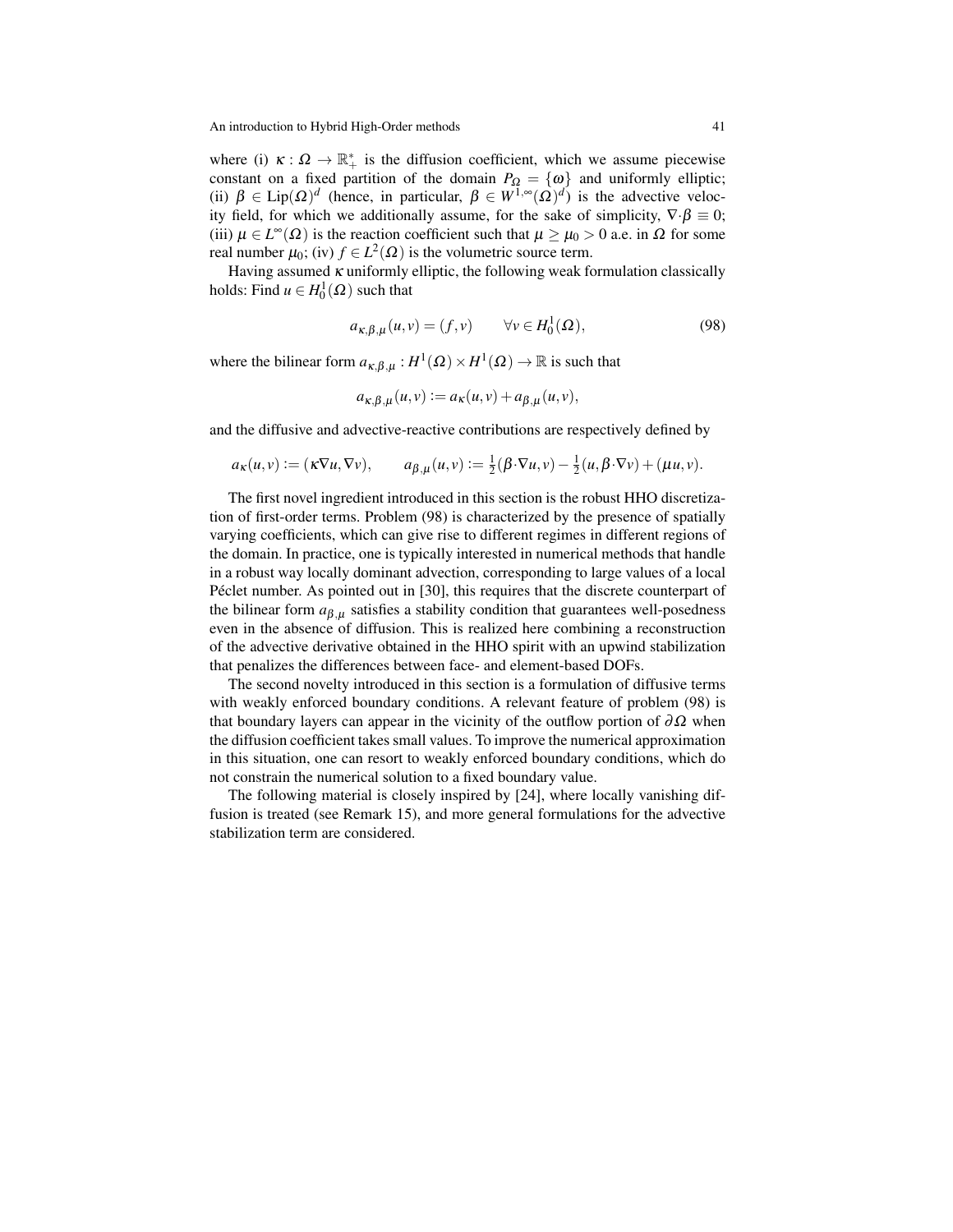# <span id="page-41-0"></span>*5.1 Discretization of diffusive terms with weakly enforced boundary conditions*

To avoid dealing with jumps of the diffusion coefficient inside the elements when writing the HHO discretization of problem [\(98\)](#page-40-0) on a mesh  $\mathcal{M}_h = (\mathcal{I}_h, \mathcal{F}_h)$ , we make the following

**Assumption 2 (Compatible mesh)** *The mesh*  $\mathcal{M}_h = (\mathcal{I}_h, \mathcal{F}_h)$  *is compatible with the diffusion coefficient, i.e., for all*  $T \in \mathcal{T}_h$ *, there exists a unique subdomain*  $\omega \in P_{\Omega}$ *such that T*  $\subset \omega$ *. For all T*  $\in \mathcal{T}_h$  *we set, for the sake of brevity,*  $\kappa_T := \kappa_{|T}$ *.* 

Letting  $\zeta > 0$  denote a user-dependent boundary penalty parameter, we define the discrete diffusive bilinear form  $a_{\kappa,h}: \underline{U}_h^k \times \underline{U}_h^k \to \mathbb{R}$  such that

<span id="page-41-2"></span>
$$
a_{\kappa,h}(\underline{u}_h, \underline{v}_h) := \sum_{T \in \mathcal{F}_h} \kappa_T a_T(\underline{u}_T, \underline{v}_T)
$$
  
+ 
$$
\sum_{F \in \mathcal{F}_h^b} \left\{ -( \kappa_{T_F} \nabla p_{T_F}^{k+1} \underline{u}_T, \nu_F)_F + (\mu_F, \kappa_{T_F} \nabla p_{T_F}^{k+1} \underline{v}_T)_F + \frac{\zeta \kappa_{T_F}}{h_F} (\mu_F, \nu_F)_F \right\},
$$
<sup>(99)</sup>

where, for all mesh elements  $T \in \mathcal{T}_h$ ,  $a_T$  is the local diffusive bilinear form defined by [\(18\)](#page-11-2) and, for all boundary faces  $F \in \mathcal{F}_h^b$ ,  $T_F$  denotes the unique mesh element such that  $F \subset \partial T_F$ . The terms in the second line of [\(99\)](#page-41-2) are responsible for the weak enforcement of boundary conditions à la Nitsche.

Define the diffusion-weighted norm on  $\underline{U}_h^k$  such that, for all  $\underline{v}_h \in \underline{U}_h^k$ , letting  $||\underline{v}_T||_{a,T}^2 := a_T(\underline{v}_T, \underline{v}_T),$ 

$$
\|\underline{\nu}_h\|_{\kappa,h}^2:=\sum_{T\in\mathscr{T}_h}\kappa_T\|\underline{\nu}_T\|_{\mathbf{a},T}^2+\sum_{F\in\mathscr{F}_h^{\mathbf{b}}}\frac{\kappa_{T_F}}{h_F}\|\nu_F\|_F^2.
$$

It is a simple matter to check that, for all  $\zeta \geq 1$ , we have the following coercivity property for  $a_{\kappa,h}$ : For all  $\underline{v}_h \in \underline{U}_h^k$ ,

<span id="page-41-3"></span>
$$
\|\underline{\nu}_h\|_{\kappa,h}^2 \le a_{\kappa,h}(\underline{\nu}_h,\underline{\nu}_h). \tag{100}
$$

### <span id="page-41-1"></span>*5.2 Discretization of advective terms with upwind stabilization*

We introduce the ingredients for the discretization of first-order terms: a local advective derivative reconstruction and an upwind stabilization term penalizing the differences between face- and element-based DOFs.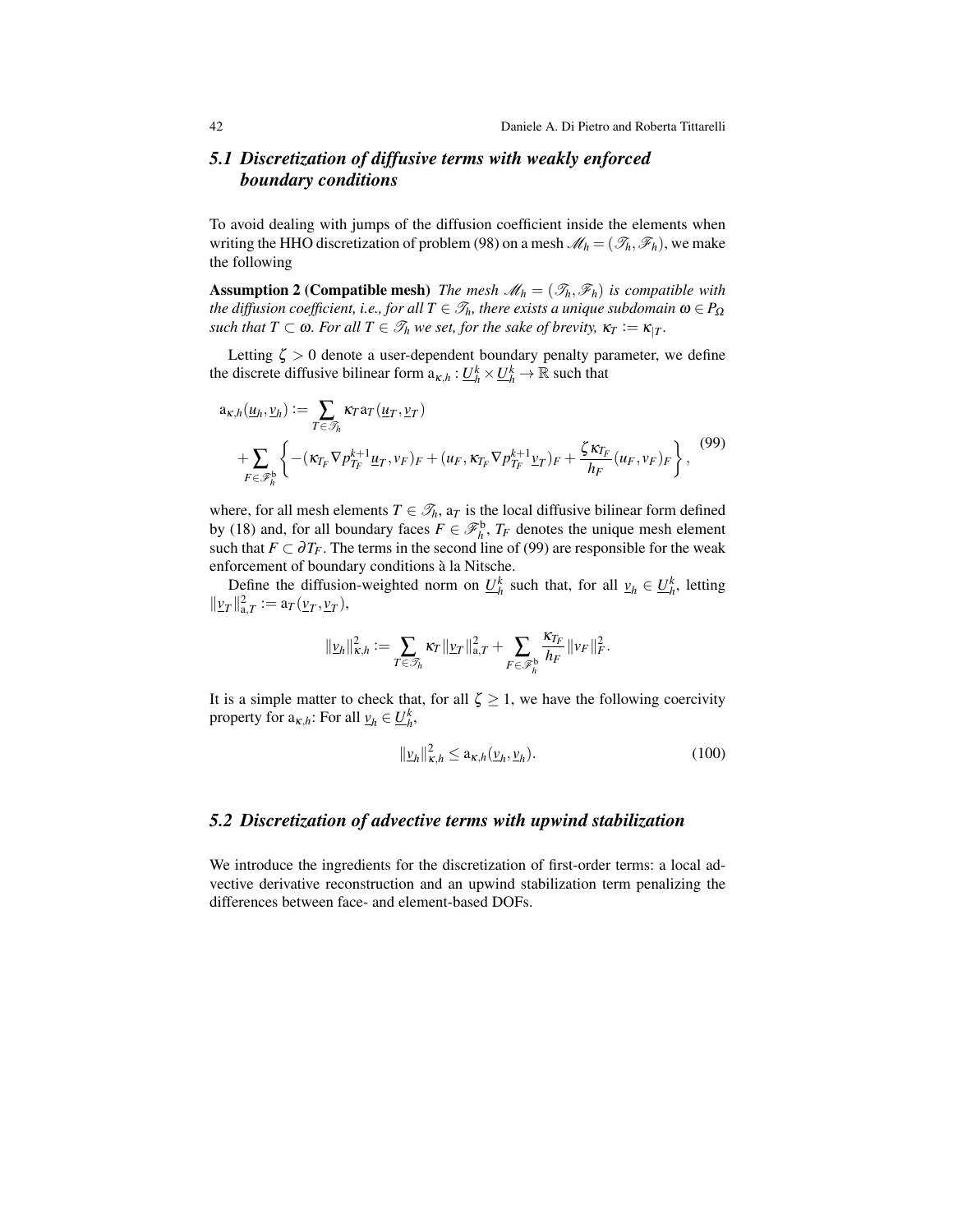#### 5.2.1 Local contribution

Let a mesh element  $T \in \mathcal{T}_h$  be fixed. By the principles illustrated in Section [3.1.1,](#page-9-7) we define the local discrete advective derivative reconstruction  $G_{\beta,T}^k : \underline{U}_T^k \to \mathbb{P}^k(T)$ such that, for all  $v_T \in \underline{U}_T^k$ ,

$$
(\mathbf{G}^k_{\beta,T}\underline{v}_T,w)_T=-(v_T,\beta\cdot\nabla w)_T+\sum_{F\in\mathscr{F}_T}((\beta\cdot\mathbf{n}_{TF})v_F,w)_F\quad\forall w\in\mathbb{P}^k(T).
$$

The local advective-reactive bilinear form  $a_{\beta,\mu,T}: \underline{U_T^k} \times \underline{U_T^k} \to \mathbb{R}$  is defined as follows:

<span id="page-42-1"></span>
$$
\mathbf{a}_{\beta,\mu,T}(\underline{u}_T,\underline{v}_T) := \frac{1}{2} (\mathbf{G}^k_{\beta,T} \underline{u}_T, v_T)_T - \frac{1}{2} (u_T, \mathbf{G}^k_{\beta,T} \underline{v}_T)_T + \mathbf{s}_{\beta,T} (\underline{u}_T, \underline{v}_T) + (\mu u_T, v_T)_T, \tag{101}
$$

where the bilinear form

<span id="page-42-0"></span>
$$
s_{\beta,T}(\underline{u}_T, \underline{v}_T) := \frac{1}{2} \sum_{F \in \mathscr{F}_T} (|\beta \cdot \mathbf{n}_{TF}| (u_F - u_T), v_F - v_T)_F, \tag{102}
$$

can be interpreted as an upwind stabilization term.

*Remark 12 (Element-face upwind stabilization).* Upwinding is realized here by penalizing the difference between face- and element-based DOFs. This is a relevant difference with respect to classical (cell-based) finite volume and discontinuous Galerkin methods, where jumps of element-based DOFs are considered instead. With the choice [\(102\)](#page-42-0) for the stabilization term, the stencil remains the same as for a pure diffusion problem, and static condensation of element-based DOFs in the spirit of Section [3.2.4](#page-17-3) remains possible. In the context of the lowest-order Hybrid Mixed Mimetic methods, face-element upwind terms have been considered in [\[7\]](#page-47-22).

To express the stability properties of  $a_{\beta,\mu,T}$ , we define the local seminorm such that, for all  $\underline{v}_T \in \underline{U}_T^k$ ,

$$
\|\underline{\nu}_T\|_{\beta,\mu,T}^2 := \frac{1}{2} \sum_{F \in \mathscr{F}_T} \| |\beta \cdot \mathbf{n}_{TF}|^{1/2} (\nu_F - \nu_T) \|_F^2 + \hat{\tau}_T^{-1} \| \nu_T \|_T^2,
$$

where, letting  $L_{\beta,T}:=\max_{1\leq i\leq d}\|\nabla\beta_i\|_{L^\infty(T)^d}$ , we have introduced the reference time

$$
\hat{\tau}_T := \{ \max(\|\mu\|_{L^\infty(T)}, L_{\beta,T}) \}^{-1}.
$$

Notice that the map  $\|\cdot\|_{\beta,\mu,T}$  is actually a norm on  $\underline{U}_T^k$  provided that  $\beta_{|F} \cdot \mathbf{n}_{TF}$  is nonzero a.e. on each  $F \in \mathcal{F}_T$ . For all  $v_T \in \underline{U}_T^k$ , letting  $u_T = v_T$  in [\(101\)](#page-42-1), it can be easily checked that the following coercivity property holds:

<span id="page-42-2"></span>
$$
\min(1, \hat{\tau}_T \mu_0) \|\underline{\nu}_T\|_{\beta, \mu, T}^2 \le a_{\beta, \mu, T} (\underline{\nu}_T, \underline{\nu}_T). \tag{103}
$$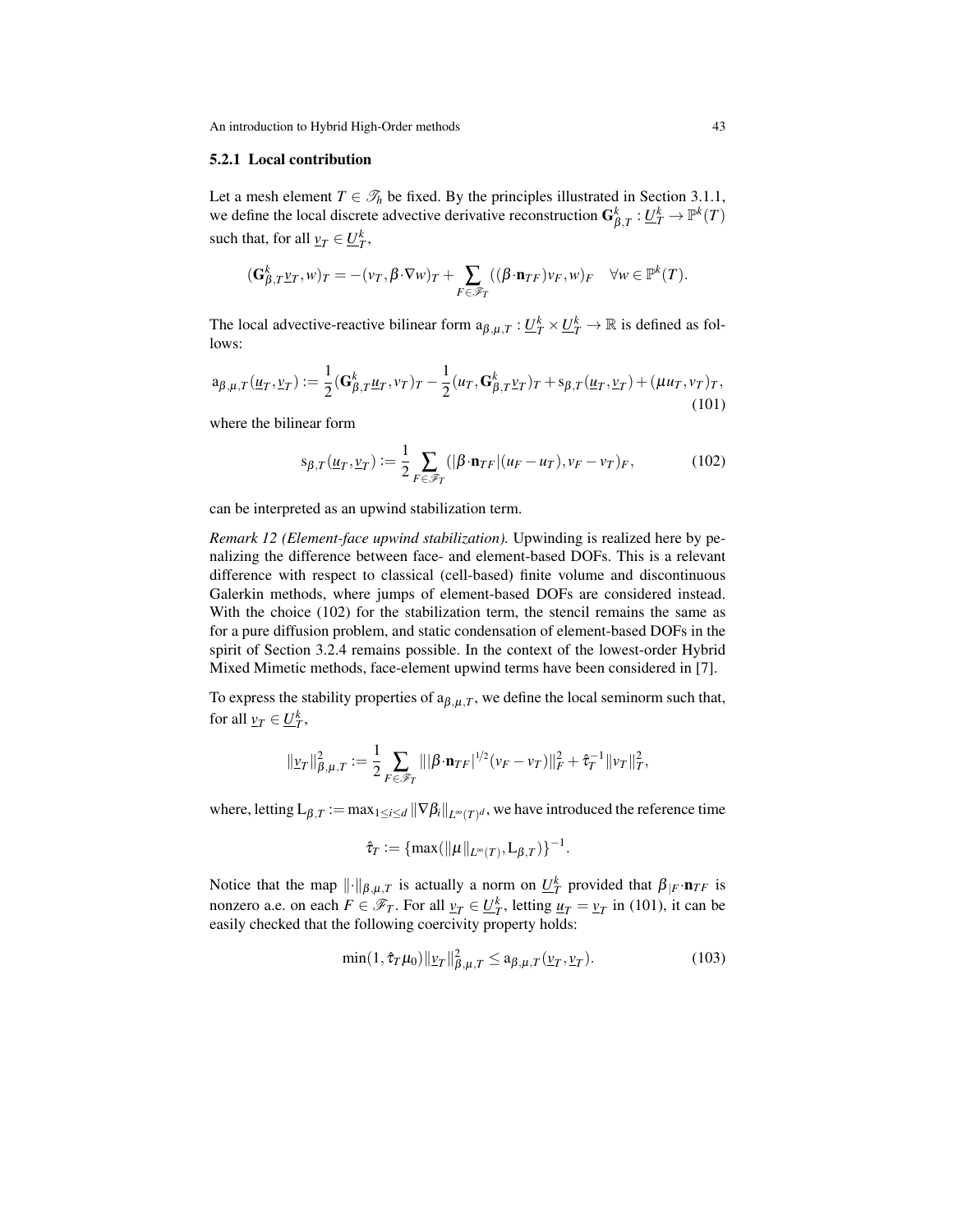#### 5.2.2 Global advective-reactive bilinear form

The global advective-reactive bilinear form is given by

<span id="page-43-0"></span>
$$
\mathbf{a}_{\beta,\mu,h}(\underline{u}_h, \underline{v}_h) := \sum_{T \in \mathcal{S}_h} \mathbf{a}_{\beta,\mu,T}(\underline{u}_T, \underline{v}_T) + \frac{1}{2} \sum_{F \in \mathcal{S}_h^b} (|\beta \cdot \mathbf{n}| u_F, v_F)_F, \quad (104)
$$

where the first term results from the assembly of elementary contributions, while the second term is responsible for the enforcement of the boundary condition on the inflow portion of  $\partial \Omega$ .

*Remark 13 (Link with the advective-reactive bilinear form of [\[24\]](#page-47-0)).* The bilinear form  $a_{\beta,\mu,h}$  defined by [\(104\)](#page-43-0) admits the following equivalent reformulation, which corresponds to [\[24,](#page-47-0) Eq. (16)] when the upwind stabilization discussed in Section 4.2 therein is used:

<span id="page-43-1"></span>
$$
a_{\beta,\mu,h}(\underline{u}_h, \underline{v}_h) = \sum_{T \in \mathcal{T}_h} \left( -(u_T, \mathbf{G}^k_{\beta,T} \underline{v}_T)_T + \sum_{F \in \mathcal{F}_T} ((\beta \cdot \mathbf{n}_{TF})^-(u_F - u_T), v_F - v_T)_F \right) + \sum_{T \in \mathcal{F}_h} (\mu u_T, v_T)_T + \sum_{F \in \mathcal{F}_h^b} ((\beta \cdot \mathbf{n})^+ u_F, v_F)_F, \quad (105)
$$

where, for any real number  $\alpha$ , we have set  $\alpha^{\pm} := \frac{1}{2}(|\alpha| \pm \alpha)$ . As a matter of fact, recalling the discrete integration by parts formula [\[24,](#page-47-0) Eq. (35)],

$$
\sum_{T \in \mathcal{T}_h} (u_T, \mathbf{G}_{\beta,T}^k \underline{v}_T)_T = -\sum_{T \in \mathcal{T}_h} (\mathbf{G}_{\beta,T}^k \underline{u}_T, v_T)_T - \sum_{T \in \mathcal{T}_h} \sum_{F \in \mathcal{F}_T} ((\beta \cdot \mathbf{n}_{TF})(u_F - u_T), v_F - v_T)_F + \sum_{F \in \mathcal{F}_h^b} ((\beta \cdot \mathbf{n}_{TF})u_F, v_F)_F,
$$

we can reformulate the first term in the right-hand side of [\(105\)](#page-43-1) as follows:

$$
\sum_{T \in \mathcal{T}_h} -(u_T, \mathbf{G}_{\beta,T}^k \underline{v}_T)_T = \sum_{T \in \mathcal{T}_h} \left( -\frac{1}{2} (u_T, \mathbf{G}_{\beta,T}^k \underline{v}_T)_T - \frac{1}{2} (u_T, \mathbf{G}_{\beta,T}^k \underline{v}_T)_T \right)
$$
\n
$$
= \sum_{T \in \mathcal{T}_h} \left( -\frac{1}{2} (u_T, \mathbf{G}_{\beta,T}^k \underline{v}_T)_T + \frac{1}{2} (\mathbf{G}_{\beta,T}^k \underline{u}_T, v_T)_T \right)
$$
\n
$$
+ \frac{1}{2} \sum_{T \in \mathcal{T}_h} \sum_{F \in \mathcal{F}_T} ((\beta \cdot \mathbf{n}_{TF})(u_F - u_T), v_F - v_T)_F
$$
\n
$$
- \frac{1}{2} \sum_{F \in \mathcal{F}_h^h} ((\beta \cdot \mathbf{n}_{TF}) u_F, v_F)_F.
$$

Inserting this equality into [\(105\)](#page-43-1) and rearranging the terms we recover [\(104\)](#page-43-0). The formulation [\(104\)](#page-43-0) highlights two key properties of the bilinear form  $a_{\beta,\mu,h}$ : its positivity and the skew-symmetric nature of the consistent term. The reformula-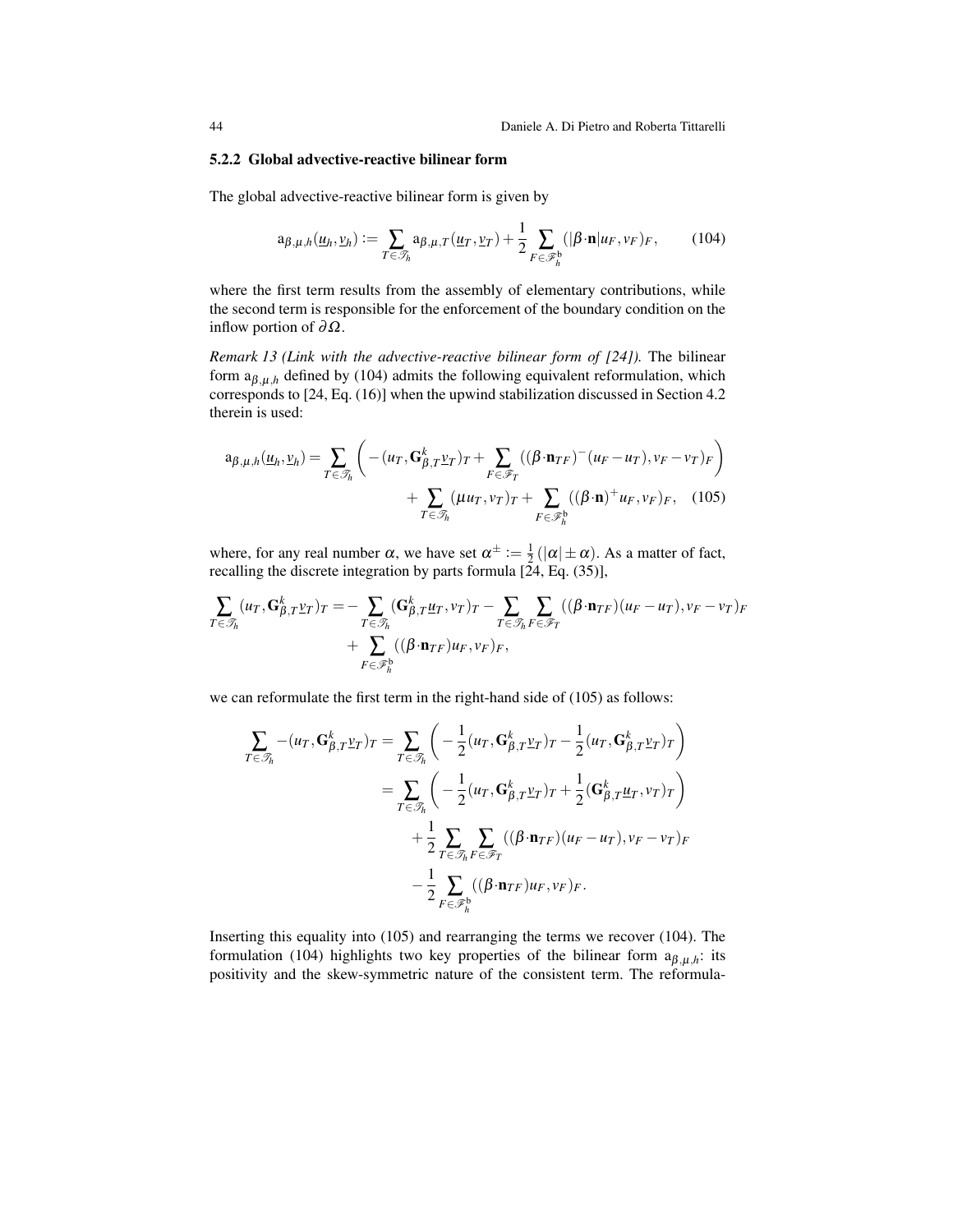tion [\(105\)](#page-43-1), on the other hand, has a more familiar look for the reader accustomed to upwind stabilization terms.

Define the global advective-reactive norm such that, for all  $v_h \in U_h^k$ ,

$$
\|\underline{v}_h\|_{\beta,\mu,h}^2 := \sum_{T \in \mathscr{T}_h} \|\underline{v}_T\|_{\beta,\mu,T}^2 + \frac{1}{2} \sum_{F \in \mathscr{F}_h^b} \| |\beta \cdot \mathbf{n}|^{1/2} v_F \|_F^2.
$$

The following coercivity result for  $a_{\beta,\mu,h}$  follows from [\(103\)](#page-42-2): For all  $v_h \in U_h^k$ 

<span id="page-44-1"></span>
$$
\min_{T \in \mathcal{F}_h} (1, \hat{\tau}_T \mu_0) \|\underline{\nu}_h\|_{\beta, \mu, h}^2 \le a_{\beta, \mu, h} (\underline{\nu}_h, \underline{\nu}_h). \tag{106}
$$

## <span id="page-44-0"></span>*5.3 Global problem and inf-sup stability*

We can now define the global bilinear form  $a_{\kappa,\beta,\mu,h} : \underline{U}_h^k \times \underline{U}_h^k \to \mathbb{R}$  combining the diffusive and advective-reactive contributions defined above:

$$
a_{\kappa,\beta,\mu,h}(\underline{u}_h,\underline{v}_h) := a_{\kappa,h}(\underline{u}_h,\underline{v}_h) + a_{\beta,\mu,h}(\underline{u}_h,\underline{v}_h).
$$

The HHO approximation of [\(98\)](#page-40-0) then reads: Find  $\underline{u}_h \in \underline{U}_h^k$  such that, for all  $\underline{v}_h \in \underline{U}_h^k$ ,

<span id="page-44-2"></span>
$$
\mathbf{a}_{\kappa,\beta,\mu,h}(\underline{u}_h,\underline{v}_h) = (f,v_h). \tag{107}
$$

Let us examine stability. In view of [\(100\)](#page-41-3) and [\(106\)](#page-44-1), the bilinear form  $a_{\kappa,\beta,\mu,h}$  is clearly coercive with respect to the norm

$$
\|\underline{v}_h\|_{\mathfrak{b},h}^2 := \|\underline{v}_h\|_{\kappa,h}^2 + \|\underline{v}_h\|_{\beta,\mu,h}^2,
$$

which guarantees that problem [\(107\)](#page-44-2) has a unique solution. This norm, however, does not convey any information on the discrete advective derivative. A stronger stability result is stated in the following lemma, where we consider the augmented norm

$$
\|\underline{v}_h\|_{\sharp,h}^2 := \|\underline{v}_h\|_{\flat,h}^2 + \sum_{T \in \mathscr{T}_h, \hat{\beta}_T \neq 0} h_T \hat{\beta}_T^{-1} \|\mathbf{G}_{\beta, \underline{v}_T}^k\|_T^2,
$$

with  $\hat{\beta}_T := \| \beta \|_{L^\infty(T)^d}$  denoting the reference velocity on  $T$ .

**Lemma 7 (Inf-sup stability of**  $a_{\kappa,\beta,\mu,h}$ ). Assume that  $\zeta \ge 1$  and that, for all  $T \in \mathscr{T}_h$ ,

<span id="page-44-4"></span><span id="page-44-3"></span>
$$
h_T \max(\mathcal{L}_{\beta,T}, \mu_0) \le \hat{\beta}_T. \tag{108}
$$

*Then, there exists a real number*  $C > 0$ *, independent of h, x,*  $\beta$  *and*  $\mu$ *, but possibly depending on d,*  $\rho$ *, and k such that, for all*  $\underline{w}_h \in \underline{U}_h^k$ ,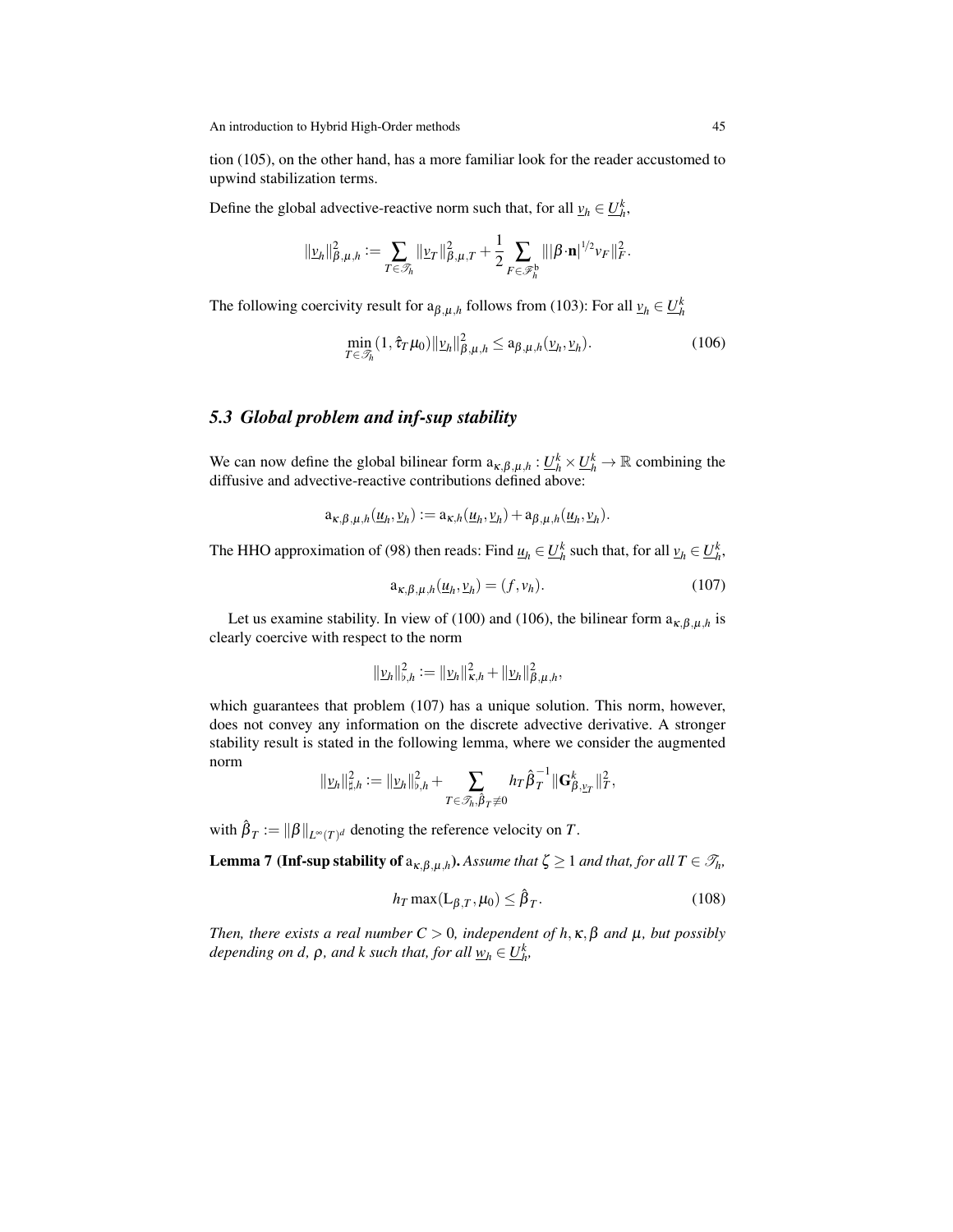46 Daniele A. Di Pietro and Roberta Tittarelli

$$
C \min_{T \in \mathscr{T}_h} (1, \hat{\tau}_T \mu_0) \|\underline{w}_h\|_{\sharp,h} \leq \sup_{\underline{v}_h \in \underline{U}_h^k \setminus \{\underline{0}_h\}} \frac{a_{\kappa,\beta,\mu,h}(\underline{w}_h, \underline{v}_h)}{\|\underline{v}_h\|_{\sharp,h}}.
$$

*Remark 14 (Condition* [\(108\)](#page-44-3)*).* Condition [\(108\)](#page-44-3) means (i) that the advective field is well-resolved by the mesh and (ii) that reaction is not dominant.

# <span id="page-45-0"></span>*5.4 Convergence*

For each mesh element  $T \in \mathcal{T}_h$ , we introduce the local Péclet number such that

$$
\mathrm{Pe}_T := \max_{F \in \mathscr{F}_T} \frac{h_F ||\beta_{|F} \cdot \mathbf{n}_{TF}||_{L^{\infty}(F)}}{\kappa_F},
$$

where  $\kappa_F := \min_{T \in \mathcal{T}_F} \kappa_T$ . For the mesh elements where diffusion dominates we have  $\text{Pe}_T \leq h_T$ , for those where advection dominates we have  $\text{Pe}_T \geq 1$ , while intermediate regimes correspond to  $Pe_T \in (h_T, 1)$ .

The following error estimate accounts for the variation of the convergence rate according to the value of the local Péclet number, showing that diffusion-dominated elements contribute with a term in  $\mathcal{O}(h_T^{k+1})$  (as for a pure diffusion problem), whereas convection-dominated elements contribute with a term in  $\mathcal{O}(h_T^{k+1/2})$  $\binom{k+1/2}{T}$  (as for a pure advection problem).

<span id="page-45-2"></span>**Theorem 8 (Energy error estimate).** Let u solve [\(98\)](#page-40-0) and  $\underline{u}_h$  solve [\(107\)](#page-44-2). *Under the assumptions of Lemma [7,](#page-44-4) and further assuming the regularity*  $u_{|T} \in$  $H^{k+2}(T)$  *for all*  $T \in \mathcal{T}_h$ *, there exists a real number*  $C > 0$  *independent of h*,κ,β*, and* µ*, but possibly depending on* ρ,*d, and k, such that*

$$
C \min_{T \in \mathcal{T}_h} (1, \hat{\tau}_T \mu_0) \| \hat{\underline{u}}_h - \underline{u}_h \|_{\sharp, h} \leq \left\{ \sum_{T \in \mathcal{T}_h} \left[ \left( \kappa_T \|u\|_{H^{k+2}(T)}^2 + \hat{\tau}_T^{-1} \|u\|_{H^{k+1}(T)}^2 \right) h_T^{2(k+1)} \right. \\ \left. + \hat{\beta}_T \min(1, \text{Pe}_T) \|u\|_{H^{k+1}(T)}^2 h_T^{2k+1} \right] \right\}^{1/2}.
$$

<span id="page-45-1"></span>*Remark 15 (Extension to locally vanishing diffusion).* It has been showed in [\[24\]](#page-47-0) that the error estimate of Theorem [8](#page-45-2) extends to locally vanishing diffusion provided that we conventionally set  $Pe_T = +\infty$  for any element  $T \in \mathcal{T}_h$  such that  $\kappa_F = 0$  for some  $F \in \mathscr{F}_T$ .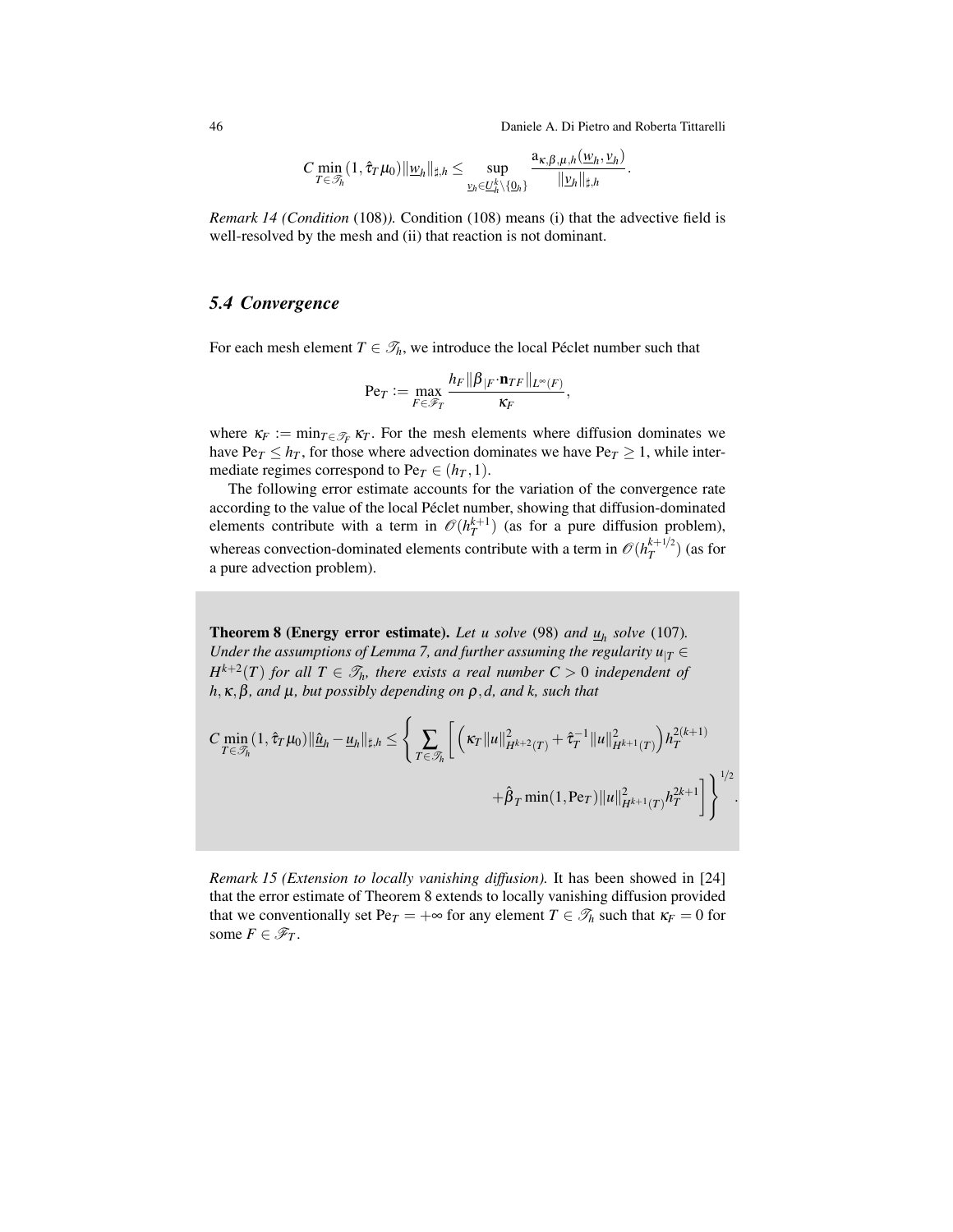# <span id="page-46-2"></span>*5.5 Numerical example*

<span id="page-46-3"></span>To illustrate the performance of the HHO method, we solve in the unit square  $\Omega =$  $(0,1)^2$  the Dirichlet problem corresponding to the solution [\(79\)](#page-30-3) with  $\beta(\mathbf{x}) = (1/2$  $x_2, x_1 - 1/2$ ,  $\mu \equiv 1$ , and a uniform diffusion coefficient  $\kappa$  taking values in  $\{1, 1\}$ −<sup>3</sup> ,0}. We take triangular and predominantly hexagonal meshes, as depicted in Figures [1a](#page-4-2) and [1c](#page-4-2) respectively. The convergence results are depicted in Figure [5.5.](#page-46-2)



Fig. 9:  $||I_h^k u - \underline{u}_h||_{\sharp,h}$  vs. *h* for the test case of Section [5.5.](#page-46-2)

We observe that the convergence rate decreases with  $\kappa$ , with a loss slightly less than the half order predicted by the error estimate of Theorem [8.](#page-45-2)

Acknowledgements This work was funded by Agence Nationale de la Recherche grant HHOMM (ref. ANR-15-CE40-0005-01).

### References

- <span id="page-46-0"></span>1. J. Aghili, S. Boyaval, and D. A. Di Pietro. Hybridization of mixed high-order methods on general meshes and application to the Stokes equations. *Comput. Meth. Appl. Math.*, 15(2):111– 134, 2015.
- <span id="page-46-1"></span>2. D. N. Arnold, F. Brezzi, B. Cockburn, and L. D. Marini. Unified analysis of discontinuous Galerkin methods for elliptic problems. *SIAM J. Numer. Anal.*, 39(5):1749–1779, 2002.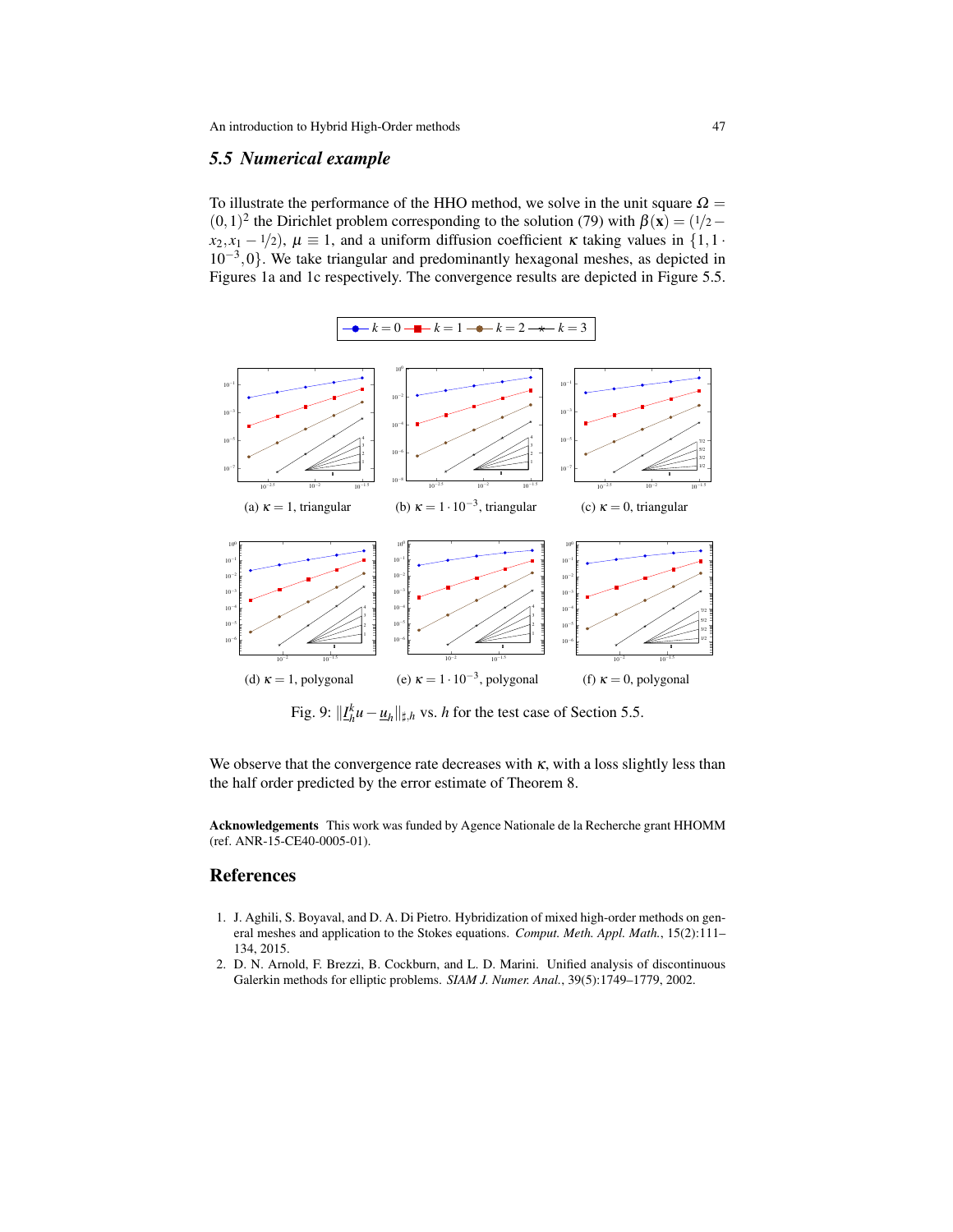- <span id="page-47-13"></span>3. F. Bassi, L. Botti, A. Colombo, D. A. Di Pietro, and P. Tesini. On the flexibility of agglomeration based physical space discontinuous Galerkin discretizations. *J. Comput. Phys.*, 231(1):45–65, 2012.
- <span id="page-47-19"></span>4. M. Bebendorf. A note on the Poincaré inequality for convex domains. Z. Anal. Anwendungen, 22(4):751–756, 2003.
- <span id="page-47-18"></span>5. L. Beirao da Veiga, F. Brezzi, A. Cangiani, G. Manzini, L. D. Marini, and A. Russo. Basic ˜ principles of virtual element methods. *Math. Models Methods Appl. Sci.*, 199(23):199–214, 2013.
- <span id="page-47-17"></span>6. L. Beirão da Veiga, F. Brezzi, and L. D. Marini. Virtual elements for linear elasticity problems. *SIAM J. Numer. Anal.*, 2(51):794–812, 2013.
- <span id="page-47-22"></span>7. L. Beirão da Veiga, J. Droniou, and G. Manzini. A unified approach to handle convection terms in Finite Volumes and Mimetic Discretization Methods for elliptic problems. *IMA J. Numer. Anal.*, 31(4):1357–1401, 2011.
- <span id="page-47-1"></span>8. D. Boffi, M. Botti, and D. A. Di Pietro. A nonconforming high-order method for the Biot problem on general meshes. *SIAM J. Sci. Comput.*, 38(3):A1508–A1537, 2016.
- <span id="page-47-6"></span>9. D. Boffi and D. A. Di Pietro. Unified formulation and analysis of mixed and primal discontinuous skeletal methods on polytopal meshes, 2016. Preprint [arXiv:1609.04601](http://arxiv.org/abs/1609.04601) [math.NA].
- <span id="page-47-11"></span>10. J. Bonelle and A. Ern. Analysis of compatible discrete operator schemes for elliptic problems on polyhedral meshes. *ESAIM: Math. Model. Numer. Anal.*, 48:553–581, 2014.
- <span id="page-47-5"></span>11. M. Botti, D. A. Di Pietro, and P. Sochala. A Hybrid High-Order method for nonlinear elasticity, 2016. Submitted. IMAG preprint No. 2017<sub>-03</sub>.
- <span id="page-47-9"></span>12. F. Brezzi, K. Lipnikov, and M. Shashkov. Convergence of the mimetic finite difference method for diffusion problems on polyhedral meshes. *SIAM J. Numer. Anal.*, 43(5):1872–1896, 2005.
- <span id="page-47-14"></span>13. P. Castillo, B. Cockburn, I. Perugia, and D. Schotzau. An a priori error analysis of the local ¨ discontinuous Galerkin method for elliptic problems. *SIAM J. Numer. Anal.*, 38:1676–1706, 2000.
- <span id="page-47-2"></span>14. F. Chave, D. A. Di Pietro, F. Marche, and F. Pigeonneau. A hybrid high-order method for the Cahn–Hilliard problem in mixed form. *SIAM J. Numer. Anal.*, 54(3):1873–1898, 2016.
- <span id="page-47-8"></span>15. M. Cicuttin, D. A. Di Pietro, and A. Ern. Implementation of Discontinuous Skeletal methods on arbitrary-dimensional, polytopal meshes using generic programming, 2017. Submitted. Preprint [hal-01429292.](http://hal.archives-ouvertes.fr/hal-01429292)
- <span id="page-47-7"></span>16. B. Cockburn, D. A. Di Pietro, and A. Ern. Bridging the Hybrid High-Order and Hybridizable Discontinuous Galerkin methods. *ESAIM: Math. Model. Numer. Anal.*, 50(3):635–650, 2016.
- <span id="page-47-16"></span>17. B. Cockburn and G. Fu. Superconvergence by *M*-decompositions. Part III: Construction of three-dimensional finite elements. *ESAIM Math. Model. Numer. Anal.*, 51(1):365–398, 2017.
- <span id="page-47-15"></span>18. B. Cockburn, J. Gopalakrishnan, and R. Lazarov. Unified hybridization of discontinuous Galerkin, mixed, and continuous Galerkin methods for second order elliptic problems. *SIAM J. Numer. Anal.*, 47(2):1319–1365, 2009.
- <span id="page-47-10"></span>19. L. Codecasa, R. Specogna, and F. Trevisan. A new set of basis functions for the discrete geometric approach. *J. Comput. Phys.*, 19(299):7401–7410, 2010.
- <span id="page-47-21"></span>20. G. Dahlquist. Convergence and stability in the numerical integration of ordinary differential equations. *Math. Scand.*, 4:33–53, 1956.
- <span id="page-47-12"></span>21. D. A. Di Pietro. Cell centered Galerkin methods for diffusive problems. *ESAIM: Math. Model. Numer. Anal.*, 46(1):111–144, 2012.
- <span id="page-47-3"></span>22. D. A. Di Pietro and J. Droniou. A Hybrid High-Order method for Leray–Lions elliptic equations on general meshes. *Math. Comp.*, 2016. Published online. DOI: [10.1090/mcom/3180.](http://dx.doi.org/10.1090/mcom/3180)
- <span id="page-47-4"></span>23. D. A. Di Pietro and J. Droniou. *W<sup>s, p</sup>*-approximation properties of elliptic projectors on polynomial spaces, with application to the error analysis of a Hybrid High-Order discretisation of Leray–Lions problems. *Math. Models Methods Appl. Sci.*, 27(5):879–908, 2017.
- <span id="page-47-0"></span>24. D. A. Di Pietro, J. Droniou, and A. Ern. A discontinuous-skeletal method for advectiondiffusion-reaction on general meshes. *SIAM J. Numer. Anal.*, 53(5):2135–2157, 2015.
- <span id="page-47-20"></span>25. D. A. Di Pietro and A. Ern. Discrete functional analysis tools for discontinuous Galerkin methods with application to the incompressible Navier-Stokes equations. *Math. Comp.*, 79(271):1303–1330, 2010.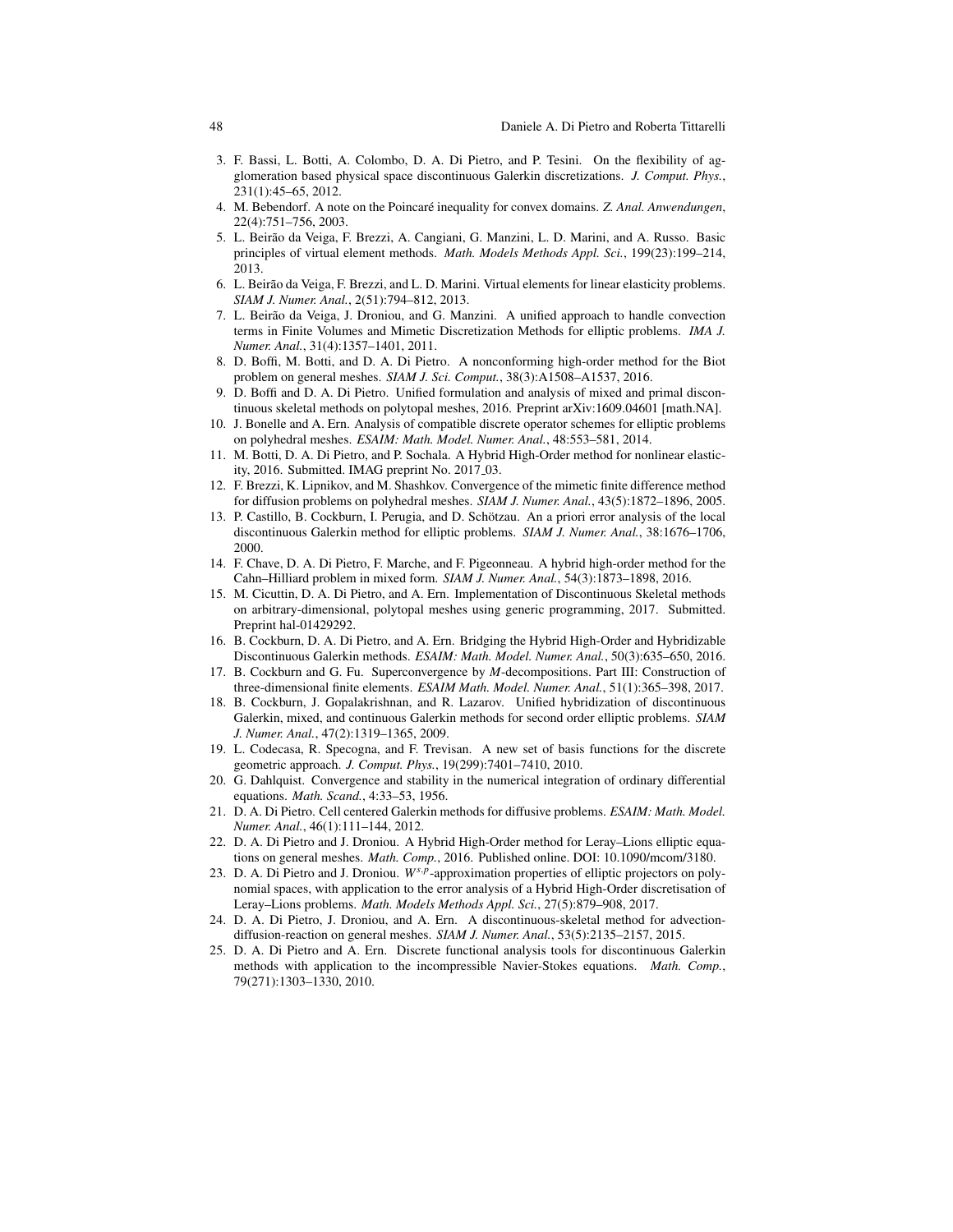- <span id="page-48-14"></span>26. D. A. Di Pietro and A. Ern. *Mathematical aspects of discontinuous Galerkin methods*, volume 69 of *Mathématiques & Applications*. Springer-Verlag, Berlin, 2012.
- <span id="page-48-4"></span>27. D. A. Di Pietro and A. Ern. Equilibrated tractions for the Hybrid High-Order method. *C. R. Acad. Sci. Paris, Ser. I*, 353:279–282, 2015.
- <span id="page-48-0"></span>28. D. A. Di Pietro and A. Ern. A hybrid high-order locking-free method for linear elasticity on general meshes. *Comput. Meth. Appl. Mech. Engrg.*, 283:1–21, 2015.
- <span id="page-48-2"></span>29. D. A. Di Pietro and A. Ern. Arbitrary-order mixed methods for heterogeneous anisotropic diffusion on general meshes. *IMA J. Numer. Anal.*, 37(1):40–63, 2016.
- <span id="page-48-21"></span>30. D. A. Di Pietro, A. Ern, and J.-L. Guermond. Discontinuous Galerkin methods for anisotropic semidefinite diffusion with advection. *SIAM J. Numer. Anal.*, 46(2):805–831, 2008.
- <span id="page-48-1"></span>31. D. A. Di Pietro, A. Ern, and S. Lemaire. An arbitrary-order and compact-stencil discretization of diffusion on general meshes based on local reconstruction operators. *Comput. Meth. Appl. Math.*, 14(4):461–472, 2014.
- <span id="page-48-3"></span>32. D. A. Di Pietro, A. Ern, and S. Lemaire. *Building bridges: Connections and challenges in modern approaches to numerical partial differential equations*, chapter A review of Hybrid High-Order methods: formulations, computational aspects, comparison with other methods, pages 205–236. Springer, 2016.
- <span id="page-48-5"></span>33. D. A. Di Pietro, A. Ern, A. Linke, and F. Schieweck. A discontinuous skeletal method for the viscosity-dependent Stokes problem. *Comput. Meth. Appl. Mech. Engrg.*, 306:175–195, 2016.
- <span id="page-48-7"></span>34. D. A. Di Pietro and S. Krell. A Hybrid High-Order method for the steady incompressible Navier–Stokes problem, 2016. Preprint [arXiv:1607.08159](http://arxiv.org/abs/1607.08159) [math.NA].
- <span id="page-48-12"></span>35. D. A. Di Pietro and S. Lemaire. An extension of the Crouzeix–Raviart space to general meshes with application to quasi-incompressible linear elasticity and Stokes flow. *Math. Comp.*, 84(291):1–31, 2015.
- <span id="page-48-6"></span>36. D. A. Di Pietro and R. Specogna. An a posteriori-driven adaptive Mixed High-Order method with application to electrostatics. *J. Comput. Phys.*, 326(1):35–55, 2016.
- <span id="page-48-8"></span>37. J. Droniou. Finite volume schemes for diffusion equations: introduction to and review of modern methods. *Math. Models Methods Appl. Sci.*, 24(8):1575–1619, 2014.
- <span id="page-48-9"></span>38. J. Droniou and R. Eymard. A mixed finite volume scheme for anisotropic diffusion problems on any grid. *Numer. Math.*, 105:35–71, 2006.
- <span id="page-48-17"></span>39. J. Droniou, R. Eymard, T. Gallouet, C. Guichard, and R. Herbin. ¨ *The gradient discretisation method: A framework for the discretisation and numerical analysis of linear and nonlinear elliptic and parabolic problems*. Maths & Applications. Springer, 2017. To appear. Preprint [hal-01382358.](http://hal.archives-ouvertes.fr/hal-01382358)
- <span id="page-48-11"></span>40. J. Droniou, R. Eymard, T. Gallouët, and R. Herbin. A unified approach to mimetic finite difference, hybrid finite volume and mixed finite volume methods. *Math. Models Methods Appl. Sci.*, 20(2):1–31, 2010.
- <span id="page-48-13"></span>41. J. Droniou, R. Eymard, T. Gallouet, and R. Herbin. Gradient schemes: a generic framework for the discretisation of linear, nonlinear and nonlocal elliptic and parabolic equations. *Math. Models Methods Appl. Sci.*, 23(13):2395–2432, 2013.
- <span id="page-48-16"></span>42. R. Eymard, T. Gallouët, and R. Herbin. *Finite volume methods*, pages 713–1020. North-Holland, 2000.
- <span id="page-48-10"></span>43. R. Eymard, T. Gallouët, and R. Herbin. Discretization of heterogeneous and anisotropic diffusion problems on general nonconforming meshes. SUSHI: a scheme using stabilization and hybrid interfaces. *IMA J. Numer. Anal.*, 30(4):1009–1043, 2010.
- <span id="page-48-20"></span>44. G. Fichera. Asymptotic behaviour of the electric field and density of the electric charge in the neighbourhood of singular points of a conducting surface. *Russian Math. Surveys*, 30(3):107, 1975.
- <span id="page-48-18"></span>45. P. Grisvard. *Singularities in Boundary Value Problems*. Masson, Paris, 1992.
- <span id="page-48-15"></span>46. R. Herbin and F. Hubert. Benchmark on discretization schemes for anisotropic diffusion problems on general grids. In R. Eymard and J.-M. Hérard, editors, *Finite Volumes for Complex Applications V*, pages 659–692. John Wiley & Sons, 2008.
- <span id="page-48-19"></span>47. O. A. Karakashian and F. Pascal. A posteriori error estimates for a discontinuous Galerkin approximation of second-order elliptic problems. *SIAM J. Numer. Anal.*, 41(6):2374–2399, 2003.